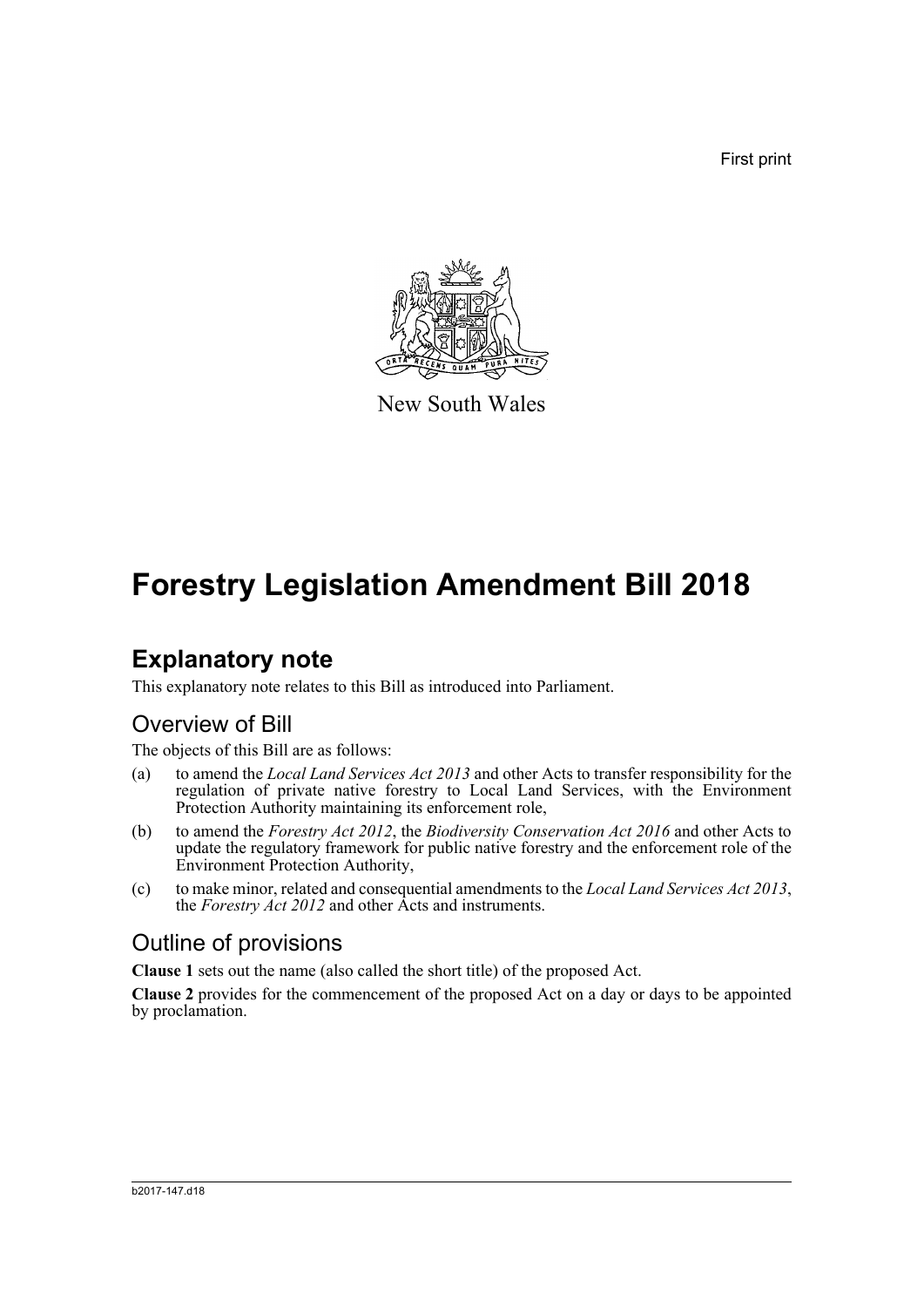### **Schedule 1 Amendment of Local Land Services Act 2013 No 51**

**Schedule 1 [8]** inserts proposed Part 5B that deals with private native forestry. Part 5C of the *Forestry Act 2012* which currently deals with private native forestry is repealed by **Schedule 2 [33]**.

Once enacted, it is intended that the administration of the proposed Part will be allocated under Part 7 of the *Constitution Act 1902* to the Minister for Lands and Forestry, with other Parts of the *Local Land Services Act 2013* remaining with the Minister for Primary Industries. Accordingly, the private native forestry codes under the proposed Part are to be made by the Minister for Lands and Forestry with the concurrence of the Minister for the Environment and the Minister for Primary Industries.

Proposed section 60ZQ defines certain words and expressions used in the proposed Part. In particular, *forestry operations* is defined in similar terms to the definition in the *Forestry Act 2012* in relation to public native forestry.

Proposed section 60ZR provides that the objects of the proposed Part are:

- (a) to authorise the carrying out of private native forestry in accordance with principles of ecologically sustainable forest management, and
- (b) to protect biodiversity, water quality and related fisheries matters in connection with private native forestry operations.

Proposed section 60ZS applies the proposed Part to areas of the State other than State forests and other Crown-timber lands, timber plantations, the national park estate and other conservation areas, certain other protected or restricted land and any area in which forestry is prohibited.

Proposed section 60ZT authorises the Minister (with the concurrence of the Minister for the Environment, the Minister for Primary Industries and the Minister administering Part 7A of the *Fisheries Management Act 1994*) to make private native forestry codes of practice to regulate the carrying out of forestry operations. Codes of practice are required to address biodiversity conservation, the prevention of water pollution, threatened species and related matters under Part 7A of the *Fisheries Management Act 1994*, the provision of information to the public about forestry operations and other matters prescribed by the regulations. The Ministers are required to have regard to the objects of the proposed Part.

Proposed section 60ZU requires public consultation on proposed private native forestry codes of practice (similar to the requirements for public consultation on land management (native vegetation) codes).

Proposed section 60ZV provides for the amendment and repeal of private native forestry codes of practice.

Proposed section 60ZW authorises forestry operations to which an approved private native forestry plan applies.

Proposed section 60ZX provides for the submission of draft private native forestry plans by a landholder or a group of landholders to Local Land Services, and sets out requirements for draft plans.

Proposed section 60ZY provides that a private native forestry plan has effect only if it is approved by Local Land Services.

Proposed section 60ZZ provides for the duration, variation and termination of private native forestry plans.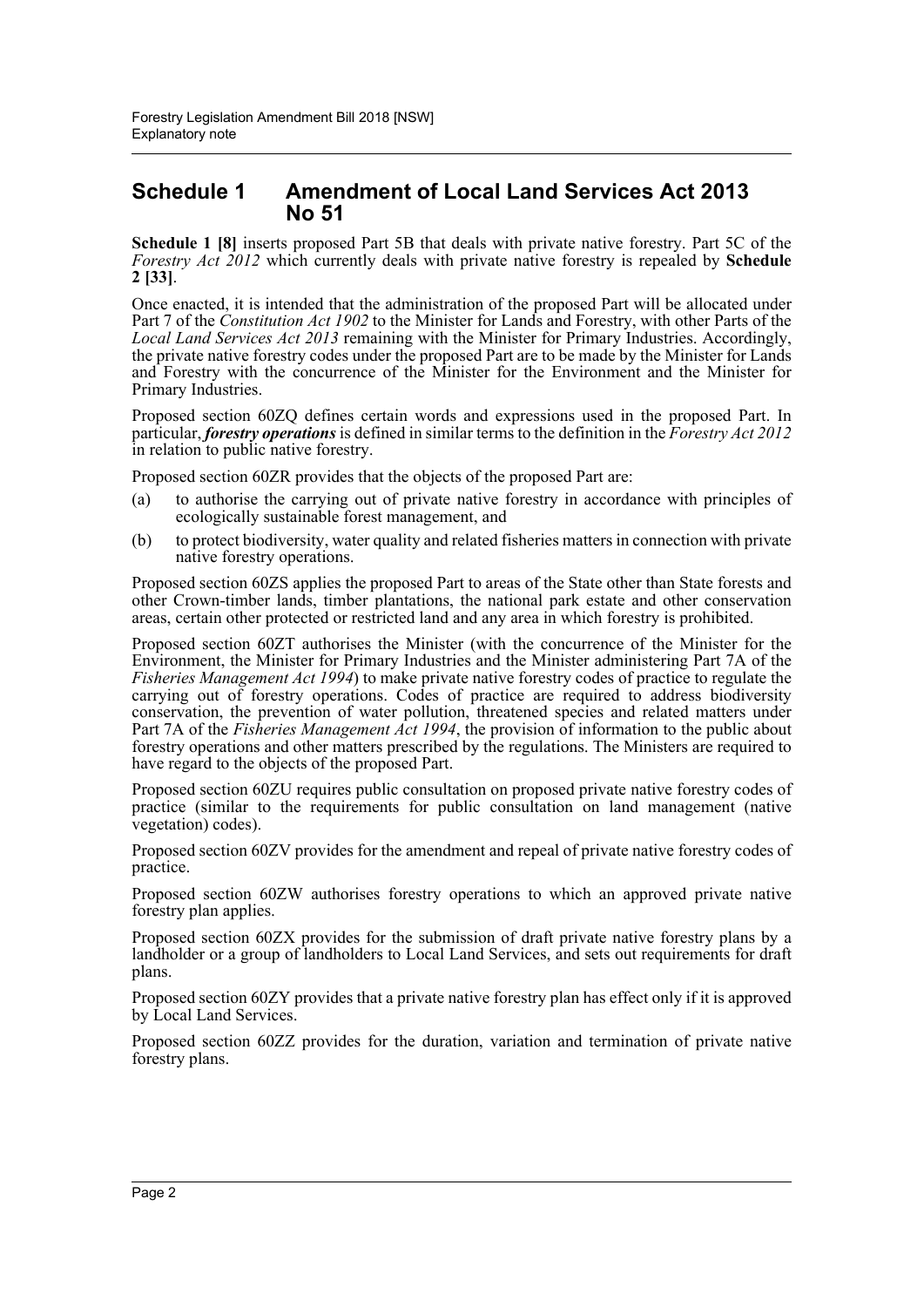Proposed section 60ZZA makes it an offence to contravene a requirement imposed by a private native forestry plan or applicable private native forestry codes of practice. The maximum penalties are:

- (a) for an offence that was committed intentionally and that caused or was likely to cause significant harm to the environment—\$5 million in the case of a corporation or \$1 million in the case of an individual, or
- (b) for any other offence—\$2 million in the case of a corporation or \$500,000 in the case of an individual.

The maximum penalties are the same as the maximum penalties that apply under section 60N to an offence of unauthorised clearing of native vegetation in a regulated rural area.

Proposed section 60ZZB confers on the Environment Protection Authority the functions of monitoring the carrying out of forestry operations to which the proposed Part applies and enforcing compliance with the proposed Part. Similar investigative and enforcement powers under the *Biodiversity Conservation Act 2016* that apply to the clearing of native vegetation under Part 5A of the *Local Land Services Act 2013* are to be conferred on the Authority by the amendments made by Schedule 3.1.

Proposed section 60ZZC authorises the making of regulations for the purposes of the proposed Part on the joint recommendation of the Minister and the Minister for the Environment.

**Schedule 1 [10]** omits special provisions relating to native vegetation clearing in areas subject to a private native forestry plan.

**Schedule 1 [11] and [12]** insert savings and transitional provisions. In particular, the provisions preserve the operation of existing private native forestry codes of practice and existing approved private native forestry plans and former property vegetation plans under the repealed *Native Vegetation Act 2003* that authorised private native forestry.

**Schedule 1 [1]–[7] and [9]** make consequential amendments, in particular on the insertion of proposed Part 5B.

## **Schedule 2 Amendment of Forestry Act 2012 No 96**

**Schedule 2 [1]** amends the definition of *forestry operations* to make it clear that burning is a kind of silvicultural activity covered by the definition and to also modify the kinds of ancillary activities covered by the definition.

**Schedule 2 [2]** makes it clear that a State forest includes land dedicated as State forest under both of the former Forestry Acts if the dedication is still in force.

**Schedule 2 [3] and [4]** provide that a licence or small quantity authorisation under the Act does not authorise the taking of timber or forest products on or from land identified as an environmentally significant area in an integrated forestry operations approval.

**Schedule 2 [5]** provides that a forest permit for a non-forestry use requires the Minister's approval only if the permit authorises the occupation of the forest area concerned.

**Schedule 2 [6]** authorises the Forestry Corporation or other land manager to recover as a debt any fee payable for a forest permit or lease or for the provision of services or facilities.

**Schedule 2 [7]** updates references to the relevant forestry portfolio Minister.

**Schedule 2 [8]–[16]** provide that public consultation in relation to the making and amendment of forest agreements relating to public forestry and the periodic review of those agreements and integrated forestry operations approvals is undertaken by means of relevant government websites rather than through publication in newspapers. The amendments also update references to relevant agencies and officers.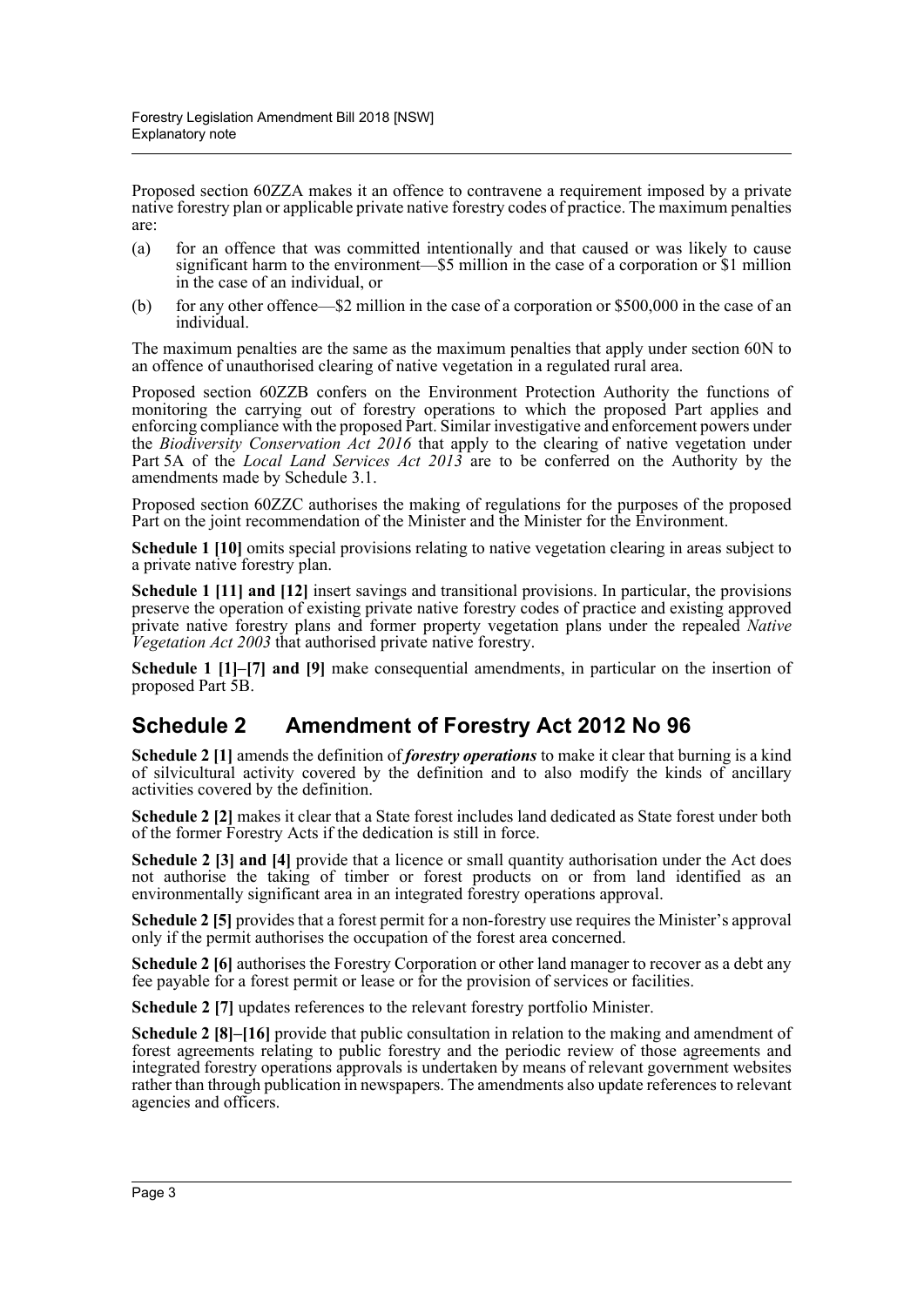**Schedule 2 [17]** removes the inclusion of bee-keeping and grazing as part of forestry operations that may be authorised and regulated by integrated forestry operations approvals.

**Schedule 2 [18]** provides that the purpose of the regulatory provisions relating to public forestry is to provide a framework for the integration of approvals that authorise the carrying out of those forestry operations in accordance with principles of ecologically sustainable forest management (as defined by **Schedule 2 [20]**). **Schedule 2 [19]** ensures that the purpose of that framework also includes conservation of threatened species, populations and ecological communities under Part 7A of the *Fisheries Management Act 1994*.

**Schedule 2 [21]** inserts a note that draws attention to the amendment to the *Protection of the Environment Operations Act 1997* relating to the water pollution defence described in **Schedule 3.11 [1]** that is provided by an integrated forestry operations approval and to the similar defences relating to terrestrial and aquatic biodiversity offences.

**Schedule 2 [22]** requires the relevant Ministers to consult the Minister administering the *Fisheries Management Act 1994* before granting an integrated forestry operations approval.

**Schedule 2 [23]** requires public consultation on proposed integrated forestry operations approvals.

**Schedule 2 [24]** omits the current requirement that a forest agreement is a prerequisite for an integrated forestry operations approval. Forest agreements were made in connection with the original making of coastal integrated forestry operations approvals but a further forest agreement will not be required for the remaking of those approvals.

**Schedule 2 [25], [26], [30] and [32]** make the necessary amendments so that integrated forestry operations approvals will no longer contain separate deemed licences to harm animals, plants or fish or to pollute waters so that a single set of forestry rules can be made for public forestry operations that cover those matters and also administrative conditions of approvals. The relevant legislation that regulates harm to animals, plants or fish or preventing the pollution of waters will contain the relevant defence for the Forestry Corporation if forestry operations are conducted in accordance with the terms of the approvals (see section 2.8 of the *Biodiversity Conservation Act 2016* and the amendments made by **Schedule 3.4 and 3.11**). The current separate enforcement regimes in relation to those deemed licences will be replaced by a single enforcement regime under the *Biodiversity Conservation Act 2016*.

**Schedule 2 [27]** requires public consultation on any amendment or revocation of an integrated forestry operations approval.

**Schedule 2 [28]** omits provisions relating to the civil enforcement of integrated forestry operations approvals by relevant Ministers as a result of the application to the Environment Protection Authority of the civil enforcement regime under the *Biodiversity Conservation Act 2016* and as a consequence of the amendments made by **Schedule 3.1**.

**Schedule 2 [29]** inserts new provisions relating to the enforcement of integrated forestry operations approvals. Proposed section 69SA makes it an offence to contravene a requirement imposed by an integrated forestry operations approval. The maximum penalties are:

- (a) for an offence that was committed intentionally and that caused or was likely to cause significant harm to the environment—\$5 million in the case of a corporation or \$1 million in the case of an individual, or
- (b) for any other offence—\$2 million in the case of a corporation or \$500,000 in the case of an individual.

Proposed section 69SB confers on the Environment Protection Authority the functions of monitoring the carrying out of public forestry operations by or on behalf of the Forestry Corporation and enforcing compliance with integrated forestry operations approvals. In line with private native forestry, similar investigative and enforcement powers under the *Biodiversity Conservation Act 2016* that apply to the clearing of native vegetation under Part 5A of the *Local*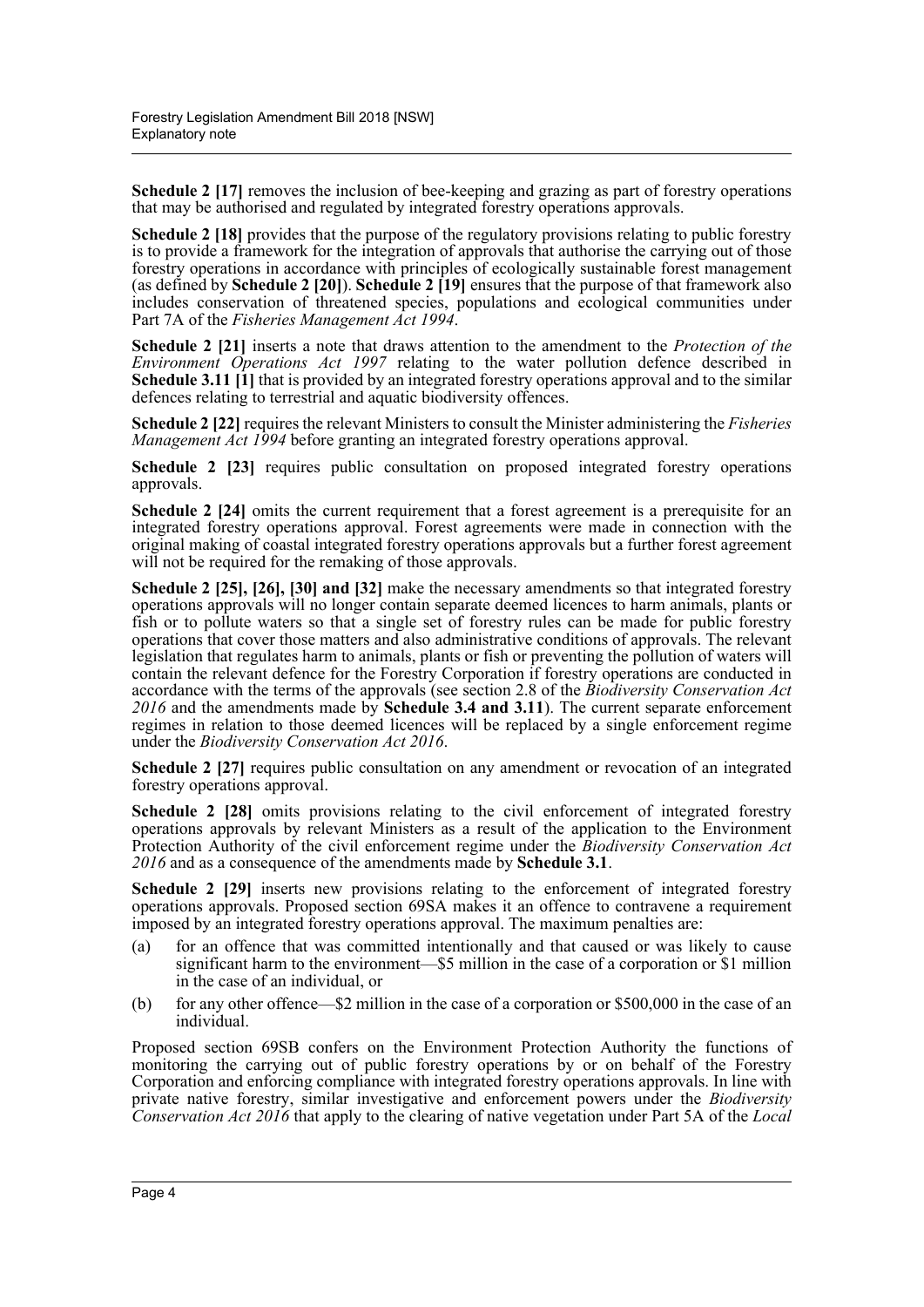*Land Services Act 2013* are to be conferred on the Authority by the amendments made by **Schedule 3.1**.

Proposed section 69SC provides for the payment of annual licence fees by the Forestry Corporation for the purpose of the recovery of the reasonable costs incurred by the Environment Protection Authority in exercising its enforcement functions with respect to public native forestry.

**Schedule 2 [31]** enables stop work orders under the *Biodiversity Conservation Act 2016* to be made in respect of the carrying out of forestry operations under an integrated forestry operations approval.

**Schedule 2 [33]** repeals the private native forestry provisions as a consequence of the enactment of replacement provisions by **Schedule 1 [8]**.

**Schedule 2 [34]** enables the regulations to authorise and regulate bee-keeping and the grazing of cattle or other livestock in forestry areas.

**Schedule 2 [35]** modifies a definition used in provisions relating to purchase-tenure land that were transferred from the repealed *Forestry Act 1916*.

**Schedule 2 [36]–[38]** revise an existing provision that enabled the Governor to transfer to the Forestry Corporation (following the dissolution of the Forestry Commission on 1 January 2013) land whose dedication as a State forest was revoked if the land comprised administrative offices, workshops or depots (or associated residences) constructed or commenced to be constructed by the Forestry Commission before 1 January 1994 (a "relevant building"). The revised provision enables the Minister to revoke the dedication as State forest and transfer the land concerned to the Forestry Corporation if the relevant building was constructed or commenced to be constructed before 1 January 2013 and the area of the land concerned does not exceed 20 hectares. Under the Act, the Minister is authorised to revoke the declaration of a State forest for a public work or public purposes if the area of the land concerned does not exceed 20 hectares.

**Schedule 2 [39] and [40]** enact savings and transitional provisions, including saving the operation of existing integrated forestry operations approvals.

## **Schedule 3 Amendment of other Acts and instruments**

**Schedule 3.1** amends the *Biodiversity Conservation Act 2016* generally to extend the application of the enforcement provisions of that Act to the enforcement by the Environment Protection Authority of the proposed provisions of the *Local Land Services Act 2013* relating to private native forestry and the proposed amended provisions of the *Forestry Act 2012* relating to public native forestry, and for other related purposes. Those enforcement provisions currently extend to the native vegetation (land management) provisions of the *Local Land Services Act 2013.*

**Schedule 3.2** amends the *Biodiversity Conservation Regulation 2017* to make the proposed offences of contravening a private native forestry code of practice or an integrated forestry operations approval a penalty notice offence with the same penalty that applies to offences relating to the clearing of native vegetation (namely \$15,000 for a corporation and \$5,000 for an individual).

**Schedule 3.3** amends the *Biodiversity Conservation (Savings and Transitional) Regulation 2017*:

- (a) to include further savings and transitional provisions that are generally consequential on the amendments made by **Schedule 3.1**, and
- (b) to authorise the Environment Protection Authority to prosecute offences against the repealed *Native Vegetation Act 2003*, and
- (c) to update a reference.

**Schedule 3.4** amends the *Fisheries Management Act 1994* to insert a defence to offences against Division 4 of Part 7A (Threatened species conservation) of that Act (as a consequence of the omission of existing provisions that deem the Forestry Corporation to hold a licence under that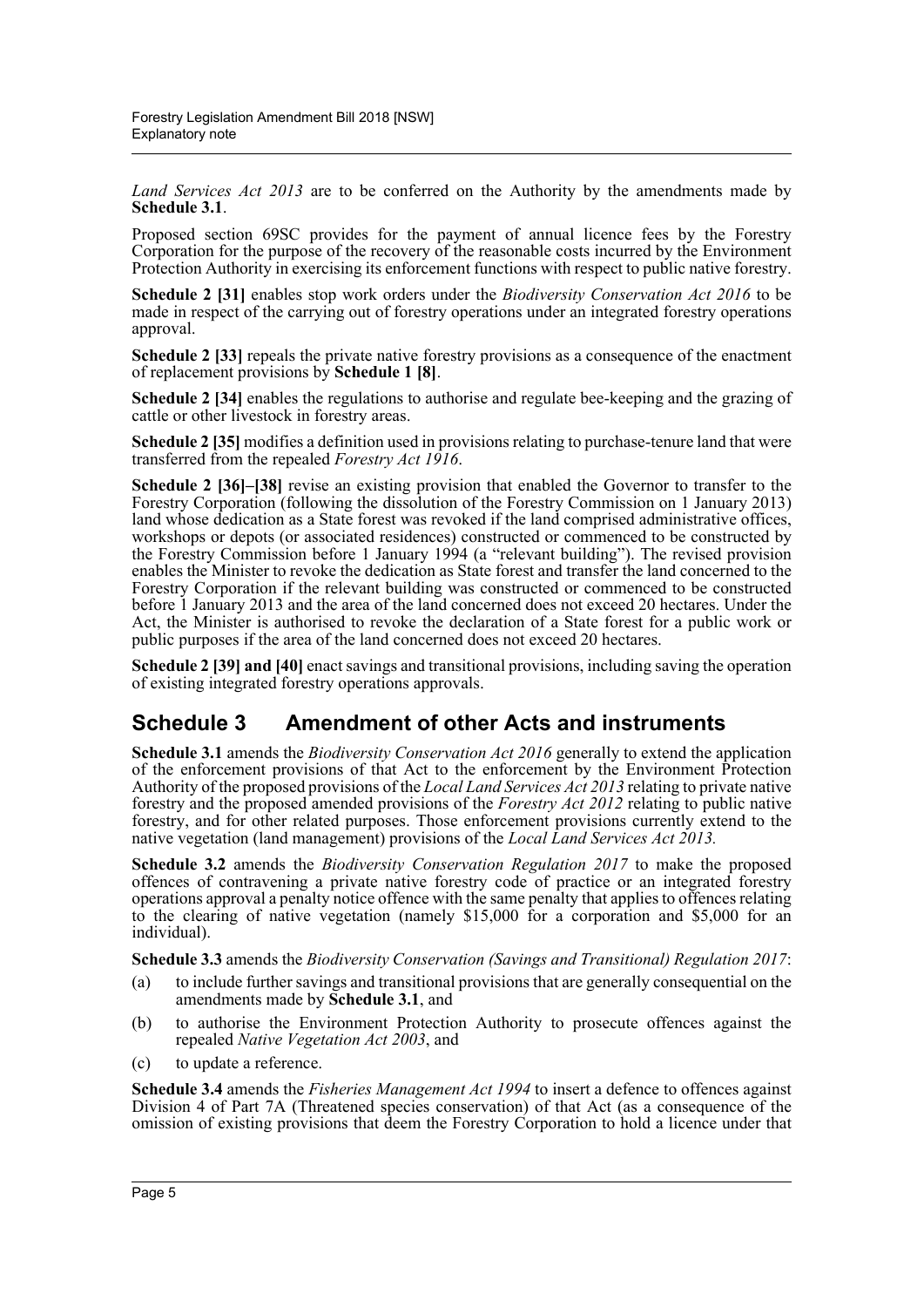Act that authorises harm to threatened species of fish and the inclusion of the protection of those species of fish among the matters to be addressed by private native forestry codes of practice).

**Schedule 3.5** amends the *Impounding Act 1993* to make the Forestry Corporation the impounding authority under that Act for State forests and other Crown-timber land (rather than the Minister administering the *Forestry Act 2012*).

**Schedule 3.6** amends the *Land and Environment Court Act 1979* as a consequence of the amendments made by Schedules 1 and 2.

**Schedule 3.7** amends the *Local Land Services Regulation 2014* to make provision for land that is subject to a private native forestry plan under proposed Part 5B of the *Local Land Services Act 2013*.

**Schedule 3.8 and 3.9** amend the *National Park Estate (Riverina Red Gum Reservations) Act 2010* and the *National Park Estate (South-Western Cypress Reservations) Act 2010* as a consequence of the amendment made by **Schedule 2 [24]**.

**Schedule 3.10** amends the *Protection of the Environment Administration Act 1991* to confer similar functions on the Environmental Counsel to the Board of the Environment Protection Authority exercisable in relation to prosecutions for protection of the environment offences to the proposed offences of contravening the conditions of private native forestry codes of practice or of integrated forestry operations approvals. The amendments also provide for the payment of annual enforcement cost-recovery licence fees by the Forestry Corporation (and certain other cost recovery amounts) to the special account that funds the operations of the Environment Protection Authority.

**Schedule 3.11** amends the *Protection of the Environment Operations Act 1997*:

- (a) to provide a defence for the offence of polluting waters for authorised public or private native forestry (as a consequence of the omission of existing provisions that deem the Forestry Corporation to hold a licence under that Act that authorises the public forestry activities concerned and the inclusion of the prevention of the pollution of waters among the matters to be addressed by private native forestry codes of practice), and
- (b) to omit the requirement for an environment protection licence for certain logging operations in areas that may pollute waters and to include savings and transitional provisions relating to that amendment.

**Schedule 3.12** amends the *Standard Instrument (Local Environmental Plans) Order 2006* as a consequence of the proposed enactment of Part 5B of the *Local Land Services Act 2013* relating to private native forestry to continue to permit private native forestry without consent on land in Zone RU3 Forestry. The Order is also amended to update the definition of *forestry* for the purposes of planning instruments.

**Schedule 3.13** amends the *State Environmental Planning Policy (Vegetation in Non-Rural Areas) 2017* as a consequence of the proposed enactment of Part 5B of the *Local Land Services Act 2013* relating to private native forestry to ensure that an authority to clear native vegetation is not required under that Policy if it is private native forestry authorised under that proposed Part. The Schedule also amends that SEPP to provide that the Native Vegetation Panel may not grant an approval to carry out forestry operations.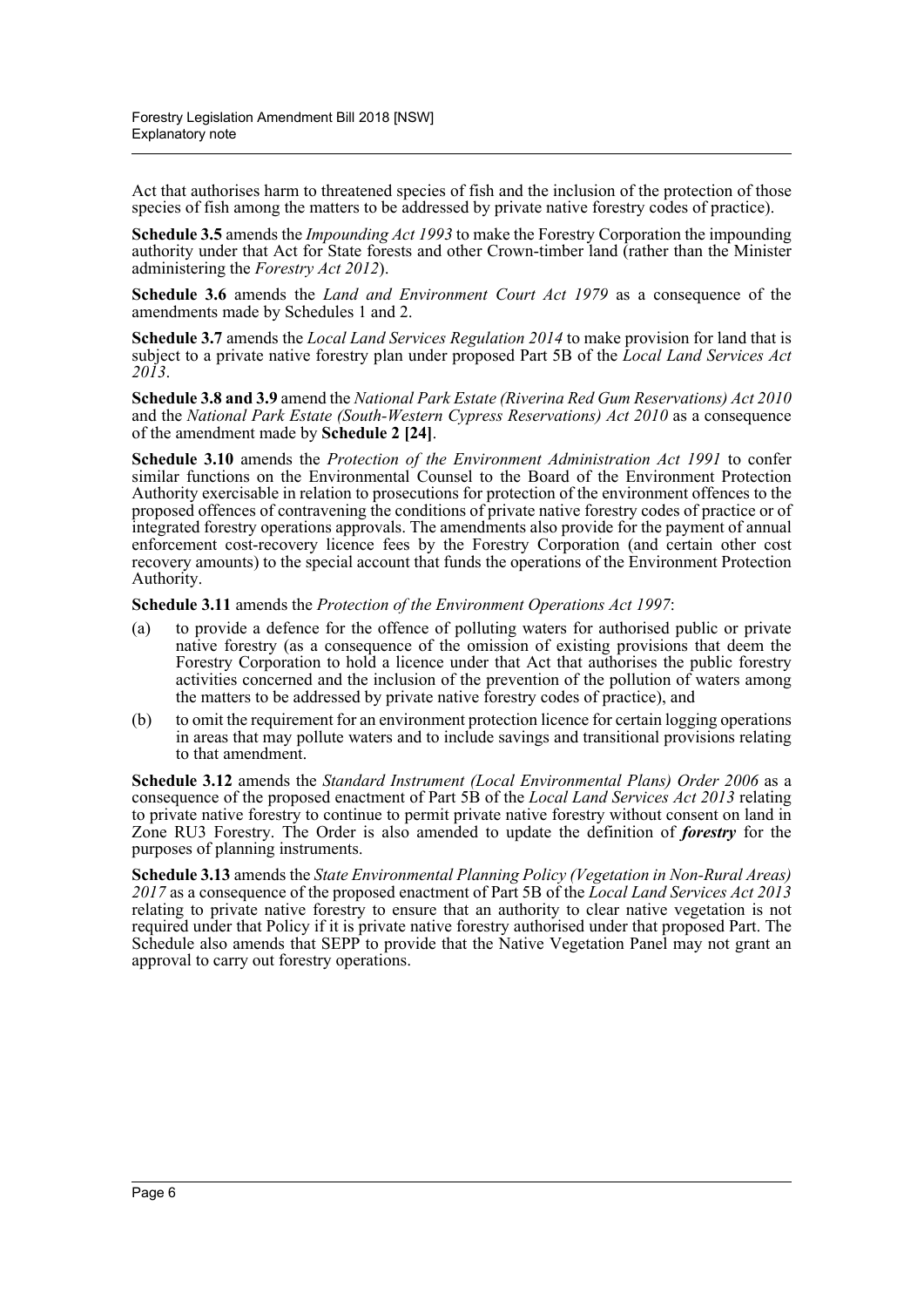First print



New South Wales

# **Forestry Legislation Amendment Bill 2018**

## **Contents**

|            |                                                        | Page |
|------------|--------------------------------------------------------|------|
|            | Name of Act                                            |      |
|            | Commencement                                           | 2    |
| Schedule 1 | <b>Amendment of Local Land Services Act 2013 No 51</b> |      |
| Schedule 2 | Amendment of Forestry Act 2012 No 96                   | 13   |
| Schedule 3 | <b>Amendment of other Acts and instruments</b>         | 22   |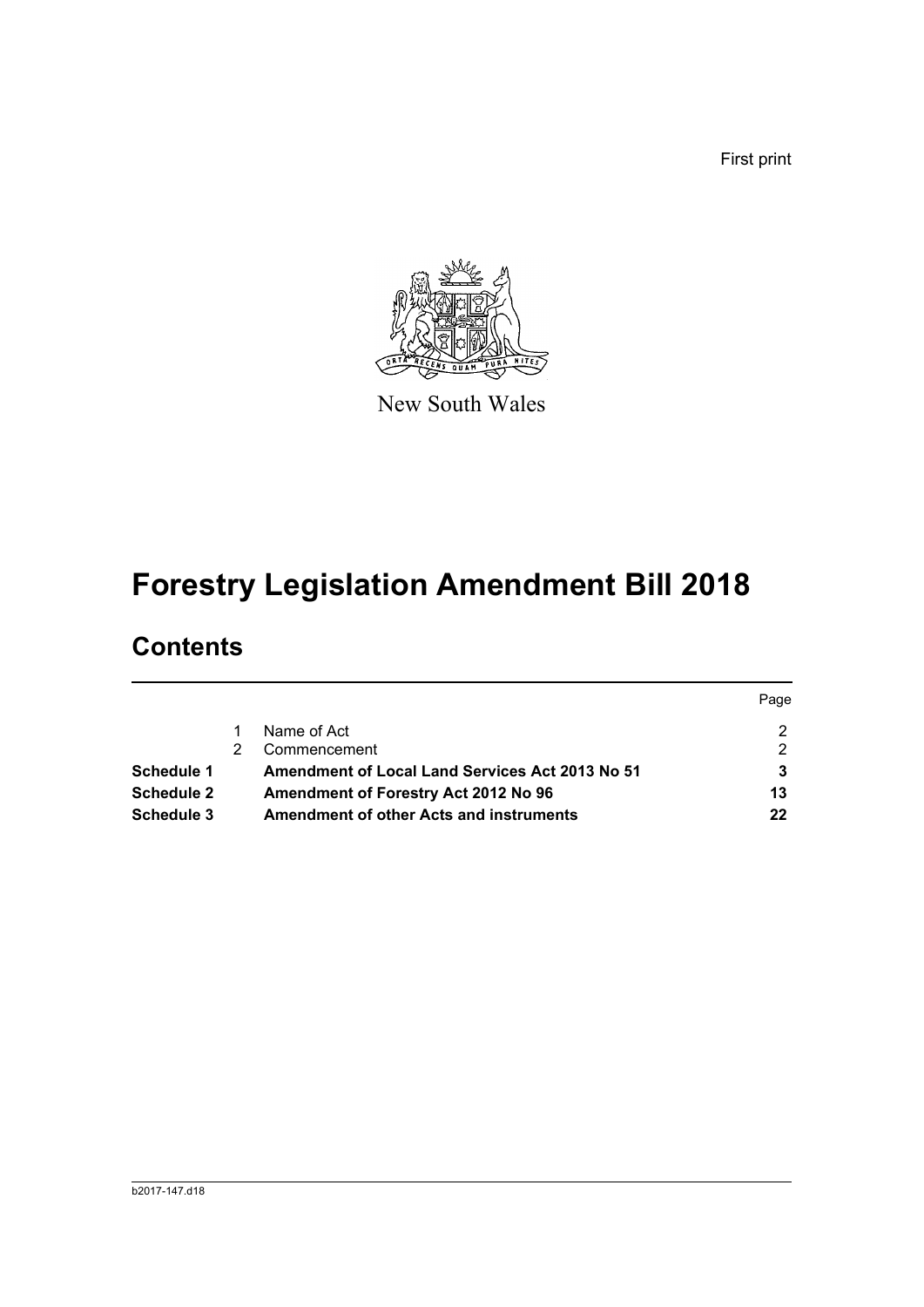

New South Wales

# **Forestry Legislation Amendment Bill 2018**

No , 2018

#### **A Bill for**

An Act to amend the *Local Land Services Act 2013* with respect to private native forestry; to amend the *Forestry Act 2012* with respect to public native forestry and for other purposes; and to make consequential amendments to other Acts and instruments.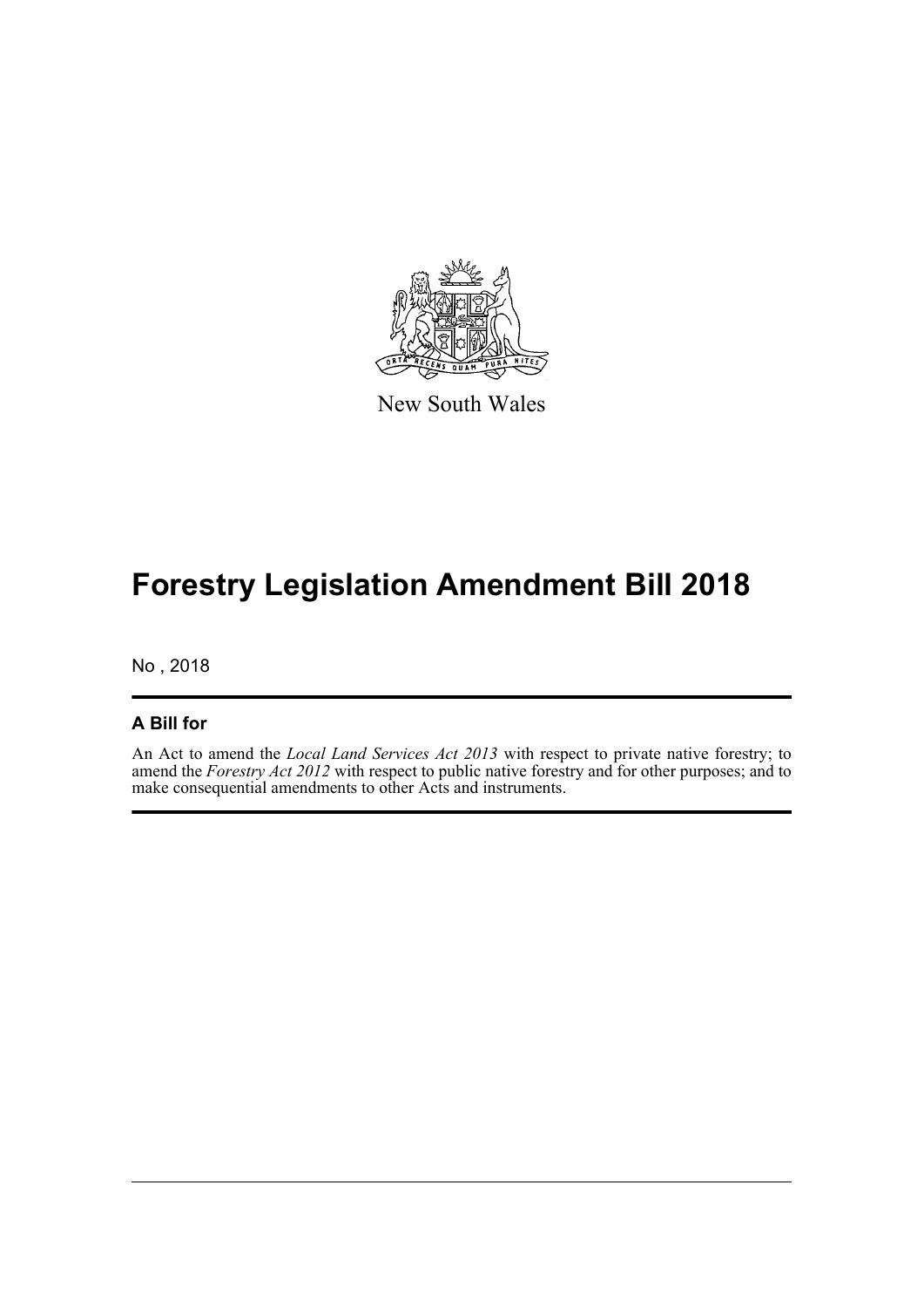<span id="page-8-1"></span><span id="page-8-0"></span>

| The Legislature of New South Wales enacts:                           |               |
|----------------------------------------------------------------------|---------------|
| Name of Act                                                          | $\mathcal{P}$ |
| This Act is the Forestry Legislation Amendment Act 2018.             | 3             |
| <b>Commencement</b>                                                  | 4             |
| This Act commences on a day or days to be appointed by proclamation. | 5             |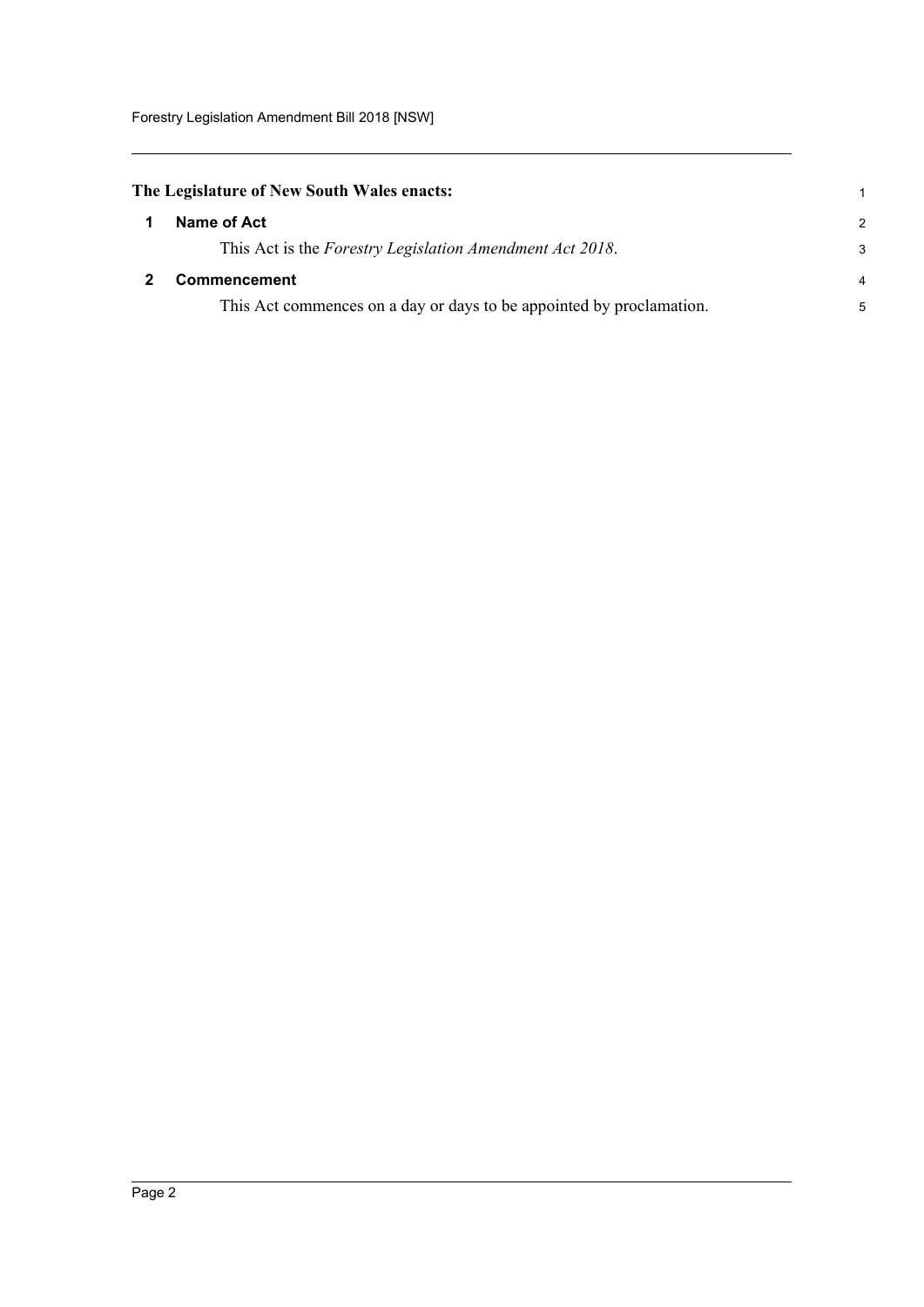<span id="page-9-0"></span>

|       | <b>Schedule 1</b>                |      | <b>Amendment of Local Land Services Act 2013</b><br>No 51                                                                                                                                                                                                                                           | 1<br>$\overline{2}$  |
|-------|----------------------------------|------|-----------------------------------------------------------------------------------------------------------------------------------------------------------------------------------------------------------------------------------------------------------------------------------------------------|----------------------|
| [1]   |                                  |      | <b>Section 14 Functions generally</b>                                                                                                                                                                                                                                                               | 3                    |
|       |                                  |      | Insert after section $14(1)(d1)$ :                                                                                                                                                                                                                                                                  | 4                    |
|       |                                  | (d2) | to exercise functions conferred on it by Part 5B,                                                                                                                                                                                                                                                   | 5                    |
| [2]   | offence                          |      | Section 60N Unauthorised clearing of native vegetation in regulated rural areas-                                                                                                                                                                                                                    | 6<br>$\overline{7}$  |
|       |                                  |      | Insert after section $60N(1)(d)$ :                                                                                                                                                                                                                                                                  | 8                    |
|       |                                  | (e)  | that the clearing is the carrying out of a forestry operation authorised<br>under Part 5B (Private native forestry).                                                                                                                                                                                | 9<br>10              |
| $[3]$ | Section 60N (1A)                 |      |                                                                                                                                                                                                                                                                                                     | 11                   |
|       | Insert after section $60N(1)$ :  |      |                                                                                                                                                                                                                                                                                                     | 12                   |
|       | (1A)                             |      | The defences under subsection $(1)$ $(a)$ $-(c)$ do not apply if the clearing was the<br>carrying out of a forestry operation in a State forest or other Crown-timber<br>land to which an integrated forestry operations approval under Part 5B of the<br><i>Forestry Act 2012</i> applies.         | 13<br>14<br>15<br>16 |
| [4]   |                                  |      | Section 60O Clearing authorised under other legislation                                                                                                                                                                                                                                             | 17                   |
|       |                                  |      | Omit section 60O (i). Insert instead:                                                                                                                                                                                                                                                               | 18                   |
|       |                                  | (i)  | <b>Forestry operations authorisation</b>                                                                                                                                                                                                                                                            | 19                   |
|       |                                  |      | The clearing was the carrying out of a forestry operation in a State forest<br>or other Crown-timber land to which an integrated forestry operations<br>approval under Part 5B of the Forestry Act 2012 applies, being a<br>forestry operation that is carried out in accordance with the approval. | 20<br>21<br>22<br>23 |
| [5]   |                                  |      | Section 60S Authorised clearing by landholders under codes                                                                                                                                                                                                                                          | 24                   |
|       | Insert after section $60S(2)$ :  |      |                                                                                                                                                                                                                                                                                                     | 25                   |
|       | (2A)                             |      | The clearing of native vegetation is not authorised by a land management<br>(native vegetation) code if the clearing is the carrying out of a forestry<br>operation within the meaning of Part 5B (Private native forestry).                                                                        | 26<br>27<br>28       |
| [6]   |                                  |      | Section 60ZF Obtaining approval for clearing of native vegetation                                                                                                                                                                                                                                   | 29                   |
|       | Insert after section $60ZF(8)$ : |      |                                                                                                                                                                                                                                                                                                     | 30                   |
|       | (8A)                             |      | An approval under this Division may not be granted:                                                                                                                                                                                                                                                 | 31                   |
|       |                                  | (a)  | to carry out forestry operations within the meaning of Part 5B, or                                                                                                                                                                                                                                  | 32                   |
|       |                                  | (b)  | to clear native vegetation on land to which a private native forestry plan<br>under Part 5B applies.                                                                                                                                                                                                | 33<br>34             |
| $[7]$ |                                  |      | Section 60ZM Enforcement under Biodiversity Conservation Act 2016                                                                                                                                                                                                                                   | 35                   |
|       |                                  |      | Insert at the end of the note to section $60ZM(1)$ :                                                                                                                                                                                                                                                | 36                   |
|       |                                  | (d)  | Section 14.7A (Provisions relating to regulation or enforcement of<br>native vegetation legislation).                                                                                                                                                                                               | 37<br>38             |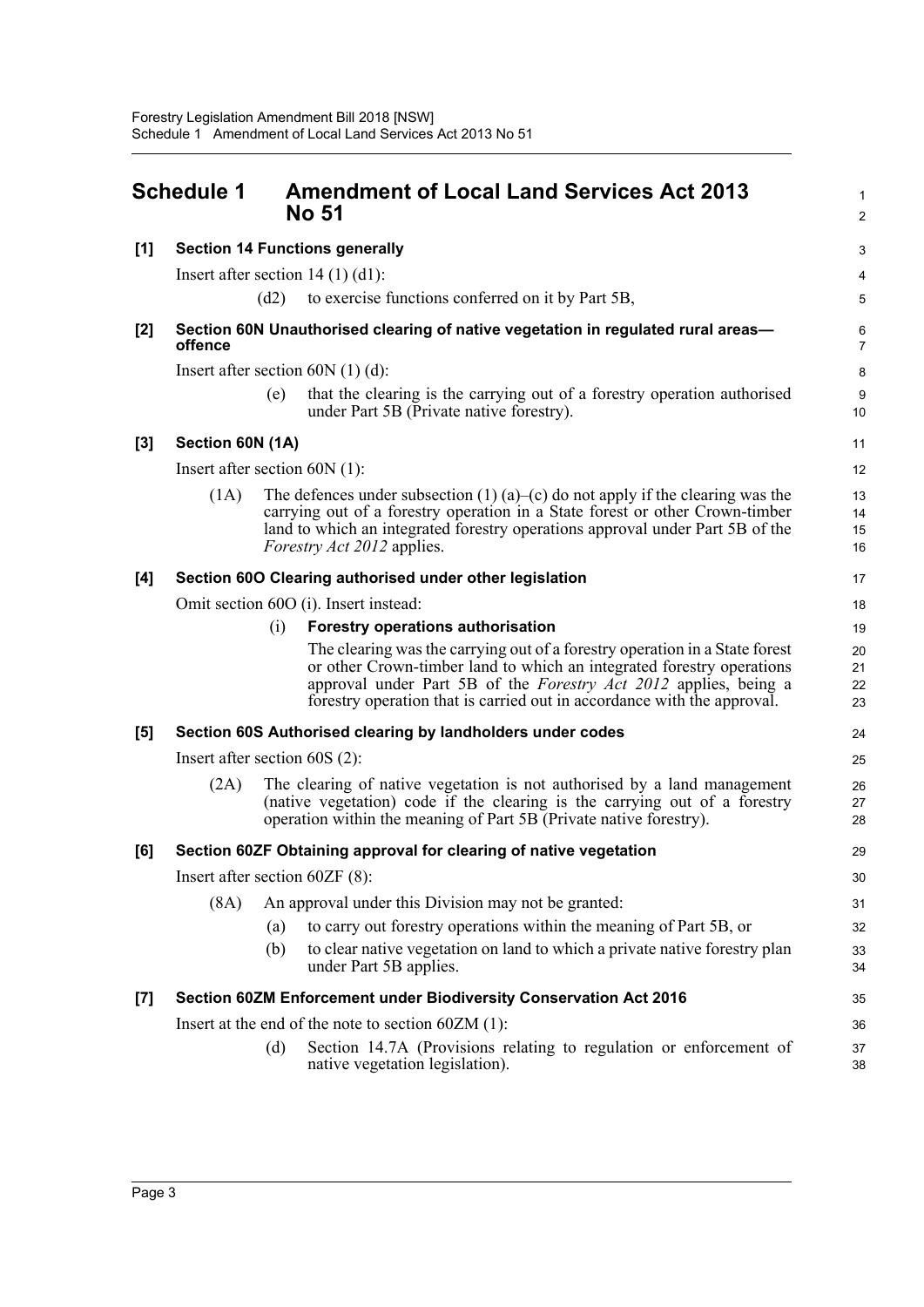| [8] | Part 5B |                   | Insert after Part 5A:       |       |                                                                                                                                                                                        | $\mathbf{1}$<br>2         |
|-----|---------|-------------------|-----------------------------|-------|----------------------------------------------------------------------------------------------------------------------------------------------------------------------------------------|---------------------------|
|     |         |                   |                             |       | <b>Part 5B Private native forestry</b>                                                                                                                                                 | 3                         |
|     |         | <b>Division 1</b> |                             |       | <b>Preliminary</b>                                                                                                                                                                     | 4                         |
|     | 60ZQ    |                   | <b>Definitions: Part 5B</b> |       |                                                                                                                                                                                        | 5                         |
|     |         | (1)               | In this Part:               |       |                                                                                                                                                                                        |                           |
|     |         |                   |                             |       | <i>forestry operations</i> means:                                                                                                                                                      | $\,6\,$<br>$\overline{7}$ |
|     |         |                   | (a)                         |       | logging operations—namely the cutting and removal of timber from<br>land for the purpose of timber production, or                                                                      | 8<br>$\boldsymbol{9}$     |
|     |         |                   | (b)                         |       | the harvesting of forest products—namely the harvesting of the<br>products of trees and other vegetation (other than timber) that are of<br>economic value, or                         | 10<br>11<br>12            |
|     |         |                   | (c)                         |       | ongoing forest management operations—namely activities relating to<br>the management of land for timber production such as thinning, burning<br>and other silvicultural activities, or | 13<br>14<br>15            |
|     |         |                   | (d)                         |       | ancillary activities to enable or assist in the above operations such as the<br>provision of roads, snig tracks, waterway crossings and temporary<br>timber storage facilities.        | 16<br>17<br>18            |
|     |         |                   | following:                  |       | principles of ecologically sustainable forest management means the                                                                                                                     | 19<br>20                  |
|     |         |                   | (a)                         |       | maintaining forest values for future and present generations, including:                                                                                                               | 21                        |
|     |         |                   |                             | (i)   | forest biological diversity, and                                                                                                                                                       | 22                        |
|     |         |                   |                             | (ii)  | the productive capacity and sustainability of forest ecosystems,<br>and                                                                                                                | 23<br>24                  |
|     |         |                   |                             | (iii) | the health and vitality of native forest ecosystems, and                                                                                                                               | 25                        |
|     |         |                   |                             | (iv)  | soil and water quality, and                                                                                                                                                            | 26                        |
|     |         |                   |                             | (v)   | the contribution of native forests to global geochemical cycles,<br>and                                                                                                                | 27<br>28                  |
|     |         |                   |                             | (vi)  | the long term social and economic benefits of native forests, and                                                                                                                      | 29                        |
|     |         |                   |                             | (vii) | natural heritage values,                                                                                                                                                               | 30                        |
|     |         |                   | (b)                         |       | ensuring public participation, provision of information, accountability<br>and transparency in relation to the carrying out of forestry operations,                                    | 31<br>32                  |
|     |         |                   | (c)                         |       | providing incentives for voluntary compliance, capacity building and<br>adoption of best-practice standards,                                                                           | 33<br>34                  |
|     |         |                   | (d)                         |       | applying best-available knowledge and adaptive management processes<br>to deliver best-practice forest management,                                                                     | 35<br>36                  |
|     |         |                   | (e)                         |       | applying the precautionary principle (as referred to in section $6(2)(a)$ )<br>of the Protection of the Environment Administration Act 1991) in<br>preventing environmental harm.      | 37<br>38<br>39            |
|     |         |                   | force.                      |       | <i>private native forestry code of practice</i> , in relation to forestry operations,<br>means a code made under Division 2 in relation to those operations and in                     | 40<br>41<br>42            |
|     |         |                   |                             |       | <i>private native forestry plan</i> means a private native forestry plan approved (or<br>taken to be approved) under this Part and in force.                                           | 43<br>44                  |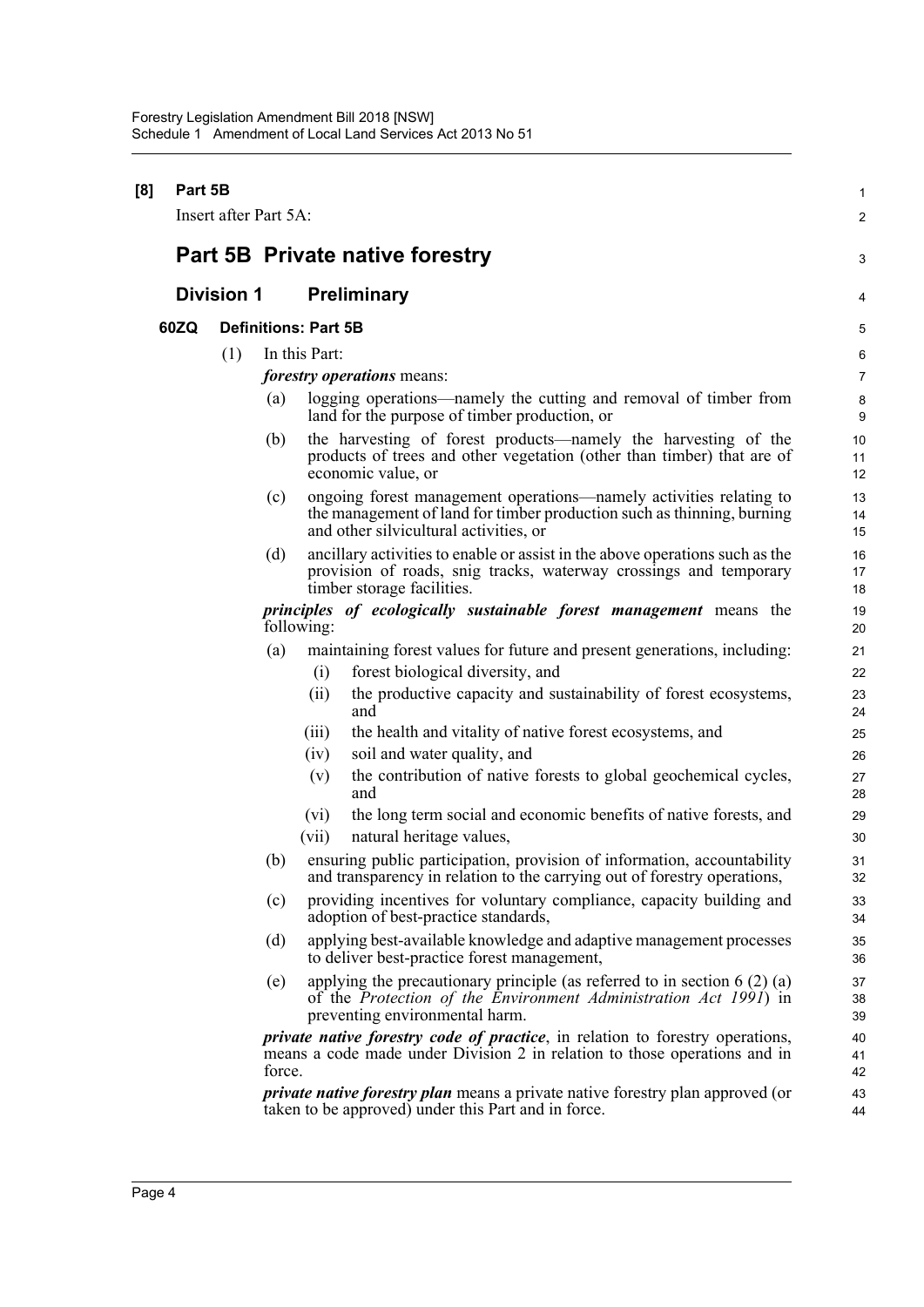**Note.** See clause 27 of Schedule 6 for provisions that deem continuing property vegetation plans under the former *Native Vegetation Act 2003*, and continuing private native forestry plans approved under former Part 5C of the *Forestry Act 2012*, to be private native forestry plans approved under this Part.

(2) Words and expressions used in this Part have (subject to this Part) the same meanings as in Part 5A.

#### **60ZR Objects of Part**

The objects of this Part are:

- (a) to authorise the carrying out of private native forestry in accordance with principles of ecologically sustainable forest management, and
- (b) to protect biodiversity and water quality (including threatened species, populations and ecological communities under Part 7A of the *Fisheries Management Act 1994*) in connection with private native forestry operations.

#### **60ZS Area of State to which this Part applies**

- (1) This Part applies to any area of the State, other than the following:
	- (a) a State forest or other Crown-timber land within the meaning of the *Forestry Act 2012*,
	- (b) a plantation within the meaning of the *Plantations and Reafforestation Act 1999*,
	- (c) national park estate and other conservation areas referred to in section 60A (b),
	- (d) land that is declared as a marine park or an aquatic reserve under the *Marine Estate Management Act 2014*,
	- (e) land that is subject to a private land conservation agreement under the *Biodiversity Conservation Act 2016*,
	- (f) land that is subject to be set aside under a requirement made in accordance with a land management (native vegetation) code under Part 5A,
	- (g) land that is or was subject to a requirement to take remedial action to restore or protect the biodiversity values of the land under Part 5A or under the *Biodiversity Conservation Act 2016*, the *Native Vegetation Act 2003* or the *National Parks and Wildlife Act 1974*,
	- (h) land that is subject to an approved conservation measure that was the basis for other land being biodiversity certified under Part 8 of the *Biodiversity Conservation Act 2016* or under any Act repealed by that Act,
	- (i) land that is an offset under a property vegetation plan made under the *Native Vegetation Act 2003* that remains in force or is a set aside area under a Ministerial order under Division 3 of Part 6 of the *Native Vegetation Regulation 2013* that remains in force,
	- (j) any area in which forestry operations cannot be carried out because of the requirements of any other Act or statutory instrument or any agreement or court order.
- (2) The regulations may amend this section for the purposes of adding or removing areas of the State to which this Part applies (or of revising references to areas of the State).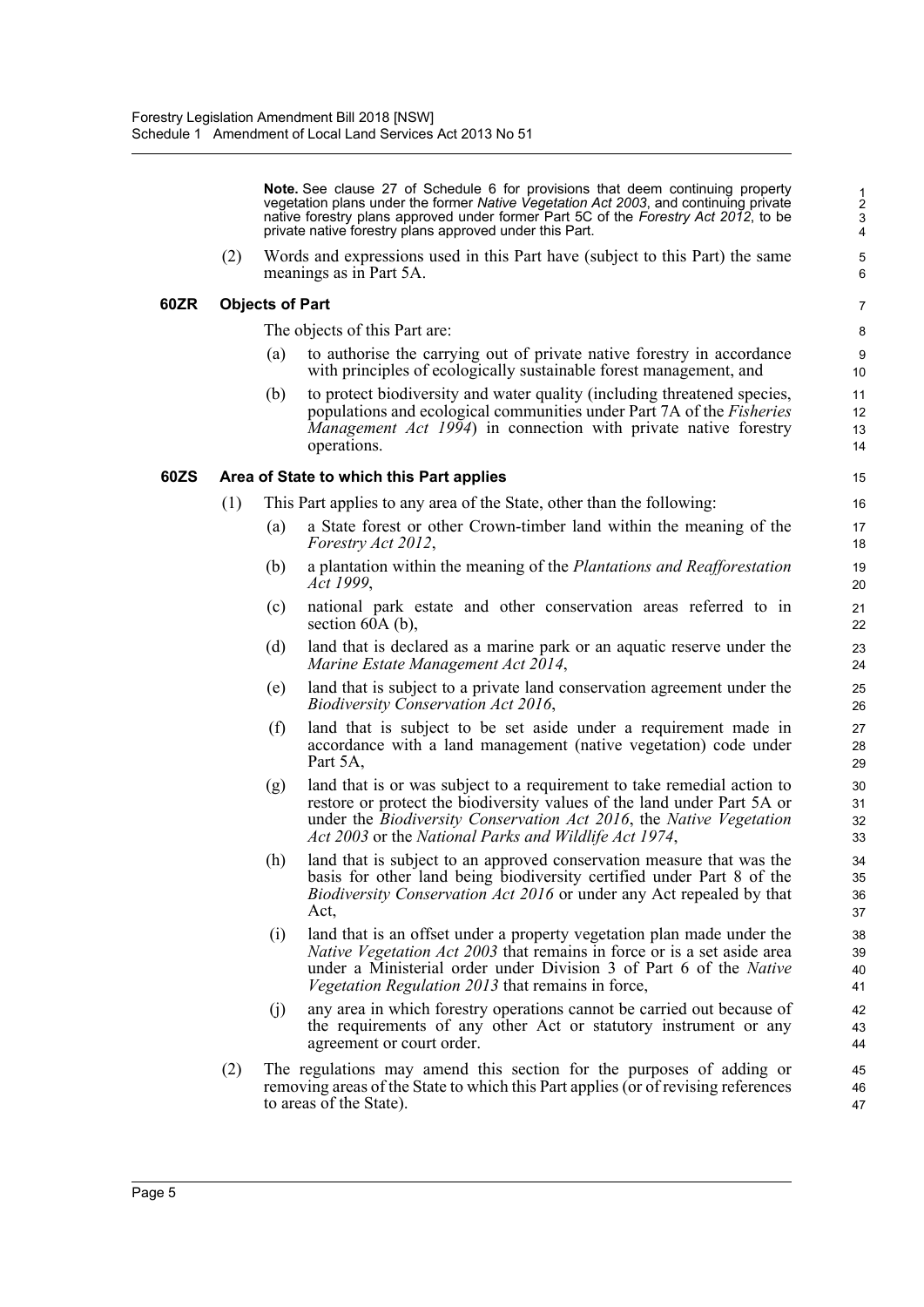#### **Division 2 Private native forestry codes of practice**

#### **60ZT Responsibility for preparation and making of codes**

(1) The Minister is responsible for preparing and making private native forestry codes of practice under this Division.

1

- (2) The Minister may make a private native forestry code of practice only with the concurrence of the Minister administering the *Biodiversity Conservation Act 2016* and of the Minister administering Part 5A of this Act. The Minister is also required to consult the Minister administering Part 7A of the *Fisheries Management Act 1994*.
- (3) A private native forestry code of practice is to make provision for or with respect to the carrying out of forestry operations to which private native forestry plans apply, including provisions relating to:
	- (a) notification of the commencement and cessation of forestry operations, and
	- (b) biodiversity conservation, and
	- (c) the prevention of water pollution, and
	- (d) threatened species, populations and ecological communities under Part 7A of the *Fisheries Management Act 1994*, and
	- (e) the provision of information about forestry operations to Local Land Services and the public, and
	- (f) any other matter prescribed by the regulations.
- (4) A private native forestry code of practice is to specify the land to which it applies.
- (5) A private native forestry code of practice may apply or adopt protocols, codes, standards or other instruments that are publicly available and in force from time to time.
- (6) Without limiting subsection (5), any such protocols may include those prepared by the Environment Protection Authority.
- (7) When preparing or giving concurrence to a private native forestry code of practice, the relevant Ministers are to have regard to the objects of this Part.
- (8) A private native forestry code of practice is to be published on the NSW legislation website.

**Note.** See clause 29 of Schedule 6 for provisions that continue existing private native forestry codes of practice in force until new codes are made under this Division.

#### **60ZU Public consultation on proposed codes**

- (1) Before a private native forestry code of practice is made, the proposed code is to be made publicly available for a period of at least 4 weeks.
- (2) During that period, any person may make a written submission to the Minister on the proposed code. The Minister may (but need not) make publicly available the submissions made on the proposed code (or a summary of or report on any such submissions).
- (3) The Minister is, before making a private native forestry code of practice, to consider any submissions duly made on the proposed code.
- (4) If substantial changes are proposed to be made to a proposed code following public consultation, the Minister may undertake further public consultation on the revised proposed code.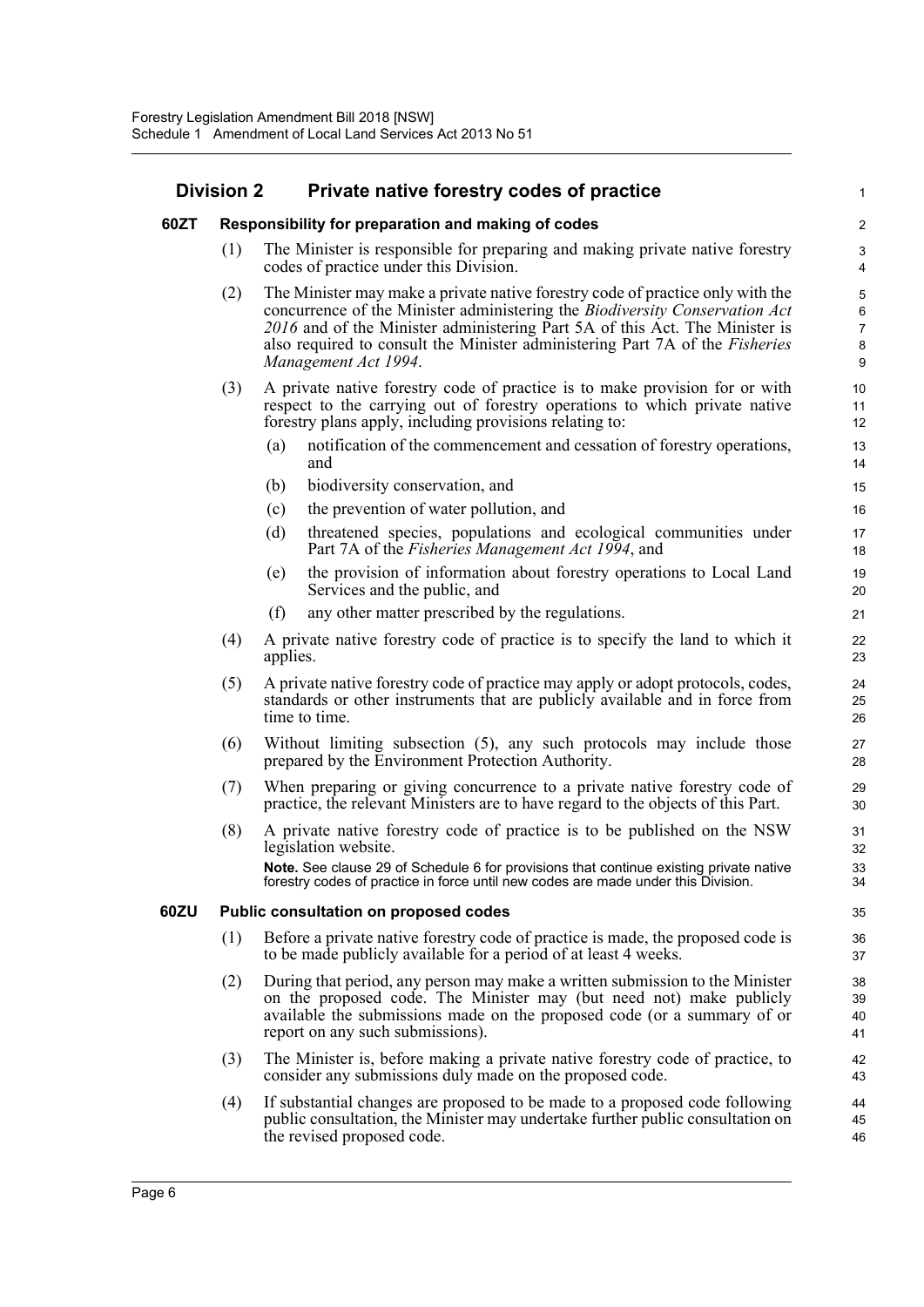(5) A failure to comply with a requirement under this section in relation to a proposed code of practice does not prevent the code being made, or invalidate the code once it is made.

 $22$ 

(6) The regulations may make further provision for or with respect to public consultation under this section.

#### **60ZV Amendment or repeal of codes**

- (1) A private native forestry code of practice may be amended or repealed in the same way as a code may be made.
- (2) Public consultation under section 60ZU applies to the amendment or repeal of a private native forestry code of practice.
- (3) However, the Minister may:
	- (a) dispense with public consultation on any amendment of a code if satisfied it should be dispensed with because of the minor nature or urgency of the matter, and
	- (b) dispense with any concurrence of, or consultation with, another Minister on any amendment of a code if satisfied it should be dispensed with because of the minor nature of the matter.
- (4) A code that amends or replaces a code extends to forestry operations under a private native forestry plan that was approved before the amendment or replacement (despite anything to the contrary in the plan) unless the amended or replaced code otherwise provides.

#### **Division 3 Private native forestry plans**

#### **60ZW Authorised private native forestry operations**

- (1) Forestry operations are authorised by this Part if they are forestry operations to which a private native forestry plan applies.
- (2) A private native forestry plan does not authorise the carrying out of forestry operations on any part of the land to which the plan applies that becomes, after the approval of the plan, an area of the State to which this Part does not apply.

**Note.** Section 60N provides that it is a defence to the offence of clearing native vegetation in a rural area of the State under that section if (among other things) the clearing comprises forestry operations authorised under this Part (the offence of unauthorised clearing of native vegetation carries a maximum penalty ranging from \$500,000 to \$5 million). Clause 8 of *State Environmental Planning Policy (Vegetation in Non-Rural Areas) 2017* provides that authority is not required under that Policy for the clearing of native vegetation in a non-rural area of the State if the clearing comprises forestry operations authorised under this Part (a similar maximum penalty applies under environmental planning and assessment legislation for the relevant offences under that legislation).

#### **60ZX Landholders may submit draft private native forestry plans**

- (1) A landholder or group of landholders may submit a draft private native forestry plan to Local Land Services for approval under this Part. Any person may submit the draft plan on behalf of the landholder or group of landholders.
- (2) A draft plan cannot be submitted for approval without the consent in writing of:
	- (a) all landholders of land to which the plan applies, and
	- (b) all persons who have a forestry right (within the meaning of section 87A of the *Conveyancing Act 1919*) in the land to which the plan applies, and 46 47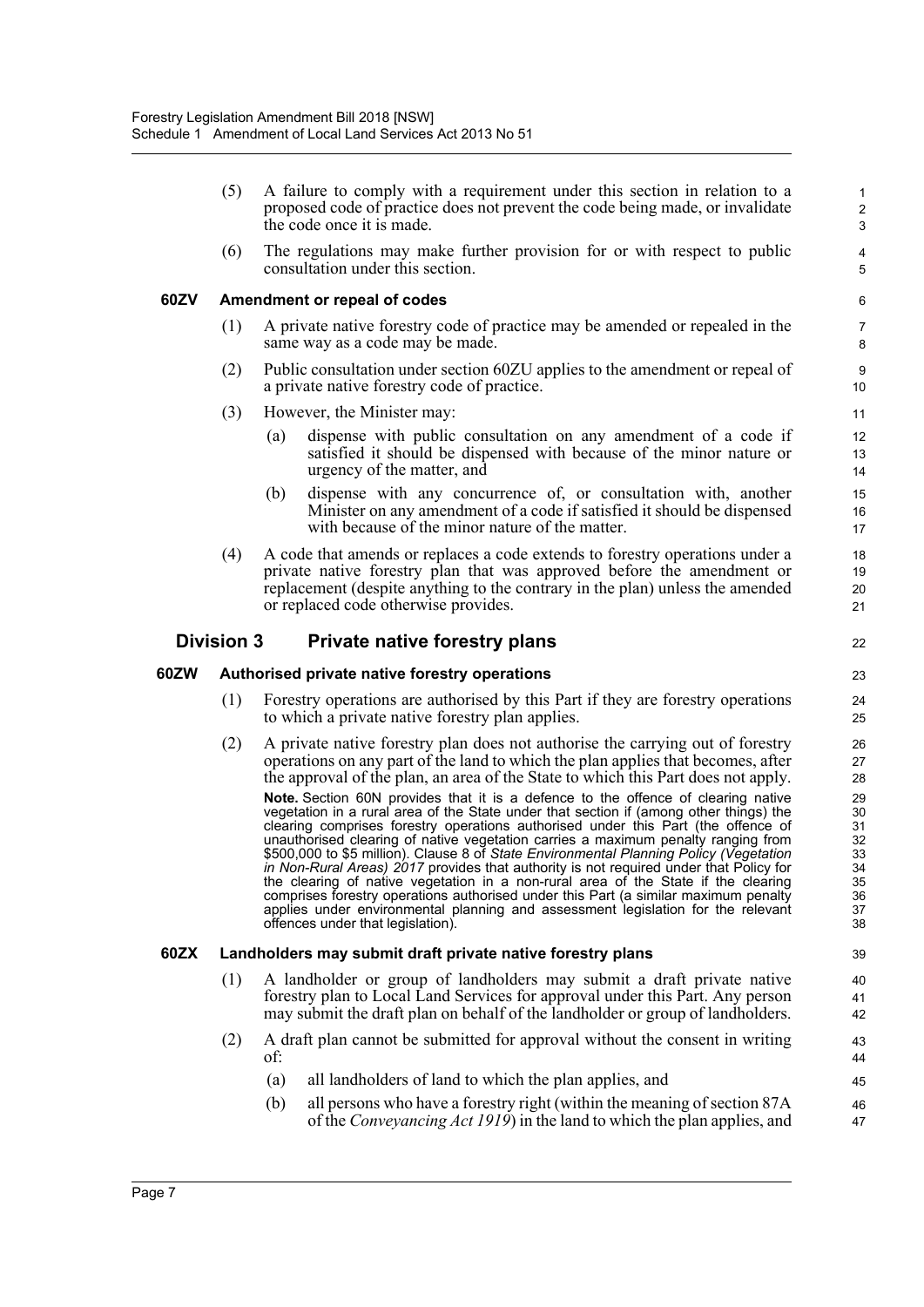|      |     | (c)       | any other person who has an interest in the land prescribed by the<br>regulations.                                                                                                                                            | $\mathbf{1}$<br>$\overline{2}$ |
|------|-----|-----------|-------------------------------------------------------------------------------------------------------------------------------------------------------------------------------------------------------------------------------|--------------------------------|
|      | (3) |           | A draft plan must be in the form approved by Local Land Services and contain<br>or be accompanied by the information required by that form.                                                                                   | 3<br>4                         |
|      | (4) |           | The regulations may make provision for or with respect to the fees payable in<br>connection with a draft plan submitted for approval under this Part.                                                                         | 5<br>6                         |
| 60ZY |     |           | Approval of private native forestry plans by Local Land Services                                                                                                                                                              | $\overline{7}$                 |
|      | (1) | Services. | A private native forestry plan has effect only if it is approved by Local Land                                                                                                                                                | 8<br>9                         |
|      | (2) |           | In determining whether to approve a draft plan (with or without modification),<br>Local Land Services is to have regard to the following:                                                                                     | 10<br>11                       |
|      |     | (a)       | whether forestry operations can be carried out under the plan in<br>accordance with the applicable private native forestry code of practice,                                                                                  | 12<br>13                       |
|      |     | (b)       | any other matters required by the regulations.                                                                                                                                                                                | 14                             |
|      | (3) |           | An approved private native forestry plan must:                                                                                                                                                                                | 15                             |
|      |     | (a)       | identify the land to which the plan applies and on which forestry<br>operations are to be carried out (by means of a map and any other<br>identification particulars), and                                                    | 16<br>17<br>18                 |
|      |     | (b)       | specify the kinds of forestry operations that are authorised to be carried<br>out, and                                                                                                                                        | 19<br>20                       |
|      |     | (c)       | specify the period for which the plan is to have effect, and                                                                                                                                                                  | 21                             |
|      |     | (d)       | include such other details or information as may be required by the<br>regulations.                                                                                                                                           | 22<br>23                       |
|      | (4) |           | An approval under this Part is not an approval of an activity for the purposes<br>of Part 5 of the <i>Environmental Planning and Assessment Act 1979</i> .                                                                    | 24<br>25                       |
| 60ZZ |     |           | Duration, variation and termination of private native forestry plans                                                                                                                                                          | 26                             |
|      | (1) |           | A private native forestry plan has effect, subject to this section, for such period<br>(not exceeding 15 years) as is specified in the plan.                                                                                  | 27<br>28                       |
|      | (2) |           | A private native forestry plan may be terminated by Local Land Services:                                                                                                                                                      | 29                             |
|      |     | (a)       | by notice to the landholder for the reasons stated in the notice, or                                                                                                                                                          | 30                             |
|      |     | (b)       | on application by the landholder for the surrender of the plan.                                                                                                                                                               | 31                             |
|      | (3) |           | Local Land Services may not terminate a private native forestry plan by notice<br>to the landholder unless it is satisfied that:                                                                                              | 32<br>33                       |
|      |     | (a)       | approval of the plan was obtained as a result of false or misleading<br>information provided by or on behalf of the landholder, or                                                                                            | 34<br>35                       |
|      |     | (b)       | a requirement imposed by the plan or by an applicable private native<br>forestry code of practice has been contravened by the landholder or by<br>a person carrying out forestry operations on behalf of the landholder, or   | 36<br>37<br>38                 |
|      |     | (c)       | no further forestry operations to which the plan applies are to be carried<br>out.                                                                                                                                            | 39<br>40                       |
|      | (4) |           | A private native forestry plan may be varied by Local Land Services on<br>application by the landholder.                                                                                                                      | 41<br>42                       |
|      | (5) |           | Sections 60ZX and 60ZY apply in relation to the variation of a private native<br>forestry plan in the same way as those sections apply in relation to the<br>submission and approval of a draft private native forestry plan. | 43<br>44<br>45                 |
|      |     |           |                                                                                                                                                                                                                               |                                |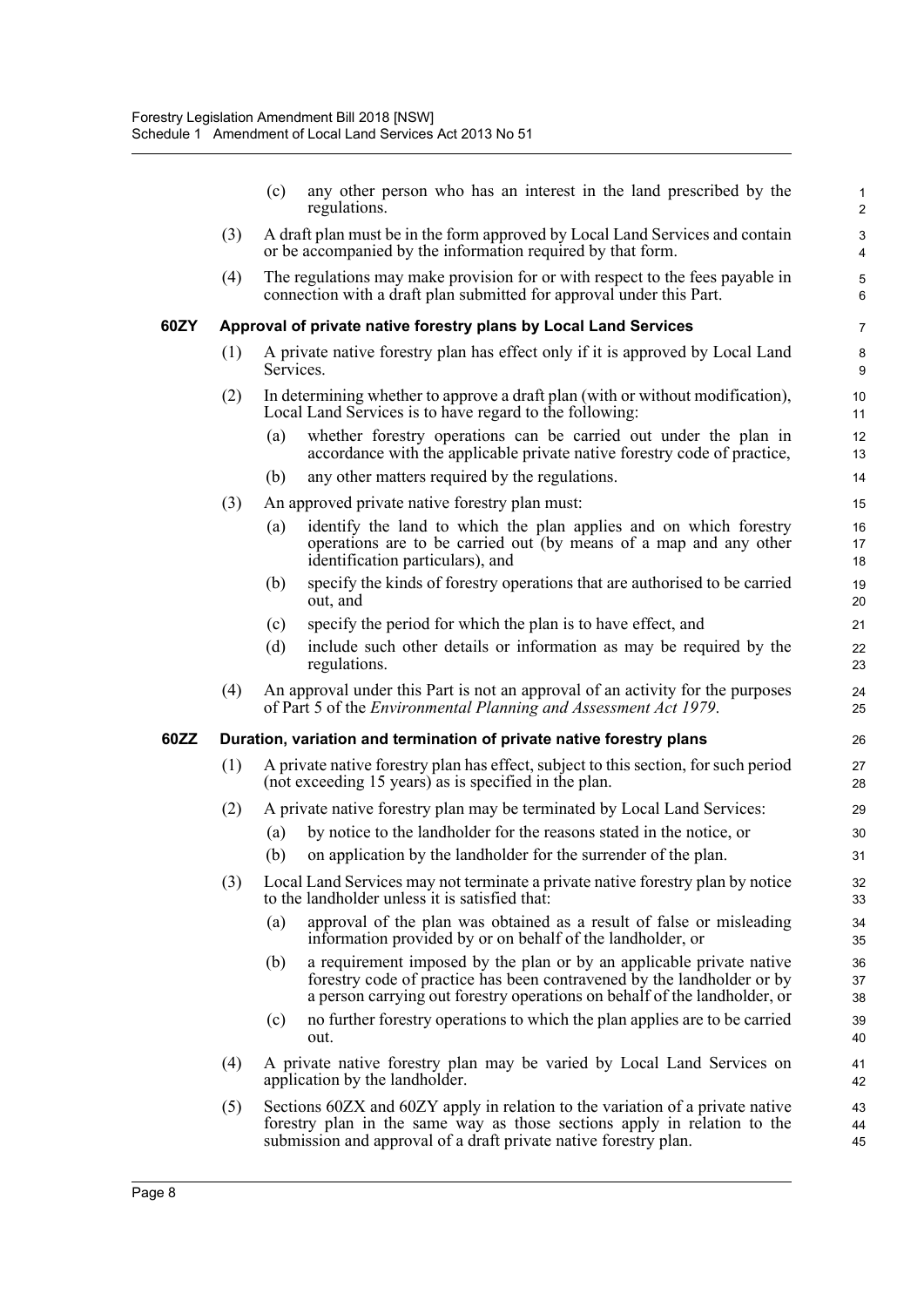| (6)<br>A variation of a private native forestry plan may change the landholder<br>authorised by the plan to carry out forestry operations. If the ownership of the<br>land concerned changes, the new landholder is entitled to a variation of the<br>plan to authorise the new landholder to carry out forestry operations in<br>accordance with the existing terms of the plan. |                                                                                                                                                                                               |                                                                                                                                                                                                                                                                                                                                                                                                                                                                                                                                                                                                                                                                                                                                                                                                                                                                                                                                                                                                                                                                                                                                                                                                                                                                                                                                                                                                                                                                                                                                                                                                                                                                                                                                                                                                                                                                                                                                                                                                                                                                                                                                                                      |  |  |  |  |  |
|-----------------------------------------------------------------------------------------------------------------------------------------------------------------------------------------------------------------------------------------------------------------------------------------------------------------------------------------------------------------------------------|-----------------------------------------------------------------------------------------------------------------------------------------------------------------------------------------------|----------------------------------------------------------------------------------------------------------------------------------------------------------------------------------------------------------------------------------------------------------------------------------------------------------------------------------------------------------------------------------------------------------------------------------------------------------------------------------------------------------------------------------------------------------------------------------------------------------------------------------------------------------------------------------------------------------------------------------------------------------------------------------------------------------------------------------------------------------------------------------------------------------------------------------------------------------------------------------------------------------------------------------------------------------------------------------------------------------------------------------------------------------------------------------------------------------------------------------------------------------------------------------------------------------------------------------------------------------------------------------------------------------------------------------------------------------------------------------------------------------------------------------------------------------------------------------------------------------------------------------------------------------------------------------------------------------------------------------------------------------------------------------------------------------------------------------------------------------------------------------------------------------------------------------------------------------------------------------------------------------------------------------------------------------------------------------------------------------------------------------------------------------------------|--|--|--|--|--|
|                                                                                                                                                                                                                                                                                                                                                                                   |                                                                                                                                                                                               | $\epsilon$<br>7<br>ε                                                                                                                                                                                                                                                                                                                                                                                                                                                                                                                                                                                                                                                                                                                                                                                                                                                                                                                                                                                                                                                                                                                                                                                                                                                                                                                                                                                                                                                                                                                                                                                                                                                                                                                                                                                                                                                                                                                                                                                                                                                                                                                                                 |  |  |  |  |  |
|                                                                                                                                                                                                                                                                                                                                                                                   | <b>Enforcement and other provisions</b>                                                                                                                                                       | ς                                                                                                                                                                                                                                                                                                                                                                                                                                                                                                                                                                                                                                                                                                                                                                                                                                                                                                                                                                                                                                                                                                                                                                                                                                                                                                                                                                                                                                                                                                                                                                                                                                                                                                                                                                                                                                                                                                                                                                                                                                                                                                                                                                    |  |  |  |  |  |
|                                                                                                                                                                                                                                                                                                                                                                                   |                                                                                                                                                                                               | 1 <sup>C</sup>                                                                                                                                                                                                                                                                                                                                                                                                                                                                                                                                                                                                                                                                                                                                                                                                                                                                                                                                                                                                                                                                                                                                                                                                                                                                                                                                                                                                                                                                                                                                                                                                                                                                                                                                                                                                                                                                                                                                                                                                                                                                                                                                                       |  |  |  |  |  |
|                                                                                                                                                                                                                                                                                                                                                                                   |                                                                                                                                                                                               | 11<br>12<br>13                                                                                                                                                                                                                                                                                                                                                                                                                                                                                                                                                                                                                                                                                                                                                                                                                                                                                                                                                                                                                                                                                                                                                                                                                                                                                                                                                                                                                                                                                                                                                                                                                                                                                                                                                                                                                                                                                                                                                                                                                                                                                                                                                       |  |  |  |  |  |
| (a)                                                                                                                                                                                                                                                                                                                                                                               | for an offence that was committed intentionally and that caused or was<br>likely to cause significant harm to the environment:<br>in the case of a corporation—\$5 million, or<br>(i)         | 14<br>15<br>16<br>17<br>18                                                                                                                                                                                                                                                                                                                                                                                                                                                                                                                                                                                                                                                                                                                                                                                                                                                                                                                                                                                                                                                                                                                                                                                                                                                                                                                                                                                                                                                                                                                                                                                                                                                                                                                                                                                                                                                                                                                                                                                                                                                                                                                                           |  |  |  |  |  |
|                                                                                                                                                                                                                                                                                                                                                                                   |                                                                                                                                                                                               | 19                                                                                                                                                                                                                                                                                                                                                                                                                                                                                                                                                                                                                                                                                                                                                                                                                                                                                                                                                                                                                                                                                                                                                                                                                                                                                                                                                                                                                                                                                                                                                                                                                                                                                                                                                                                                                                                                                                                                                                                                                                                                                                                                                                   |  |  |  |  |  |
|                                                                                                                                                                                                                                                                                                                                                                                   | in the case of a corporation—\$2 million, or<br>(i)<br>in the case of an individual—\$500,000.<br>(ii)                                                                                        | 20<br>21                                                                                                                                                                                                                                                                                                                                                                                                                                                                                                                                                                                                                                                                                                                                                                                                                                                                                                                                                                                                                                                                                                                                                                                                                                                                                                                                                                                                                                                                                                                                                                                                                                                                                                                                                                                                                                                                                                                                                                                                                                                                                                                                                             |  |  |  |  |  |
|                                                                                                                                                                                                                                                                                                                                                                                   |                                                                                                                                                                                               | 22<br>23<br>24                                                                                                                                                                                                                                                                                                                                                                                                                                                                                                                                                                                                                                                                                                                                                                                                                                                                                                                                                                                                                                                                                                                                                                                                                                                                                                                                                                                                                                                                                                                                                                                                                                                                                                                                                                                                                                                                                                                                                                                                                                                                                                                                                       |  |  |  |  |  |
|                                                                                                                                                                                                                                                                                                                                                                                   |                                                                                                                                                                                               | 25                                                                                                                                                                                                                                                                                                                                                                                                                                                                                                                                                                                                                                                                                                                                                                                                                                                                                                                                                                                                                                                                                                                                                                                                                                                                                                                                                                                                                                                                                                                                                                                                                                                                                                                                                                                                                                                                                                                                                                                                                                                                                                                                                                   |  |  |  |  |  |
| (a)                                                                                                                                                                                                                                                                                                                                                                               | the prosecution establishes (to the criminal standard of proof) that the<br>offence was committed intentionally and caused or was likely to cause<br>significant harm to the environment, and | 26<br>27<br>28                                                                                                                                                                                                                                                                                                                                                                                                                                                                                                                                                                                                                                                                                                                                                                                                                                                                                                                                                                                                                                                                                                                                                                                                                                                                                                                                                                                                                                                                                                                                                                                                                                                                                                                                                                                                                                                                                                                                                                                                                                                                                                                                                       |  |  |  |  |  |
| (b)                                                                                                                                                                                                                                                                                                                                                                               | the court attendance notice or application commencing the proceedings<br>alleged that those factors applied to the commission of the offence.                                                 | 29<br>3C                                                                                                                                                                                                                                                                                                                                                                                                                                                                                                                                                                                                                                                                                                                                                                                                                                                                                                                                                                                                                                                                                                                                                                                                                                                                                                                                                                                                                                                                                                                                                                                                                                                                                                                                                                                                                                                                                                                                                                                                                                                                                                                                                             |  |  |  |  |  |
|                                                                                                                                                                                                                                                                                                                                                                                   |                                                                                                                                                                                               | 31<br>32<br>33                                                                                                                                                                                                                                                                                                                                                                                                                                                                                                                                                                                                                                                                                                                                                                                                                                                                                                                                                                                                                                                                                                                                                                                                                                                                                                                                                                                                                                                                                                                                                                                                                                                                                                                                                                                                                                                                                                                                                                                                                                                                                                                                                       |  |  |  |  |  |
|                                                                                                                                                                                                                                                                                                                                                                                   |                                                                                                                                                                                               | 34<br>35<br>36<br>37<br>38<br>39<br>40<br>41<br>42<br>43<br>44<br>45<br>46                                                                                                                                                                                                                                                                                                                                                                                                                                                                                                                                                                                                                                                                                                                                                                                                                                                                                                                                                                                                                                                                                                                                                                                                                                                                                                                                                                                                                                                                                                                                                                                                                                                                                                                                                                                                                                                                                                                                                                                                                                                                                           |  |  |  |  |  |
|                                                                                                                                                                                                                                                                                                                                                                                   | (7)<br><b>Division 4</b><br>(1)<br>(b)<br>(2)<br>(3)<br>(4)                                                                                                                                   | The regulations may make provision for or with respect to the termination or<br>variation of a private native forestry plan (including the fees payable in<br>connection with an application to vary a plan).<br>Offence of contravening requirements of plan or code of practice<br>A person who contravenes a requirement imposed by a private native forestry<br>plan or by an applicable private native forestry code of practice is guilty of an<br>offence.<br>Maximum penalty:<br>in the case of an individual—\$1 million, or<br>(i)<br>for any other offence:<br>This section applies to requirements (however described) imposed on relevant<br>landholders or on persons carrying out forestry operations and whether arising<br>before, during or after the carrying out of forestry operations.<br>The higher maximum penalty under this section does not apply unless:<br>If any such allegation in the notice or application is not established by the<br>prosecution, the lower maximum penalty under this section applies (whether<br>or not the notice or application is amended).<br>This section does not operate to preclude the commission of an offence under<br>Part 5A, the Environmental Planning and Assessment Act 1979, the Protection<br>of the Environment Operations Act 1997, the Biodiversity Conservation Act<br>2016 or Part 7A of the <i>Fisheries Management Act 1994</i> in relation to the<br>carrying out of forestry operations.<br><b>Note.</b> Section 122 (2) of the <i>Protection of the Environment Operations Act 1997</i><br>provides a defence to the offence of polluting waters under that Act if the act was the<br>carrying out of a forestry operation authorised by a private native forestry plan and was<br>carried out in accordance with that plan and the applicable private native forestry code<br>of practice. A similar defence applies to an offence relating to the protection of animals<br>and plants under Part 2 of the Biodiversity Conservation Act 2016 (section 2.8 (1) (h))<br>and of fish under Part 7A of the Fisheries Management Act 1994 (section 220ZF (1)<br>$(b3)$ and $(b4)$ ). |  |  |  |  |  |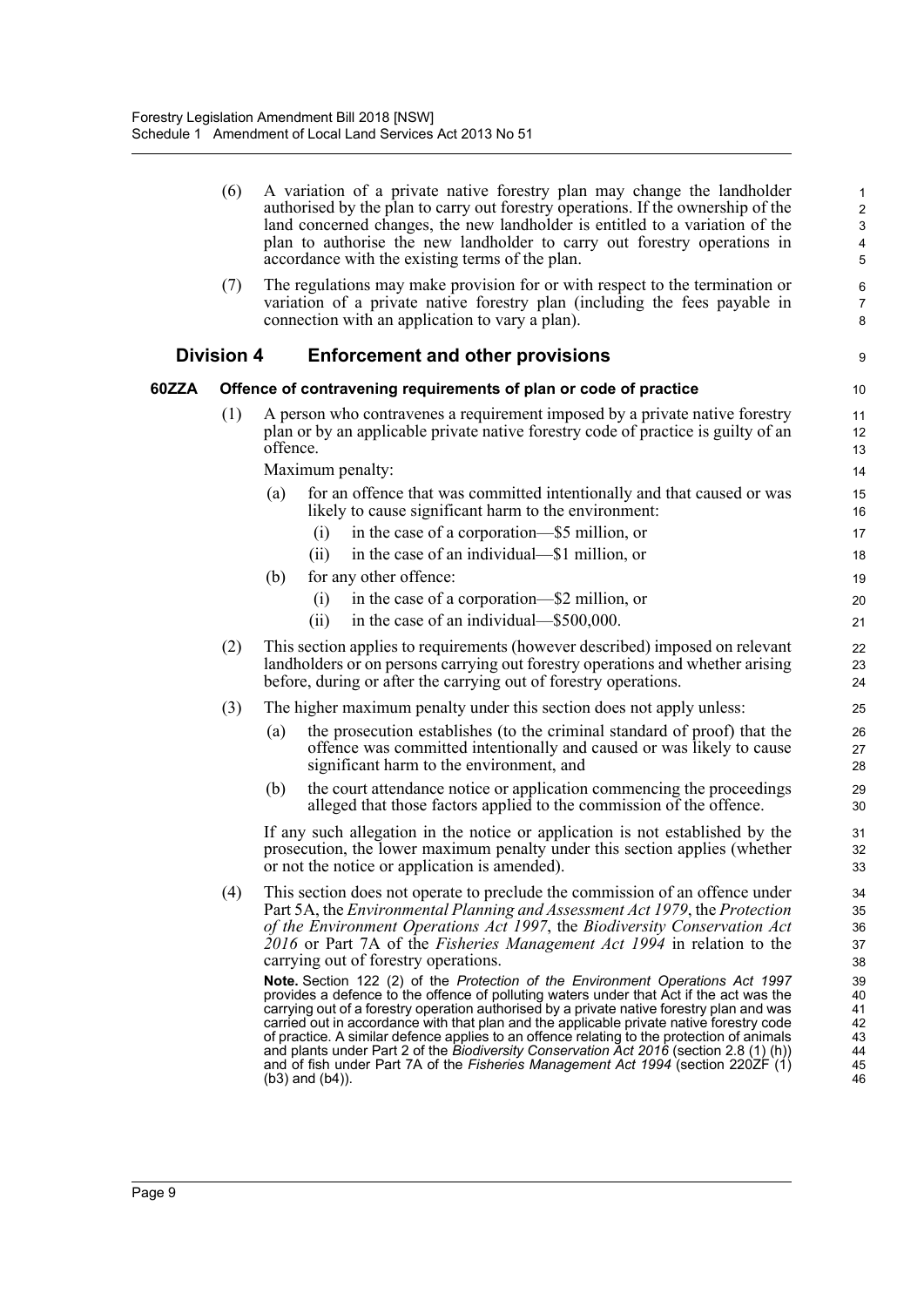#### **60ZZB Enforcement functions of EPA**

(1) The Environment Protection Authority has the function of monitoring the carrying out of forestry operations to which this Part applies and the function of enforcing compliance with the requirements for forestry operations under this Part.

36 37 38

- (2) The *Biodiversity Conservation Act 2016* contains provisions relating to the enforcement of this Part, and accordingly:
	- (a) functions under Part 11 of this Act (Powers of authorised officers) are not exercisable in relation to any matter arising under this Part, and
	- (b) proceedings for an offence against this Part or the regulations under this Part cannot be instituted under Part 12 of this Act (Enforcement provisions) and that Part does not apply to any such alleged offence.

**Note.** This Part (in addition to Part 5A) is native vegetation legislation (and offences under this Part are native vegetation offences) for the purposes of the *Biodiversity Conservation Act 2016*. Accordingly, the following provisions of that Act apply (to the extent specified in those provisions) to the enforcement of this Part:

- (a) Part 11 (Regulatory compliance mechanisms),
- (b) Part 12 (Investigation powers),
- (c) Part 13 (Criminal and civil proceedings),
- (d) Section 14.7A (Provisions relating to regulation or enforcement of native vegetation legislation).
- (3) The Environment Protection Authority may make recommendations to Local Land Services with respect to the termination or variation of a private native forestry plan as a result of information obtained by the Authority in the exercise of its functions under this section.

(4) In this section:

*enforcing compliance* includes instituting criminal or civil proceedings. *monitoring* includes investigating and reporting.

#### **60ZZC Regulations: Part 5B**

- (1) Regulations made under this Part are to be made on the joint recommendation of the Minister and the Minister administering the *Biodiversity Conservation Act 2016*.
- (2) In addition to any other regulations specifically authorised by this Part, the regulations may make provision for or with respect to the carrying out of forestry operations to which private native forestry plans apply.

#### **[9] Schedule 5A Allowable activities clearing of native vegetation**

Omit "Part 5 of this Schedule sets out special provisions that apply to land subject to a private native forestry plan." wherever occurring in the notes to Parts 2 and 3.

| [10] | Schedule 5A, Part 5                                              | 39 |
|------|------------------------------------------------------------------|----|
|      | Omit the Part.                                                   | 40 |
| [11] | Schedule 6 Savings, transitional and other provisions            | 41 |
|      | Omit "Part 2" from clause 1 (4). Insert instead "this Schedule". | 42 |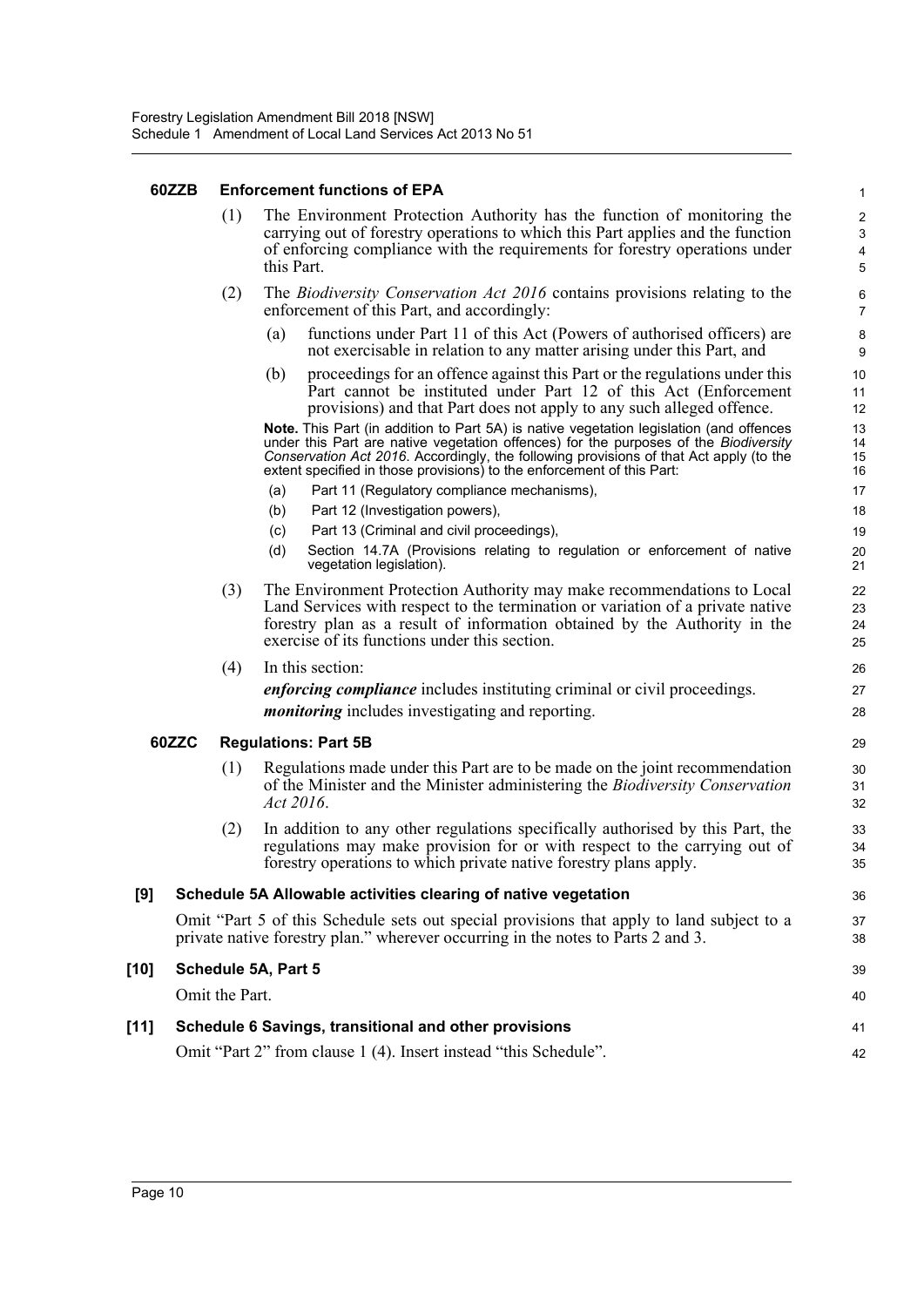| Part 5 |     | <b>Provisions consequent on enactment of Forestry</b><br><b>Legislation Amendment Act 2018</b>                                                                                                                                                                                                                                                                |  |  |  |  |
|--------|-----|---------------------------------------------------------------------------------------------------------------------------------------------------------------------------------------------------------------------------------------------------------------------------------------------------------------------------------------------------------------|--|--|--|--|
| 26     |     | <b>Definitions</b>                                                                                                                                                                                                                                                                                                                                            |  |  |  |  |
|        |     | <b>amending Act</b> means the Forestry Legislation Amendment Act 2018.                                                                                                                                                                                                                                                                                        |  |  |  |  |
|        |     | <b>former PNF provisions</b> means Part 5C of the Forestry Act 2012, as in force<br>before its repeal by the amending Act.                                                                                                                                                                                                                                    |  |  |  |  |
| 27     |     | Private native forestry plans approved or pending under the former PNF<br>provisions                                                                                                                                                                                                                                                                          |  |  |  |  |
|        | (1) | On the commencement of Part 5B of this Act (as inserted by the amending<br>Act):                                                                                                                                                                                                                                                                              |  |  |  |  |
|        |     | a private native forestry plan approved under the former PNF provisions<br>(a)<br>and in force on the repeal of those former provisions, or                                                                                                                                                                                                                   |  |  |  |  |
|        |     | a property vegetation plan that was approved under the Native<br>(b)<br>Vegetation Act 2003 and that was taken to be a private native forestry<br>plan under the former PNF provisions (being a plan in force on the<br>repeal of those former provisions),                                                                                                   |  |  |  |  |
|        |     | is taken to be approved as a private native forestry plan under Part 5B of this<br>Act.                                                                                                                                                                                                                                                                       |  |  |  |  |
|        | (2) | A draft private native forestry plan that was submitted to the regulatory<br>authority under section 69ZE of the Forestry Act 2012 before the repeal of that<br>section by the amending Act, and that was pending approval by the regulatory<br>authority on that repeal, is taken to be a draft plan submitted to Local Land<br>Services under section 60ZX. |  |  |  |  |
| 28     |     | Saving of previously registered plans that run with land                                                                                                                                                                                                                                                                                                      |  |  |  |  |
|        |     | A private native forestry plan that was registered by the Registrar-General in<br>accordance with section 69ZI of the Forestry Act 2012 before the repeal of that<br>section by the amending Act is not affected by the repeal of that section by the<br>amending Act, and that section continues to apply to that registered plan<br>despite its repeal.     |  |  |  |  |
| 29     |     | Saving of existing PNF codes of practice                                                                                                                                                                                                                                                                                                                      |  |  |  |  |
|        | (1) | Until a private native forestry code of practice made under Part 5B of this Act<br>otherwise provides, the following component document that applies to any<br>forestry operations is, for the purposes of that Part, the <i>private native forestry</i><br><i>code of practice</i> in relation to those forestry operations:                                 |  |  |  |  |
|        |     | the Private Native Forestry Code of Practice for Northern NSW<br>(a)<br>published in the Gazette on 16 August 2013,                                                                                                                                                                                                                                           |  |  |  |  |
|        |     | the Private Native Forestry Code of Practice for Southern NSW<br>(b)<br>published in the Gazette on 8 February 2008,                                                                                                                                                                                                                                          |  |  |  |  |
|        |     | the Private Native Forestry Code of Practice for the River Red Gum<br>(c)<br><i>Forests</i> published in the Gazette on 8 February 2008,                                                                                                                                                                                                                      |  |  |  |  |
|        |     | (d)<br>the Private Native Forestry Code of Practice for Cypress and Western<br><i>Hardwood Forests</i> published in the Gazette on 8 February 2008.                                                                                                                                                                                                           |  |  |  |  |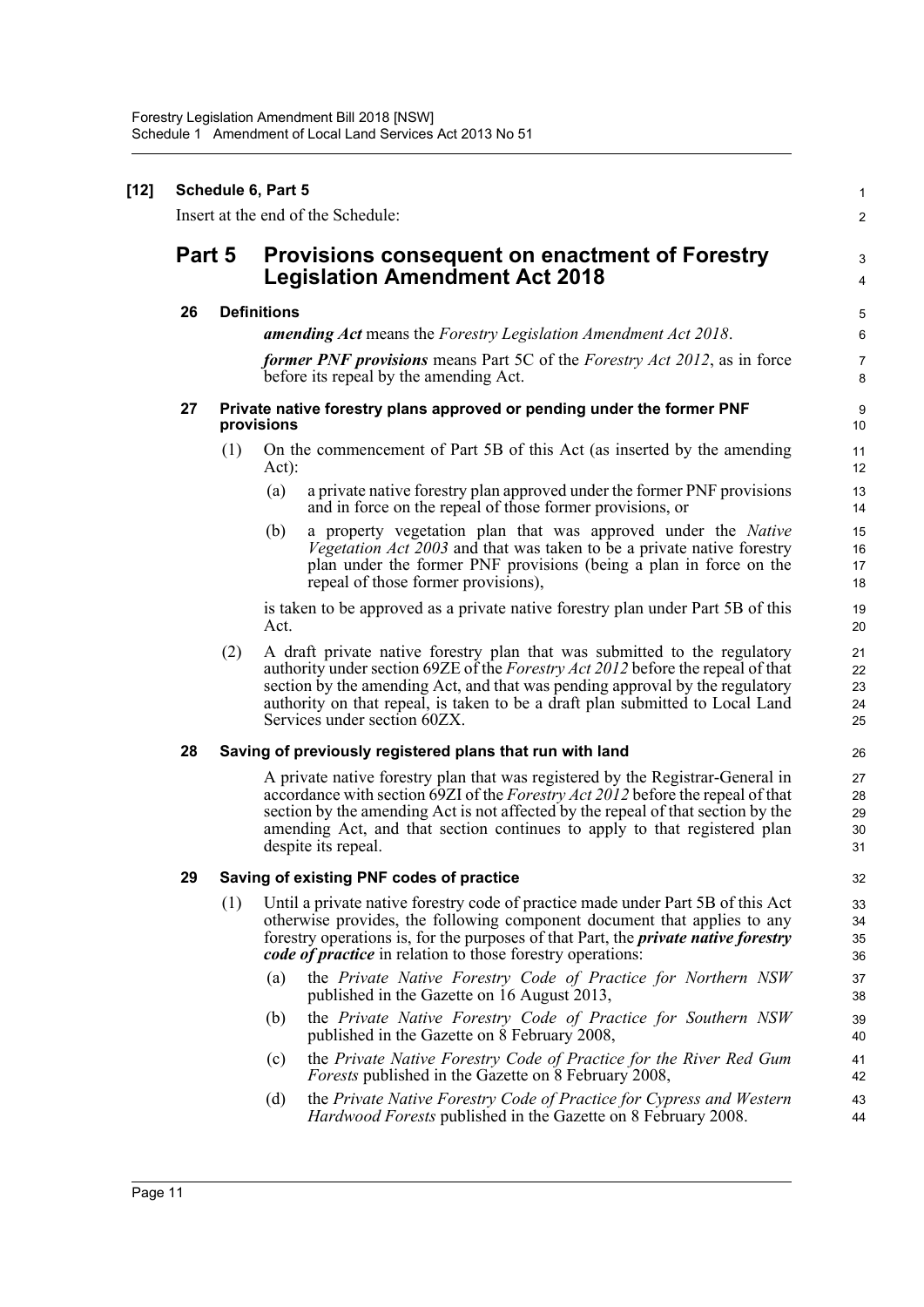(2) The regulations under Part 1 of this Schedule may amend any such code while it continues to apply to forestry operations.

#### **30 Proceedings for certain offences**

Proceedings for an offence against this Act arising from the carrying out of forestry operations within the meaning of Part 5B (as inserted by the amending Act) and that has been committed since 25 August 2017 but before the commencement of Schedule 3.1 to the amending Act may be taken by the Environment Protection Authority.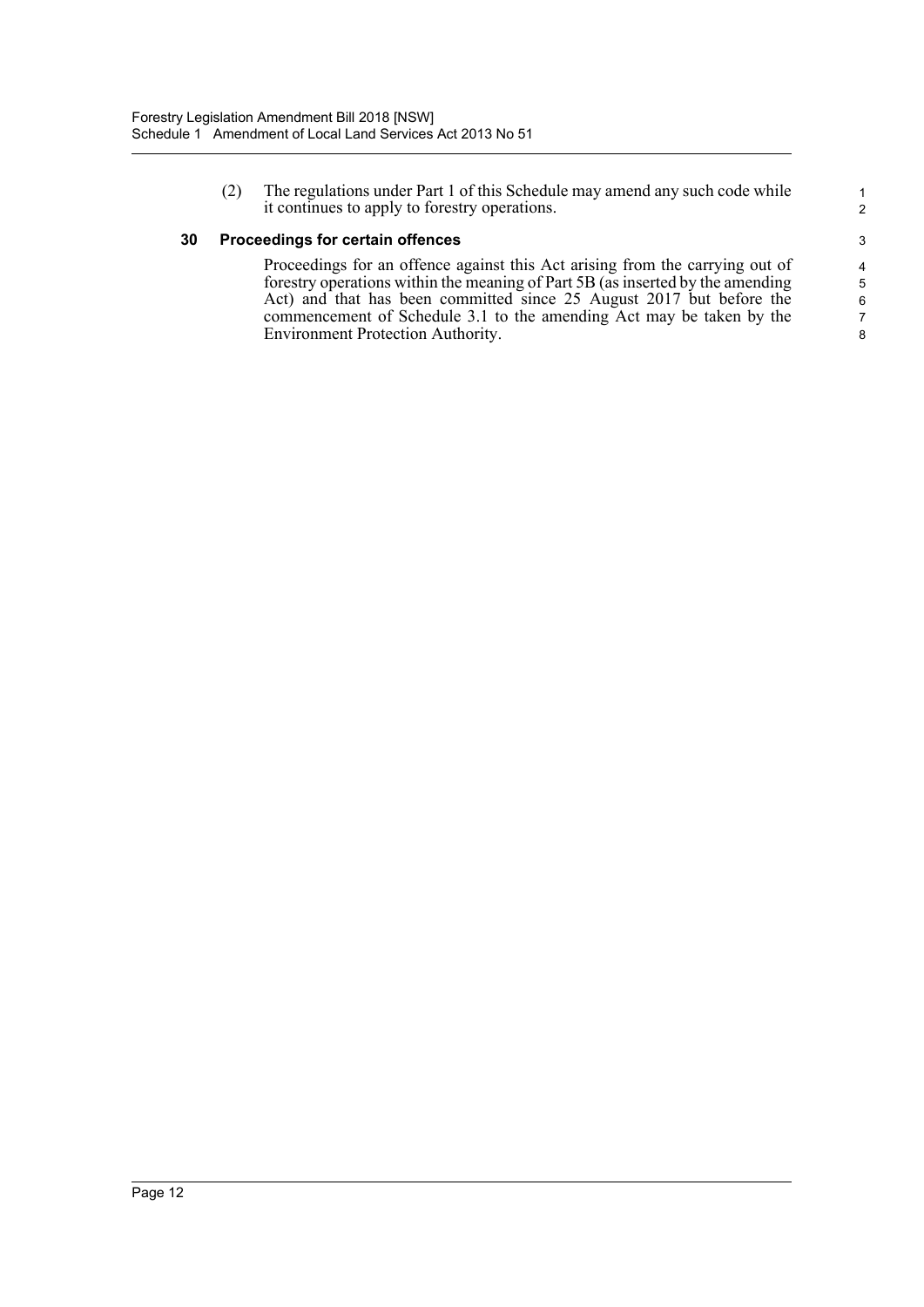<span id="page-19-0"></span>

|       | <b>Schedule 2</b>                                        |         | <b>Amendment of Forestry Act 2012 No 96</b>                                                                                                                                                                                                                                    | 1                                       |  |  |  |  |
|-------|----------------------------------------------------------|---------|--------------------------------------------------------------------------------------------------------------------------------------------------------------------------------------------------------------------------------------------------------------------------------|-----------------------------------------|--|--|--|--|
| [1]   | <b>Section 3 Definitions</b>                             |         |                                                                                                                                                                                                                                                                                | $\overline{c}$                          |  |  |  |  |
|       |                                                          |         | Omit paragraphs (c) and (d) from the definition of <i>forestry operations</i> in section $3(1)$ .                                                                                                                                                                              | 3                                       |  |  |  |  |
|       | Insert instead:                                          |         |                                                                                                                                                                                                                                                                                | 4                                       |  |  |  |  |
|       |                                                          | (c)     | ongoing forest management operations, namely, activities relating to<br>the management of land for timber production such as thinning, burning<br>and other silvicultural activities and bush fire hazard reduction, or                                                        | 5<br>$\boldsymbol{6}$<br>$\overline{7}$ |  |  |  |  |
|       |                                                          | (d)     | ancillary activities to enable or assist in the above operations such as the<br>provision of roads, snig tracks, waterway crossings and temporary<br>timber storage facilities.                                                                                                | 8<br>9<br>10                            |  |  |  |  |
| [2]   |                                                          |         | Section 3 (1), definition of "State forest"                                                                                                                                                                                                                                    | 11                                      |  |  |  |  |
|       |                                                          |         | Omit "or under the former Act".                                                                                                                                                                                                                                                | 12                                      |  |  |  |  |
|       |                                                          |         | Insert instead ", the former Act or the former Forestry Act 1909".                                                                                                                                                                                                             | 13                                      |  |  |  |  |
| [3]   |                                                          |         | Section 39 General provisions relating to licences                                                                                                                                                                                                                             | 14                                      |  |  |  |  |
|       | Insert after section $39(4)$ :                           |         |                                                                                                                                                                                                                                                                                | 15                                      |  |  |  |  |
|       | (5)                                                      |         | Subject to the regulations, a licence does not authorise the taking of timber or<br>forest products on or from land that is identified in an integrated forestry<br>operations approval as an environmentally significant area.                                                | 16<br>17<br>18                          |  |  |  |  |
| [4]   | <b>Section 45 Small quantity authorisations</b>          |         |                                                                                                                                                                                                                                                                                |                                         |  |  |  |  |
|       | Insert after section $45(4)$ :                           |         |                                                                                                                                                                                                                                                                                |                                         |  |  |  |  |
|       | (5)                                                      |         | Subject to the regulations, a small quantity authorisation does not authorise the<br>taking of timber or forest products on or from land that is identified in an<br>integrated forestry operations approval as an environmentally significant area.                           | 21<br>22<br>23                          |  |  |  |  |
| [5]   |                                                          |         | Section 61 Ancillary provisions relating to forest permits                                                                                                                                                                                                                     | 24                                      |  |  |  |  |
|       |                                                          |         | Omit section 61 (1). Insert instead:                                                                                                                                                                                                                                           | 25                                      |  |  |  |  |
|       | (1)                                                      | except: | A forest permit may not be issued in respect of land within a flora reserve                                                                                                                                                                                                    | 26<br>27                                |  |  |  |  |
|       |                                                          | (a)     | in accordance with the working plan for the reserve, and                                                                                                                                                                                                                       | 28                                      |  |  |  |  |
|       |                                                          | (b)     | in the case of a permit authorising the occupation of the land—with the<br>approval of the Minister.                                                                                                                                                                           | 29<br>30                                |  |  |  |  |
| [6]   | <b>Section 68A</b>                                       |         |                                                                                                                                                                                                                                                                                | 31                                      |  |  |  |  |
|       | Insert after section 68:                                 |         |                                                                                                                                                                                                                                                                                |                                         |  |  |  |  |
|       | 68A<br>Recovery by land manager of fees or other amounts |         |                                                                                                                                                                                                                                                                                |                                         |  |  |  |  |
|       |                                                          |         | Any fee or other amount due or payable to a land manager in respect of a forest<br>permit or forest lease, or in respect of the provision of services or facilities<br>under this Act, may be recovered by the land manager as a debt in a court of<br>competent jurisdiction. | 34<br>35<br>36<br>37                    |  |  |  |  |
| $[7]$ |                                                          |         | Sections 69A (2) and 69N (1)                                                                                                                                                                                                                                                   | 38                                      |  |  |  |  |
|       |                                                          |         | Omit "Minister for Primary Industries" wherever occurring.                                                                                                                                                                                                                     | 39                                      |  |  |  |  |
|       |                                                          |         | Insert instead "Minister for Lands and Forestry".                                                                                                                                                                                                                              | 40                                      |  |  |  |  |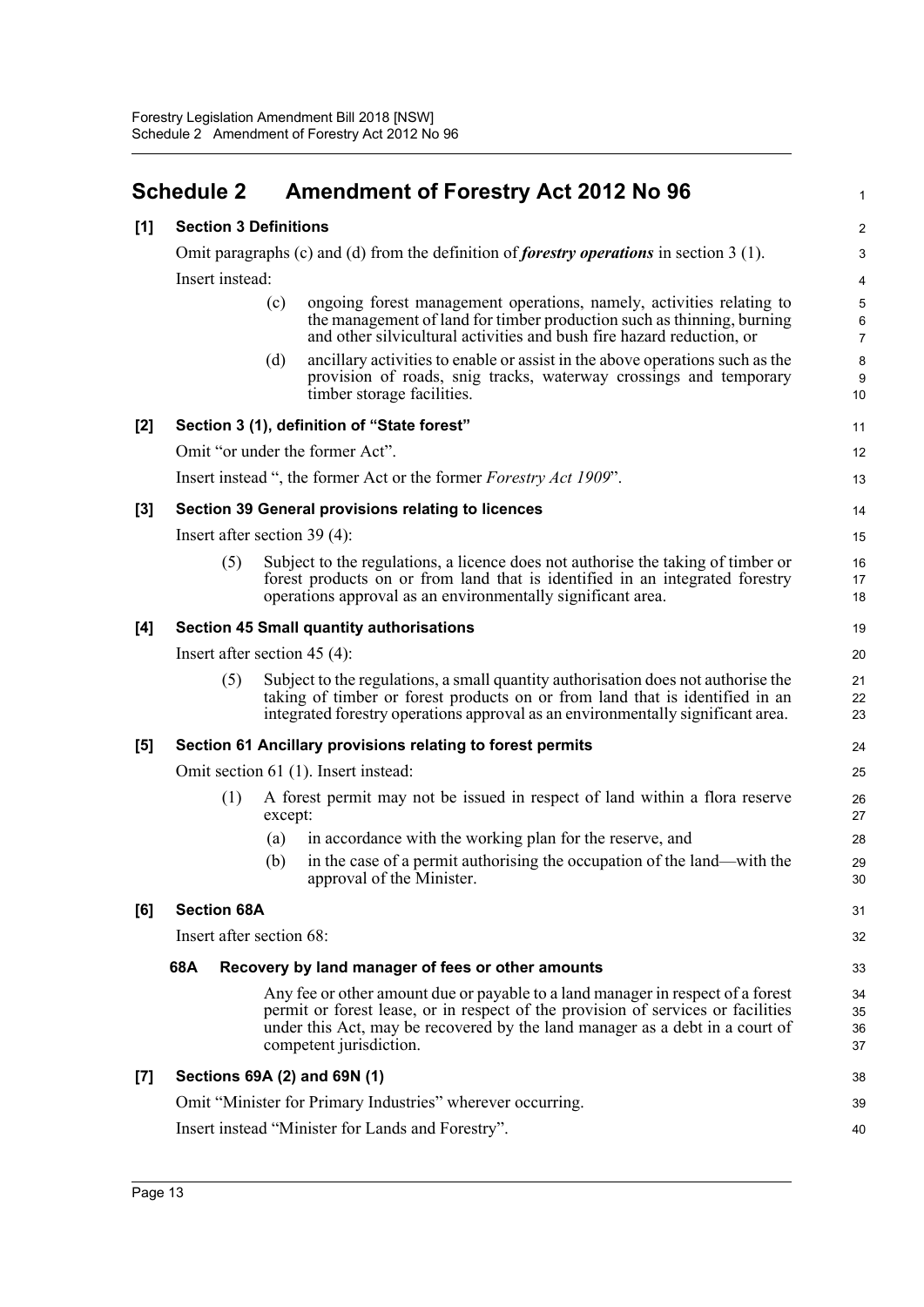| [8]    | Section 69D Public consultation on making agreement |     |                                                                                                                                                                                                                         |                     |  |  |  |
|--------|-----------------------------------------------------|-----|-------------------------------------------------------------------------------------------------------------------------------------------------------------------------------------------------------------------------|---------------------|--|--|--|
|        |                                                     |     | Omit section 69D (2) (a). Insert instead:                                                                                                                                                                               | 2                   |  |  |  |
|        |                                                     | (a) | giving at least 28 days public notice of the making of the proposed<br>agreement, and                                                                                                                                   | 3<br>4              |  |  |  |
| [9]    | Section 69D (2) (b)                                 |     |                                                                                                                                                                                                                         | $\mathbf 5$         |  |  |  |
|        |                                                     |     | Omit the paragraph. Insert instead:                                                                                                                                                                                     | 6                   |  |  |  |
|        |                                                     | (b) | making the proposed agreement publicly accessible during that period<br>of public notice, and                                                                                                                           | $\overline{7}$<br>8 |  |  |  |
| $[10]$ |                                                     |     | Section 69F Public consultation on amendment or revocation of agreement                                                                                                                                                 | 9                   |  |  |  |
|        |                                                     |     | Omit section 69F (2) (a). Insert instead:                                                                                                                                                                               | 10                  |  |  |  |
|        |                                                     | (a) | giving at least 28 days public notice of the proposed amendment or<br>revocation, and                                                                                                                                   | 11<br>12            |  |  |  |
| $[11]$ | Section 69F (2) (b)                                 |     |                                                                                                                                                                                                                         | 13                  |  |  |  |
|        |                                                     |     | Omit the paragraph. Insert instead:                                                                                                                                                                                     | 14                  |  |  |  |
|        |                                                     | (b) | making the proposed amendment or revocation publicly accessible<br>during that period of public notice, and                                                                                                             | 15<br>16            |  |  |  |
| $[12]$ | approvals                                           |     | Section 69G Review of agreements and related integrated forestry operations                                                                                                                                             | 17<br>18            |  |  |  |
|        | Omit section 69G (4). Insert instead:               |     |                                                                                                                                                                                                                         |                     |  |  |  |
|        | (4)                                                 |     | Those Ministers are to ensure that the public is given an opportunity to<br>participate in the review. The public participation is to include the following:                                                            | 20<br>21            |  |  |  |
|        |                                                     | (a) | giving at least 28 days public notice of the review (including notice of<br>the proposed terms of reference of the review),                                                                                             | 22<br>23            |  |  |  |
|        |                                                     | (b) | inviting representations in connection with the proposed terms of<br>reference within the time specified in the notice, and the consideration<br>of any such representations before the terms of reference are settled, | 24<br>25<br>26      |  |  |  |
|        |                                                     | (c) | giving public notice of whether any changes are proposed to the forest<br>agreement or to the integrated forestry operations approval,                                                                                  | 27<br>28            |  |  |  |
|        |                                                     | (d) | making the proposed changes publicly accessible for at least 28 days<br>after the notice is given,                                                                                                                      | 29<br>30            |  |  |  |
|        |                                                     | (e) | inviting representations in connection with any proposed changes<br>within the time specified in the notice,                                                                                                            | 31<br>32            |  |  |  |
|        |                                                     | (f) | consideration of any such representation before a decision is made on<br>the outcome of the review and any changes are made.                                                                                            | 33<br>34            |  |  |  |
| $[13]$ | <b>Section 69G (7)</b>                              |     |                                                                                                                                                                                                                         | 35                  |  |  |  |
|        | Omit the subsection.                                |     |                                                                                                                                                                                                                         | 36                  |  |  |  |
| $[14]$ |                                                     |     | Section 69H Annual Parliamentary reports and tabling of documents by Minister                                                                                                                                           | 37                  |  |  |  |
|        |                                                     |     | Omit "the Department of Premier and Cabinet" from section 69H (2).                                                                                                                                                      | 38                  |  |  |  |
|        |                                                     |     | Insert instead "a Public Service agency responsible to the Minister".                                                                                                                                                   | 39                  |  |  |  |
|        |                                                     |     |                                                                                                                                                                                                                         |                     |  |  |  |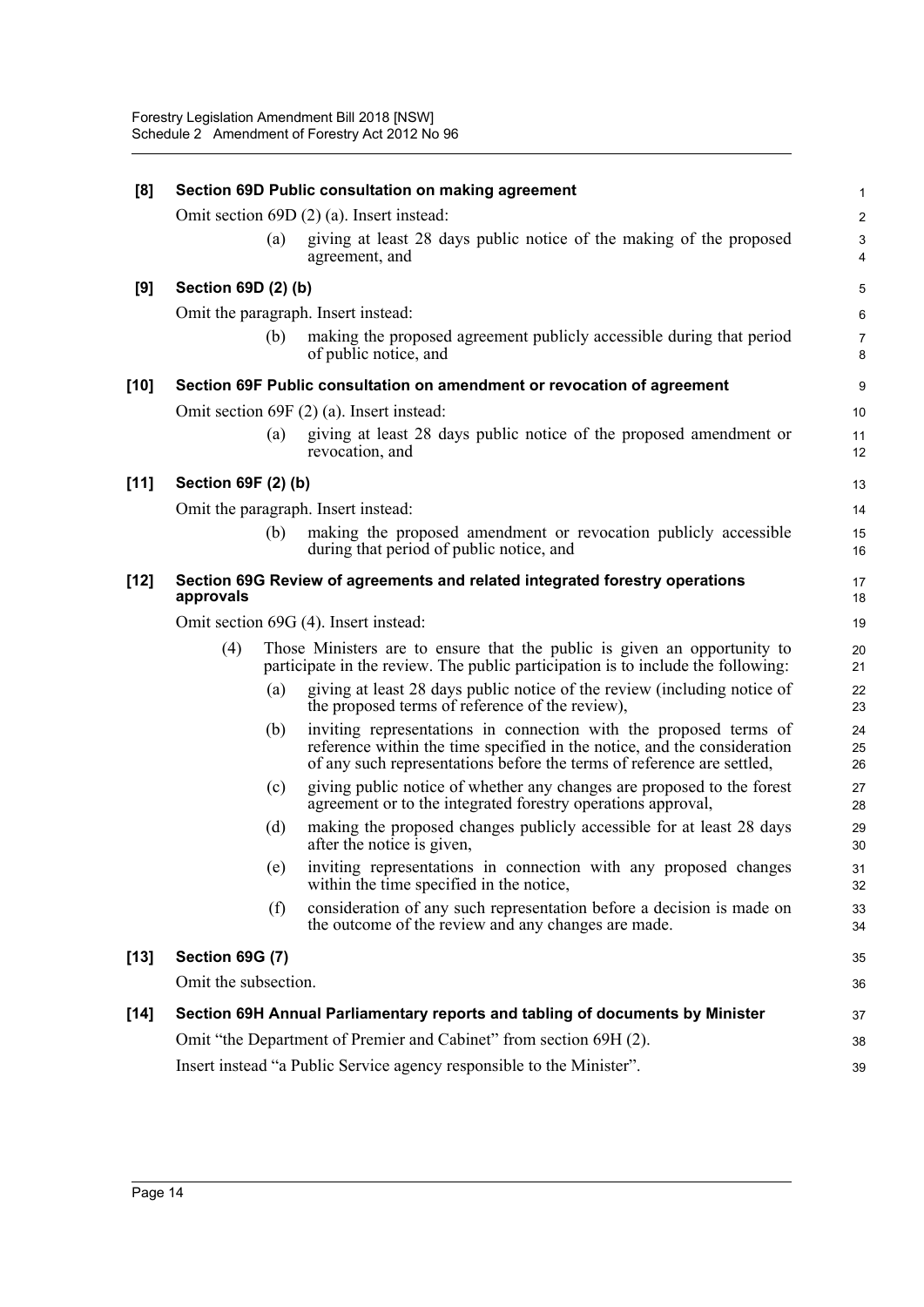| $[15]$ | Section 69I Public notice and public availability of agreements, assessments,<br>assessment documents, approvals and reports                                                                                                                                                       | 2                                      |  |  |  |  |
|--------|------------------------------------------------------------------------------------------------------------------------------------------------------------------------------------------------------------------------------------------------------------------------------------|----------------------------------------|--|--|--|--|
|        | Omit "in a newspaper circulating throughout the State and also in a newspaper circulating<br>in the area concerned" from section $69I(1)$ .                                                                                                                                        | З<br>4                                 |  |  |  |  |
| $[16]$ | <b>Section 691</b>                                                                                                                                                                                                                                                                 | Ę                                      |  |  |  |  |
|        | Insert at the end of the section:                                                                                                                                                                                                                                                  | б                                      |  |  |  |  |
|        | (7)<br>After the commencement of Schedule 2 to the Forestry Legislation<br>Amendment Act 2018, a reference in this section to the Office of Environment<br>and Heritage is taken to be a reference to the Environment Protection<br>Authority Staff Agency.                        | 7<br>ε<br>ξ<br>10                      |  |  |  |  |
| $[17]$ | Section 69K Forestry operations to which Part applies                                                                                                                                                                                                                              | 11                                     |  |  |  |  |
|        | Omit section 69K (3).                                                                                                                                                                                                                                                              | 12                                     |  |  |  |  |
| $[18]$ | Section 69L Purpose of integrated forestry operations approvals                                                                                                                                                                                                                    | 13                                     |  |  |  |  |
|        | Omit section 69L (a). Insert instead:                                                                                                                                                                                                                                              | 14                                     |  |  |  |  |
|        | that authorises the carrying out of those forestry operations in<br>(a)<br>accordance with principles of ecologically sustainable forest<br>management, and                                                                                                                        | 15<br>16<br>17                         |  |  |  |  |
| $[19]$ | Section 69L (b)                                                                                                                                                                                                                                                                    | 18                                     |  |  |  |  |
|        | Insert ", including threatened species, populations and ecological communities under<br>Part 7A of the <i>Fisheries Management Act 1994</i> " after "threatened species conservation".                                                                                             | 1 <sup>c</sup><br>20                   |  |  |  |  |
| $[20]$ | Section 69L (2)                                                                                                                                                                                                                                                                    |                                        |  |  |  |  |
|        | Insert at the end of section 69L:                                                                                                                                                                                                                                                  | 22                                     |  |  |  |  |
|        | (2)<br>In this section:<br>principles of ecologically sustainable forest management means the<br>following:                                                                                                                                                                        | 23<br>24<br>25                         |  |  |  |  |
|        | maintaining forest values for future and present generations, including:<br>(a)<br>forest biological diversity, and<br>(i)<br>the productive capacity and sustainability of forest ecosystems,<br>(ii)<br>and<br>the health and vitality of native forest ecosystems, and<br>(111) | 26<br>27<br>28<br>29<br>3 <sub>C</sub> |  |  |  |  |
|        | soil and water quality, and<br>(iv)                                                                                                                                                                                                                                                | 31                                     |  |  |  |  |
|        | the contribution of native forests to global geochemical cycles,<br>(v)<br>and                                                                                                                                                                                                     | 32<br>33                               |  |  |  |  |
|        | the long term social and economic benefits of native forests, and<br>(vi)<br>(vii)<br>natural heritage values,                                                                                                                                                                     | 34<br>35                               |  |  |  |  |
|        | ensuring public participation, provision of information, accountability<br>(b)<br>and transparency in relation to the carrying out of forestry operations,                                                                                                                         | 36<br>37                               |  |  |  |  |
|        | providing incentives for voluntary compliance, capacity building and<br>(c)<br>adoption of best-practice standards,                                                                                                                                                                | 38<br>39                               |  |  |  |  |
|        | applying best-available knowledge and adaptive management processes<br>(d)<br>to deliver best-practice forest management,                                                                                                                                                          | 40<br>41                               |  |  |  |  |
|        | applying the precautionary principle (as referred to in section $6(2)(a)$<br>(e)<br>of the Protection of the Environment Administration Act 1991) in<br>preventing environmental harm.                                                                                             | 42<br>43<br>44                         |  |  |  |  |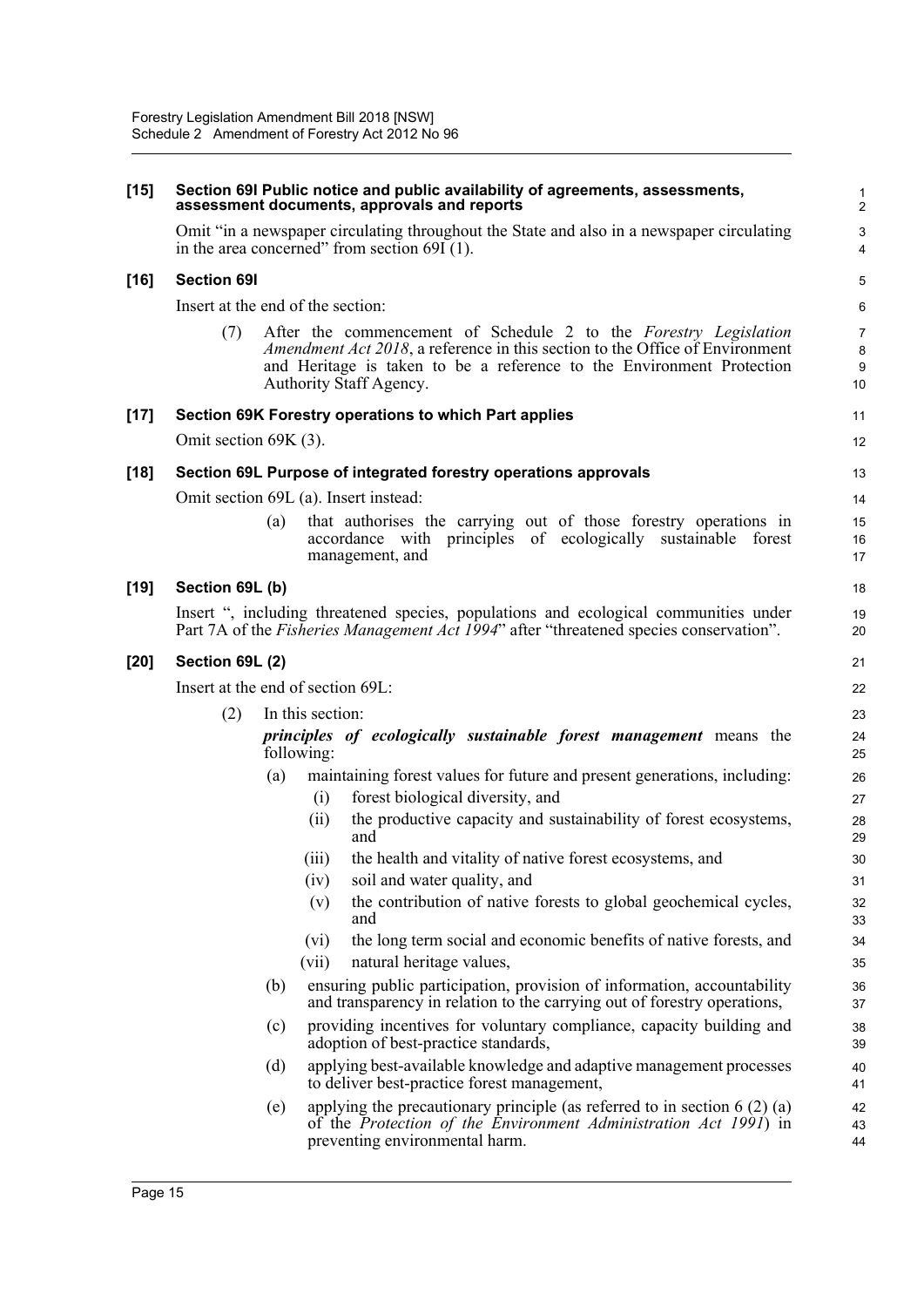#### **[21] Section 69M Granting of approvals**

|        |                           |     |     |                                                                                                                                                                                                                                                                                                                                                                                                                                                                                                                                                                                                                                                                           | $\mathbf{I}$                                                                                       |
|--------|---------------------------|-----|-----|---------------------------------------------------------------------------------------------------------------------------------------------------------------------------------------------------------------------------------------------------------------------------------------------------------------------------------------------------------------------------------------------------------------------------------------------------------------------------------------------------------------------------------------------------------------------------------------------------------------------------------------------------------------------------|----------------------------------------------------------------------------------------------------|
|        |                           |     |     | Insert after the note at the end of the section:<br>Note 2. Section 122 (2) of the Protection of the Environment Operations Act 1997<br>provides a defence to the offence of polluting waters under that Act if the act was the<br>carrying out of a forestry operation authorised by an integrated forestry operations<br>approval and was carried out in accordance with the approval. A similar defence<br>applies to an offence relating to the protection of animals and plants under Part 2 of the<br>Biodiversity Conservation Act 2016 (section 2.8 (1) (h)) and of fish under Part 7A of the<br>Fisheries Management Act 1994 (section 220ZF (1) (b3) and (b4)). | $\overline{\mathbf{c}}$<br>3<br>$\overline{\mathbf{4}}$<br>5<br>6<br>$\overline{7}$<br>$\bf8$<br>9 |
| $[22]$ |                           |     |     | Section 69N Approvals to be granted jointly by relevant Ministers                                                                                                                                                                                                                                                                                                                                                                                                                                                                                                                                                                                                         | 10                                                                                                 |
|        |                           |     |     | Insert after section $69N(2)$ :                                                                                                                                                                                                                                                                                                                                                                                                                                                                                                                                                                                                                                           | 11                                                                                                 |
|        |                           | (3) |     | Before granting an integrated forestry operations approval, the Minister for the<br>Environment and the Minister for Lands and Forestry are required to consult<br>the Minister administering Part 7A of the Fisheries Management Act 1994.                                                                                                                                                                                                                                                                                                                                                                                                                               | 12<br>13<br>14                                                                                     |
| $[23]$ | <b>Section 69NA</b>       |     |     |                                                                                                                                                                                                                                                                                                                                                                                                                                                                                                                                                                                                                                                                           | 15                                                                                                 |
|        | Insert after section 69N: |     |     |                                                                                                                                                                                                                                                                                                                                                                                                                                                                                                                                                                                                                                                                           | 16                                                                                                 |
|        | <b>69NA</b>               |     |     | Public consultation on proposed approvals                                                                                                                                                                                                                                                                                                                                                                                                                                                                                                                                                                                                                                 | 17                                                                                                 |
|        |                           | (1) |     | Before an integrated forestry operations approval is granted, public<br>consultation on the proposed approval is to be undertaken.                                                                                                                                                                                                                                                                                                                                                                                                                                                                                                                                        | 18<br>19                                                                                           |
|        |                           | (2) |     | The public consultation is to include the following:                                                                                                                                                                                                                                                                                                                                                                                                                                                                                                                                                                                                                      | 20                                                                                                 |
|        |                           |     | (a) | giving at least 28 days notice of the proposed approval,                                                                                                                                                                                                                                                                                                                                                                                                                                                                                                                                                                                                                  | 21                                                                                                 |
|        |                           |     | (b) | making the proposed approval publicly accessible during that period of<br>public notice,                                                                                                                                                                                                                                                                                                                                                                                                                                                                                                                                                                                  | 22<br>23                                                                                           |
|        |                           |     | (c) | inviting representations in connection with the proposed approval<br>within the time specified in the notice,                                                                                                                                                                                                                                                                                                                                                                                                                                                                                                                                                             | 24<br>25                                                                                           |
|        |                           |     | (d) | consideration of any such representation before the approval is granted.                                                                                                                                                                                                                                                                                                                                                                                                                                                                                                                                                                                                  | 26                                                                                                 |
|        |                           | (3) |     | Public consultation under this section on a proposed integrated forestry<br>operations approval is not required if the proposed approval has been part of a<br>review under section 69G.                                                                                                                                                                                                                                                                                                                                                                                                                                                                                  | 27<br>28<br>29                                                                                     |
|        |                           | (4) |     | Any public consultation undertaken in relation to a proposed integrated<br>forestry operations approval before the commencement of this section is taken<br>to have been undertaken for the purposes of this section.                                                                                                                                                                                                                                                                                                                                                                                                                                                     | 30<br>31<br>32                                                                                     |
| $[24]$ |                           |     |     | Section 69O Forest agreement prerequisite for approval                                                                                                                                                                                                                                                                                                                                                                                                                                                                                                                                                                                                                    | 33                                                                                                 |
|        | Omit the section.         |     |     |                                                                                                                                                                                                                                                                                                                                                                                                                                                                                                                                                                                                                                                                           | 34                                                                                                 |
| $[25]$ |                           |     |     | <b>Section 69P Terms of approval</b>                                                                                                                                                                                                                                                                                                                                                                                                                                                                                                                                                                                                                                      | 35                                                                                                 |
|        |                           |     |     | Omit section 69P (2) and (3). Insert instead:                                                                                                                                                                                                                                                                                                                                                                                                                                                                                                                                                                                                                             | 36                                                                                                 |
|        |                           | (2) |     | An integrated forestry operations approval is:                                                                                                                                                                                                                                                                                                                                                                                                                                                                                                                                                                                                                            | 37                                                                                                 |
|        |                           |     | (a) | to make provision for or with respect to the carrying out of forestry<br>operations covered by the approval, and                                                                                                                                                                                                                                                                                                                                                                                                                                                                                                                                                          | 38<br>39                                                                                           |
|        |                           |     | (b) | to set out conditions subject to which those forestry operations are to be<br>carried out, including conditions that may be imposed under any of the<br>following:                                                                                                                                                                                                                                                                                                                                                                                                                                                                                                        | 40<br>41<br>42                                                                                     |
|        |                           |     |     | a biodiversity conservation licence under the <i>Biodiversity</i><br>(i)<br>Conservation Act 2016,                                                                                                                                                                                                                                                                                                                                                                                                                                                                                                                                                                        | 43<br>44                                                                                           |

1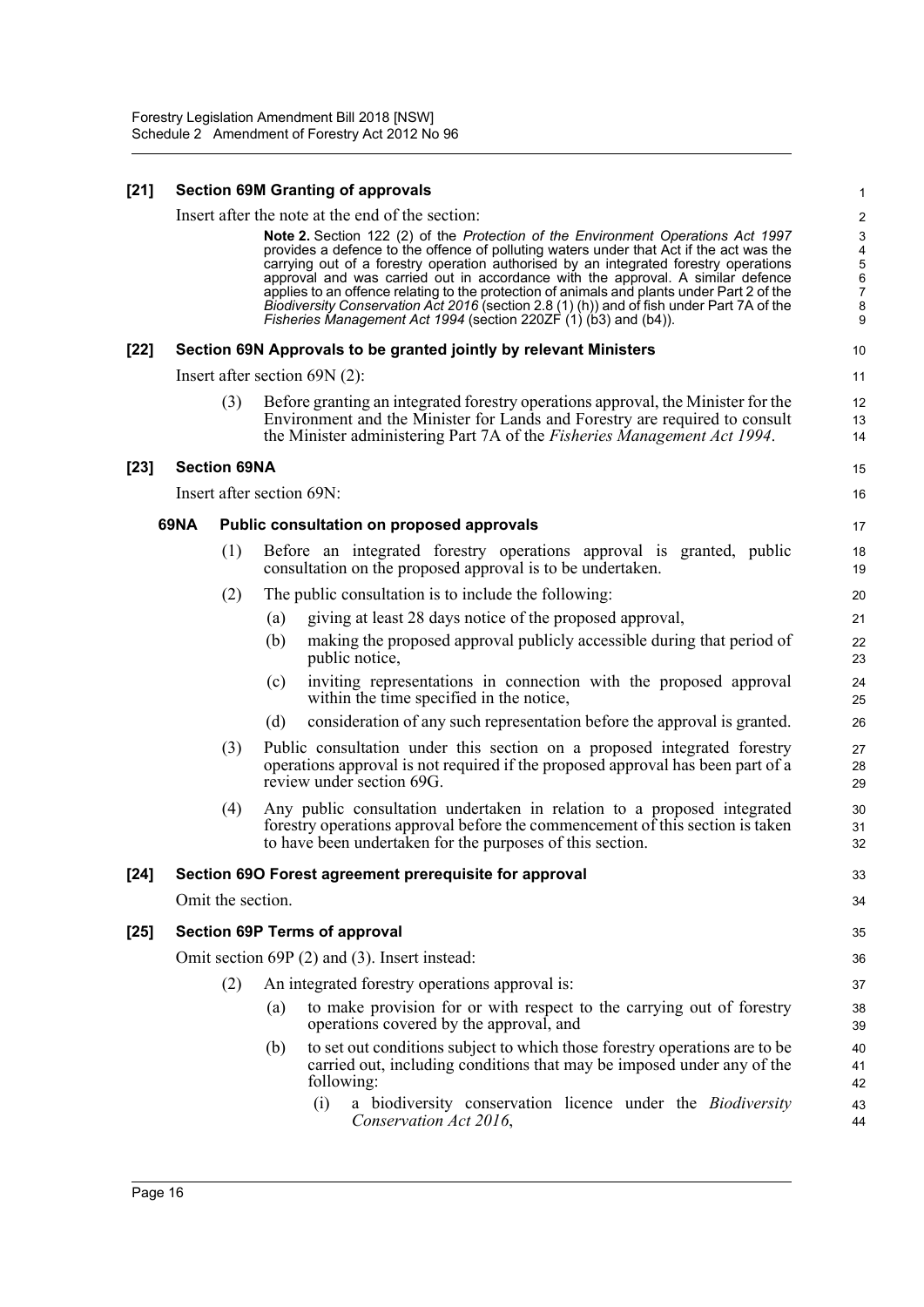|        |      |                     | a licence under Part 7A of the <i>Fisheries Management Act 1994</i> ,<br>(ii)<br>an environment protection licence under the Protection of the<br>(iii)<br><b>Environment Operations Act 1997.</b>           | $\mathbf{1}$<br>$\sqrt{2}$<br>3 |
|--------|------|---------------------|--------------------------------------------------------------------------------------------------------------------------------------------------------------------------------------------------------------|---------------------------------|
|        |      | (3)                 | An integrated forestry operations approval may apply or adopt protocols,<br>codes, standards or other instruments that are publicly available and in force<br>from time to time.                             | 4<br>$\sqrt{5}$<br>6            |
|        |      | (4)                 | Without limiting subsection $(3)$ , any such protocols may include those<br>prepared by the Environment Protection Authority.                                                                                | $\overline{7}$<br>8             |
| [26]   |      |                     | Section 69R Revocation, suspension or amendment of approval                                                                                                                                                  | $\boldsymbol{9}$                |
|        |      |                     | Omit section 69R (2).                                                                                                                                                                                        | 10                              |
| [27]   |      | <b>Section 69RA</b> |                                                                                                                                                                                                              | 11                              |
|        |      |                     | Insert after section 69R:                                                                                                                                                                                    | 12                              |
|        | 69RA |                     | Public consultation on proposed amendment or revocation of approval                                                                                                                                          | 13                              |
|        |      | (1)                 | Before an integrated forestry operations approval is amended or revoked,<br>public consultation on the proposed amendment or revocation is to be<br>undertaken.                                              | 14<br>15<br>16                  |
|        |      | (2)                 | The public consultation is to include the following:                                                                                                                                                         | 17                              |
|        |      |                     | giving at least 28 days notice of the proposed amendment or revocation,<br>(a)                                                                                                                               | 18                              |
|        |      |                     | making the proposed amendment publicly accessible during that period<br>(b)<br>of public notice,                                                                                                             | 19<br>20                        |
|        |      |                     | inviting representations in connection with the proposed amendment or<br>(c)<br>revocation within the time specified in the notice,                                                                          | 21<br>22                        |
|        |      |                     | (d)<br>consideration of any such representation before the approval is<br>amended or revoked.                                                                                                                | 23<br>24                        |
|        |      | (3)                 | Public consultation under this section on a proposed amendment or revocation<br>of an integrated forestry operations approval is not required if the approval has<br>been reviewed under section 69G.        | 25<br>26<br>27                  |
|        |      | (4)                 | Public consultation under this section on a proposed amendment of an<br>integrated forestry operations approval is not required if the Minister considers<br>the proposed amendment to be of a minor nature. | 28<br>29<br>30                  |
| $[28]$ |      |                     | Section 69S Civil enforcement of certain conditions of approval                                                                                                                                              | 31                              |
|        |      | Omit the section.   |                                                                                                                                                                                                              | 32                              |
| [29]   |      |                     | Part 5B, Division 2A                                                                                                                                                                                         | 33                              |
|        |      |                     | Insert after Division 2 of Part 5B:                                                                                                                                                                          | 34                              |
|        |      | <b>Division 2A</b>  | <b>Enforcement and other provisions</b>                                                                                                                                                                      | 35                              |
|        | 69SA |                     | Offence of contravening requirements of approval                                                                                                                                                             | 36                              |
|        |      | (1)                 | A person who contravenes a requirement imposed by an integrated forestry<br>operations approval is guilty of an offence.<br>Maximum penalty:                                                                 | 37<br>38<br>39                  |
|        |      |                     | for an offence that was committed intentionally and that caused or was<br>(a)<br>likely to cause significant harm to the environment:                                                                        | 40<br>41                        |
|        |      |                     |                                                                                                                                                                                                              |                                 |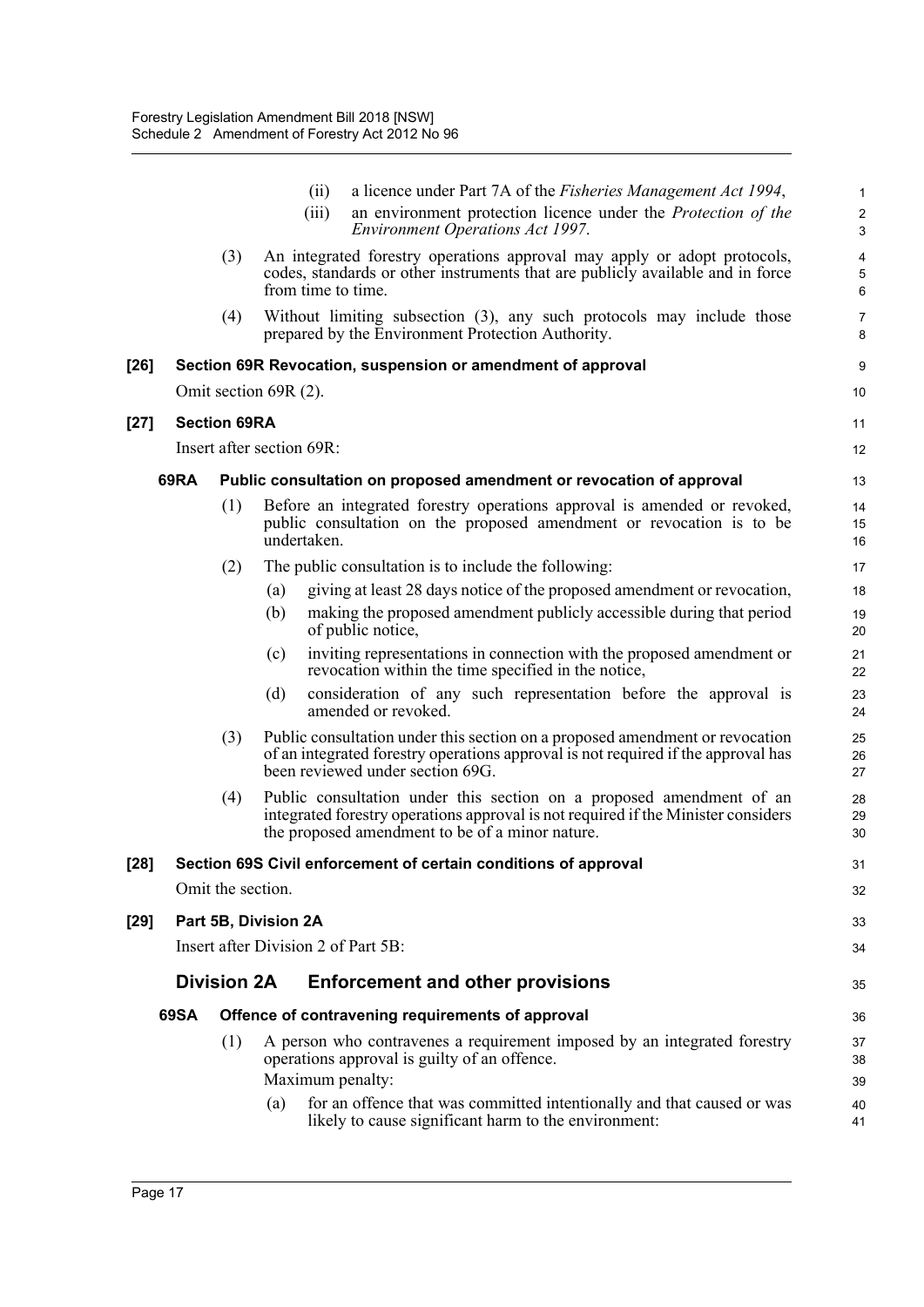|      |     | in the case of a corporation—\$5 million, or<br>(i)                                                                                                                                                                                                                                                                                                                                                       | 1                          |
|------|-----|-----------------------------------------------------------------------------------------------------------------------------------------------------------------------------------------------------------------------------------------------------------------------------------------------------------------------------------------------------------------------------------------------------------|----------------------------|
|      |     | in the case of an individual—\$1 million, or<br>(ii)                                                                                                                                                                                                                                                                                                                                                      | $\overline{\mathbf{c}}$    |
|      |     | for any other offence:<br>(b)                                                                                                                                                                                                                                                                                                                                                                             | 3                          |
|      |     | in the case of a corporation—\$2 million, or<br>(i)                                                                                                                                                                                                                                                                                                                                                       | 4                          |
|      |     | in the case of an individual—\$500,000.<br>(ii)                                                                                                                                                                                                                                                                                                                                                           | 5                          |
|      | (2) | This section applies to requirements (however described) imposed on the<br>Forestry Corporation or on persons carrying out forestry operations and<br>whether arising before, during or after the carrying out of forestry operations.                                                                                                                                                                    | 6<br>7<br>8                |
|      | (3) | The higher maximum penalty under this section does not apply unless:                                                                                                                                                                                                                                                                                                                                      | 9                          |
|      |     | the prosecution establishes (to the criminal standard of proof) that the<br>(a)<br>offence was committed intentionally and caused or was likely to cause<br>significant harm to the environment, and                                                                                                                                                                                                      | 10<br>11<br>12             |
|      |     | the court attendance notice or application commencing the proceedings<br>(b)<br>alleged that those factors applied to the commission of the offence.                                                                                                                                                                                                                                                      | 13<br>14                   |
|      |     | If any such allegation in the notice or application is not established by the<br>prosecution, the lower maximum penalty under this section applies (whether<br>or not the notice or application is amended).                                                                                                                                                                                              | 15<br>16<br>17             |
|      | (4) | This section does not operate to preclude the commission of an offence under<br>Part 5A of the Local Land Services Act 2013, the Environmental Planning and<br>Assessment Act 1979, the Protection of the Environment Operations Act 1997,<br>the Biodiversity Conservation Act 2016 or Part 7A of the Fisheries<br>Management Act 1994 in relation to the carrying out of forestry operations.           | 18<br>19<br>20<br>21<br>22 |
|      |     |                                                                                                                                                                                                                                                                                                                                                                                                           |                            |
| 69SB |     | <b>Enforcement functions of EPA</b>                                                                                                                                                                                                                                                                                                                                                                       | 23                         |
|      | (1) | The Environment Protection Authority has the function of monitoring the<br>carrying out of forestry operations to which this Part applies and the function<br>of enforcing compliance with the requirements of integrated forestry<br>operations approvals.                                                                                                                                               | 24<br>25<br>26<br>27       |
|      | (2) | The <i>Biodiversity Conservation Act 2016</i> contains provisions relating to the<br>enforcement of this Part, and accordingly:                                                                                                                                                                                                                                                                           | 28<br>29                   |
|      |     | functions under Part 6 of this Act (Investigations and enforcement<br>(a)<br>powers) are not exercisable in relation to any matter arising under this<br>Part, and                                                                                                                                                                                                                                        | 30<br>31<br>32             |
|      |     | proceedings for an offence against this Part or the regulations under this<br>(b)<br>Part cannot be instituted under Part 7 of this Act (Criminal proceedings<br>and related matters) and that Part does not apply to any such alleged<br>offence.                                                                                                                                                        | 33<br>34<br>35<br>36       |
|      |     | <b>Note.</b> This Part (in addition to Parts 5A and 5B of the Local Land Services Act 2013) is<br>native vegetation legislation (and offences under this Part are native vegetation<br>offences) for the purposes of the Biodiversity Conservation Act 2016. Accordingly, the<br>following provisions of that Act apply (to the extent specified in those provisions) to the<br>enforcement of this Part: | 37<br>38<br>39<br>40<br>41 |
|      |     | (a)<br>Part 11 (Regulatory compliance mechanisms), except Divisions 2 and 3,                                                                                                                                                                                                                                                                                                                              | 42                         |
|      |     | (b)<br>Part 12 (Investigation powers),                                                                                                                                                                                                                                                                                                                                                                    | 43                         |
|      |     | Part 13 (Criminal and civil proceedings),<br>(c)                                                                                                                                                                                                                                                                                                                                                          | 44                         |
|      |     | Section 14.7A (Provisions relating to regulation or enforcement of native<br>(d)<br>vegetation legislation).                                                                                                                                                                                                                                                                                              | 45<br>46                   |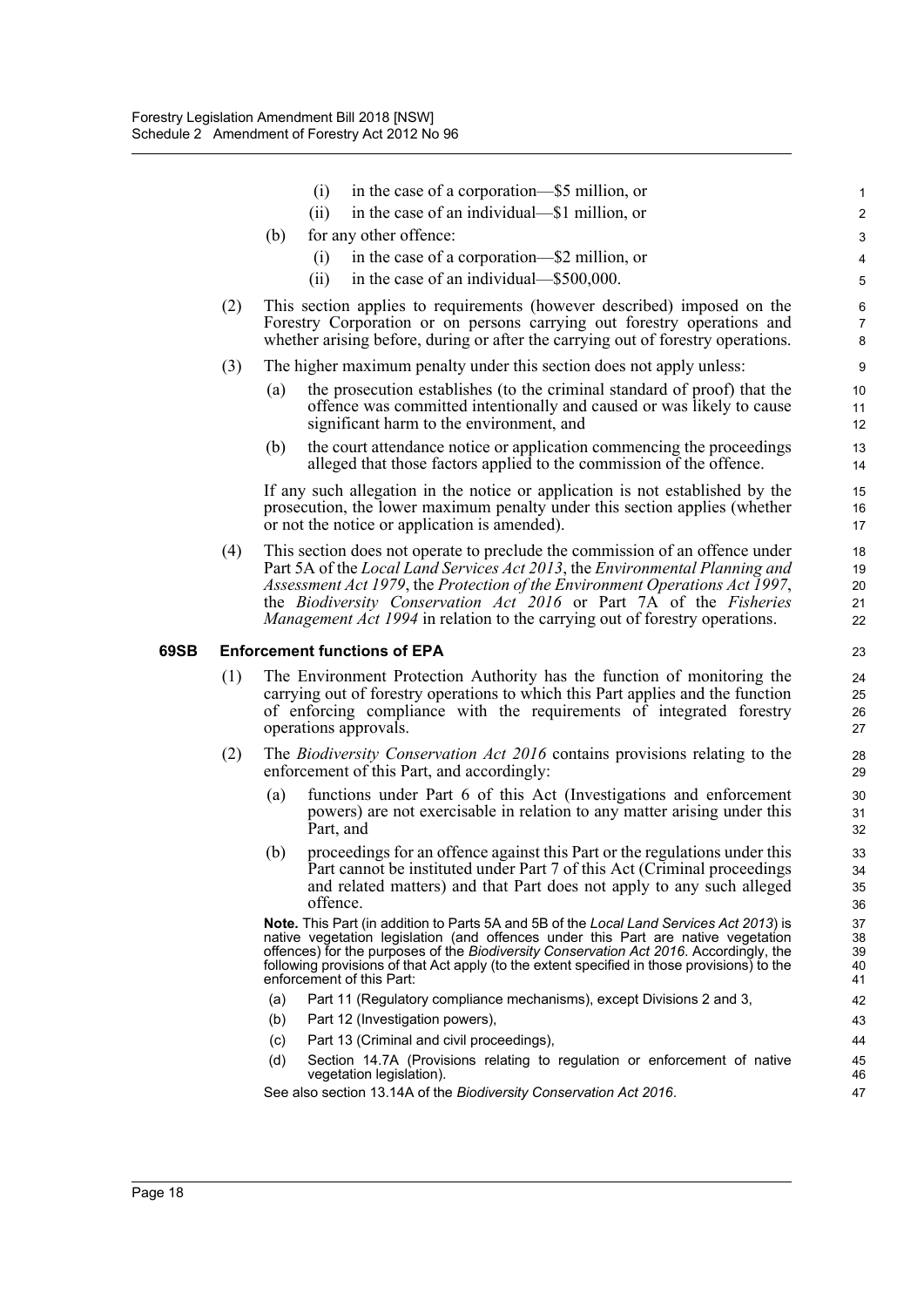|        |         | (3)                           |       | In this section:                                                                                                                                                                                                                                                                                                                                                                      | $\mathbf{1}$                       |
|--------|---------|-------------------------------|-------|---------------------------------------------------------------------------------------------------------------------------------------------------------------------------------------------------------------------------------------------------------------------------------------------------------------------------------------------------------------------------------------|------------------------------------|
|        |         |                               |       | <i>enforcing compliance</i> includes instituting criminal or civil proceedings.                                                                                                                                                                                                                                                                                                       | 2                                  |
|        |         |                               |       | <i>monitoring</i> includes investigating and reporting.                                                                                                                                                                                                                                                                                                                               | 3                                  |
|        | 69SC    |                               |       | <b>Enforcement cost recovery</b>                                                                                                                                                                                                                                                                                                                                                      | 4                                  |
|        |         | (1)                           |       | The Corporation is required to pay to the Environment Protection Authority<br>such annual licence fees in relation to integrated forestry operations approvals<br>as are determined by the Ministers granting those approvals.                                                                                                                                                        | $\mathbf 5$<br>6<br>$\overline{7}$ |
|        |         | (2)                           |       | Any such annual licence fees are payable for the purpose of the recovery of the<br>reasonable costs incurred by the Environment Protection Authority in<br>exercising its function of monitoring the carrying out of forestry operations to<br>which this Part applies and the function of enforcing compliance with the<br>requirements of integrated forestry operations approvals. | 8<br>9<br>10<br>11<br>12           |
|        |         | (3)                           | 2018. | Until any such annual licence fees are determined, the Corporation is required<br>to pay to the Environment Protection Authority the annual licence fees payable<br>in respect of the environment protection licences deemed to have been granted<br>under Division 3 before its repeal by the Forestry Legislation Amendment Act                                                     | 13<br>14<br>15<br>16<br>17         |
| $[30]$ |         |                               |       | Part 5B, Division 3 Terms of relevant licences under integrated approval                                                                                                                                                                                                                                                                                                              | 18                                 |
|        |         | Omit the Division.            |       |                                                                                                                                                                                                                                                                                                                                                                                       | 19                                 |
| $[31]$ | orders  |                               |       | Section 69X Application of Biodiversity Conservation Act 2016—interim protection                                                                                                                                                                                                                                                                                                      | 20<br>21                           |
|        |         |                               |       | Omit "Divisions 2 and 3 of Part 11 of the <i>Biodiversity Conservation Act 2016</i> do not".                                                                                                                                                                                                                                                                                          | 22                                 |
|        |         |                               |       | Insert instead "Division 3 (Interim protection orders) of Part 11 of the <i>Biodiversity</i><br>Conservation Act 2016 does not".                                                                                                                                                                                                                                                      | 23<br>24                           |
| $[32]$ | parties |                               |       | Section 69ZA Application of statutory provisions relating to proceedings by third                                                                                                                                                                                                                                                                                                     | 25<br>26                           |
|        |         |                               |       | Omit section $69ZA(2)$ (b) and (c). Insert instead:                                                                                                                                                                                                                                                                                                                                   | 27                                 |
|        |         |                               | (b)   | a breach of an integrated forestry operations approval,                                                                                                                                                                                                                                                                                                                               | 28                                 |
|        |         |                               | (c)   | a breach of an Act or law that arises because any defence provided by<br>an integrated forestry operations approval is not available as a result of<br>a breach of the approval,                                                                                                                                                                                                      | 29<br>30<br>31                     |
| $[33]$ |         |                               |       | Part 5C Private native forestry                                                                                                                                                                                                                                                                                                                                                       | 32                                 |
|        |         | Omit the Part.                |       |                                                                                                                                                                                                                                                                                                                                                                                       | 33                                 |
| $[34]$ |         | <b>Section 92 Regulations</b> |       |                                                                                                                                                                                                                                                                                                                                                                                       | 34                                 |
|        |         |                               |       | Insert after section $92(2)(o)$ :                                                                                                                                                                                                                                                                                                                                                     | 35                                 |
|        |         |                               | (p)   | authorising and regulating bee-keeping and the grazing of cattle and<br>other livestock in forestry areas.                                                                                                                                                                                                                                                                            | 36<br>37                           |
| $[35]$ |         |                               |       | Schedule 1 Special provisions relating to purchase-tenure land                                                                                                                                                                                                                                                                                                                        | 38                                 |
|        |         |                               |       | Omit the definition of <i>prescribed lease from the Crown</i> from clause 2. Insert instead:                                                                                                                                                                                                                                                                                          | 39                                 |
|        |         |                               |       | <i>prescribed lease from the Crown</i> has the same meaning as it had in Part 2A of<br>the former Act immediately before its repeal, and includes a Western lands<br>lease (within the meaning of Schedule 3 to the Crown Land Management Act<br>2016) that has an area of land of more than 2 hectares.                                                                              | 40<br>41<br>42<br>43               |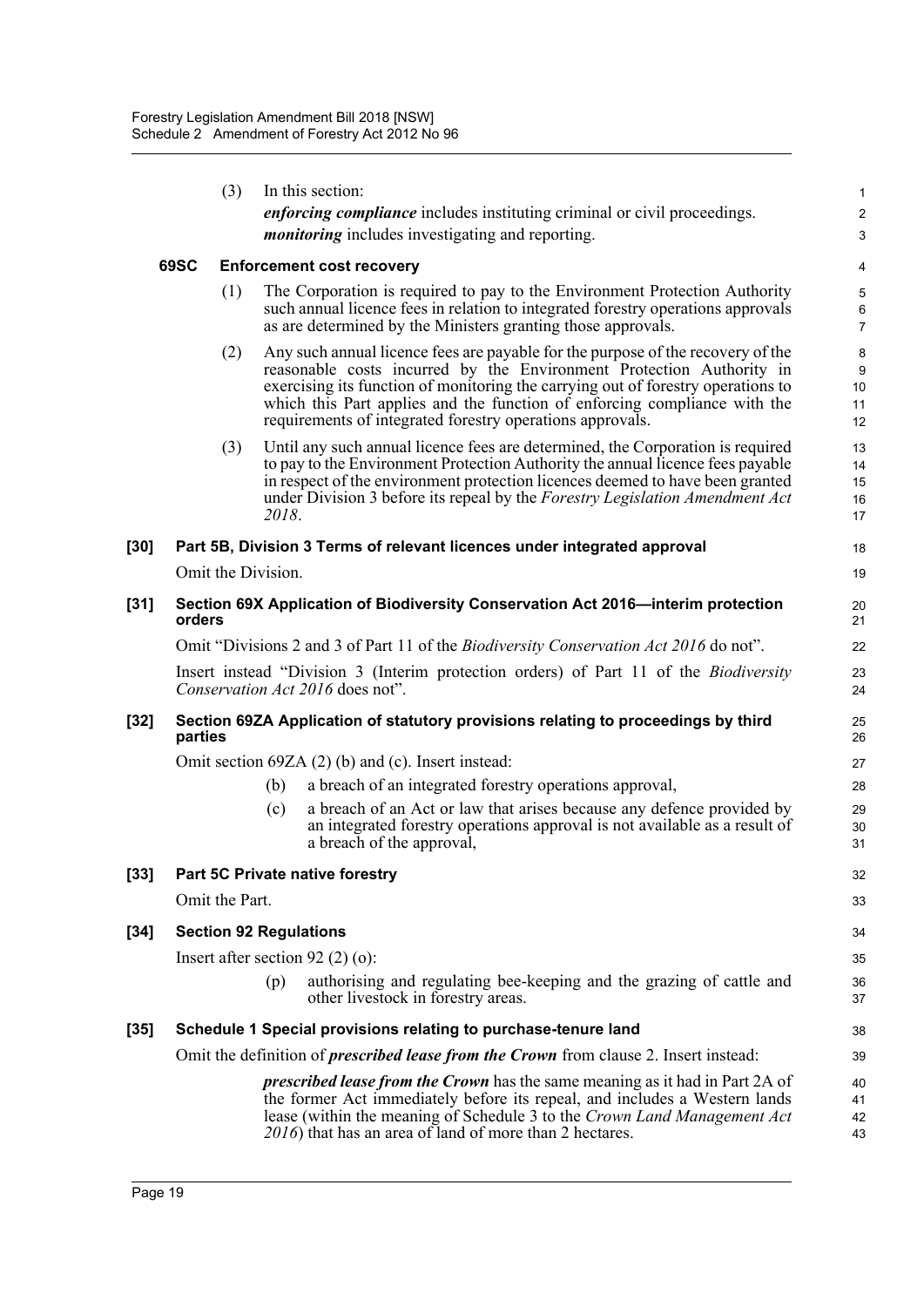| $[36]$ | Schedule 2, clause 7 Transfer of existing offices, workshops and depots to Forestry<br>Corporation |      |                              |                                                                                                                                                                                                                                                |                          |  |  |  |
|--------|----------------------------------------------------------------------------------------------------|------|------------------------------|------------------------------------------------------------------------------------------------------------------------------------------------------------------------------------------------------------------------------------------------|--------------------------|--|--|--|
|        |                                                                                                    |      |                              | Omit clause 7 (2). Insert instead:                                                                                                                                                                                                             | 3                        |  |  |  |
|        |                                                                                                    | (2)  |                              | The Minister may, by notice published in the Gazette:                                                                                                                                                                                          |                          |  |  |  |
|        |                                                                                                    |      | (a)                          | revoke the dedication as State forest of any area of land that is a part of<br>the State forest to which this clause applies, being an area of land not<br>exceeding 20 hectares specified in the notice, and                                  | 5<br>6<br>$\overline{7}$ |  |  |  |
|        |                                                                                                    |      | (b)                          | transfer the land concerned to the Corporation.                                                                                                                                                                                                | 8                        |  |  |  |
|        |                                                                                                    |      |                              | Any such notice also operates to revoke any declaration of the affected land as<br>a special management zone.                                                                                                                                  | 9<br>10                  |  |  |  |
| $[37]$ |                                                                                                    |      |                              | Schedule 2, clause 7 (4)                                                                                                                                                                                                                       | 11                       |  |  |  |
|        |                                                                                                    |      |                              | Omit the subclause. Insert instead:                                                                                                                                                                                                            | 12                       |  |  |  |
|        |                                                                                                    | (4)  |                              | For the purposes of this clause, a <i>relevant building</i> is a building that:                                                                                                                                                                | 13                       |  |  |  |
|        |                                                                                                    |      | (a)                          | was constructed (or commenced to be constructed) by or on behalf of<br>the Forestry Commission before its dissolution, and                                                                                                                     | 14<br>15                 |  |  |  |
|        |                                                                                                    |      | (b)                          | was used (or constructed to be used) by the Forestry Commission for the<br>purposes of an administrative office, workshop or depot or as a<br>residence ancillary to any such office, workshop or depot.                                       | 16<br>17<br>18           |  |  |  |
| $[38]$ |                                                                                                    |      |                              | Schedule 2, clause 7 (6)                                                                                                                                                                                                                       | 19                       |  |  |  |
|        |                                                                                                    |      |                              | Insert at the end of clause 7:                                                                                                                                                                                                                 | 20                       |  |  |  |
|        |                                                                                                    | (6)  |                              | This clause has effect despite any other provision of this Act.                                                                                                                                                                                | 21                       |  |  |  |
| $[39]$ |                                                                                                    |      |                              | Schedule 3 Savings, transitional and other provisions                                                                                                                                                                                          | 22                       |  |  |  |
|        |                                                                                                    |      | Insert after clause $1(1)$ : |                                                                                                                                                                                                                                                | 23                       |  |  |  |
|        |                                                                                                    | (1A) |                              | Any such provision has effect despite anything to the contrary in this<br>Schedule. The regulations may make separate savings and transitional<br>provisions or amend this Schedule to consolidate the savings and transitional<br>provisions. | 24<br>25<br>26<br>27     |  |  |  |
| [40]   | Schedule 3, Part 3                                                                                 |      |                              |                                                                                                                                                                                                                                                |                          |  |  |  |
|        | <b>Insert after Part 2:</b>                                                                        |      |                              |                                                                                                                                                                                                                                                |                          |  |  |  |
|        | <b>Part 3</b>                                                                                      |      |                              | <b>Provisions consequent on enactment of Forestry</b><br><b>Legislation Amendment Act 2018</b>                                                                                                                                                 | 30<br>31                 |  |  |  |
|        | 16                                                                                                 |      | <b>Definition</b>            |                                                                                                                                                                                                                                                | 32                       |  |  |  |
|        |                                                                                                    |      |                              | In this Part:<br>amending Act means the Forestry Legislation Amendment Act 2018.                                                                                                                                                               | 33<br>34                 |  |  |  |
|        | 17                                                                                                 |      | <b>Existing IFOAs</b>        |                                                                                                                                                                                                                                                | 35                       |  |  |  |
|        |                                                                                                    | (1)  |                              | In this clause:                                                                                                                                                                                                                                | 36                       |  |  |  |
|        |                                                                                                    |      |                              | existing IFOA means an integrated forestry operations approval that was in<br>force immediately before the relevant date.                                                                                                                      | 37<br>38                 |  |  |  |
|        |                                                                                                    |      |                              | <i>relevant date</i> means the date on which Schedule 2 to the amending Act<br>commences.                                                                                                                                                      | 39<br>40                 |  |  |  |
|        |                                                                                                    |      |                              |                                                                                                                                                                                                                                                |                          |  |  |  |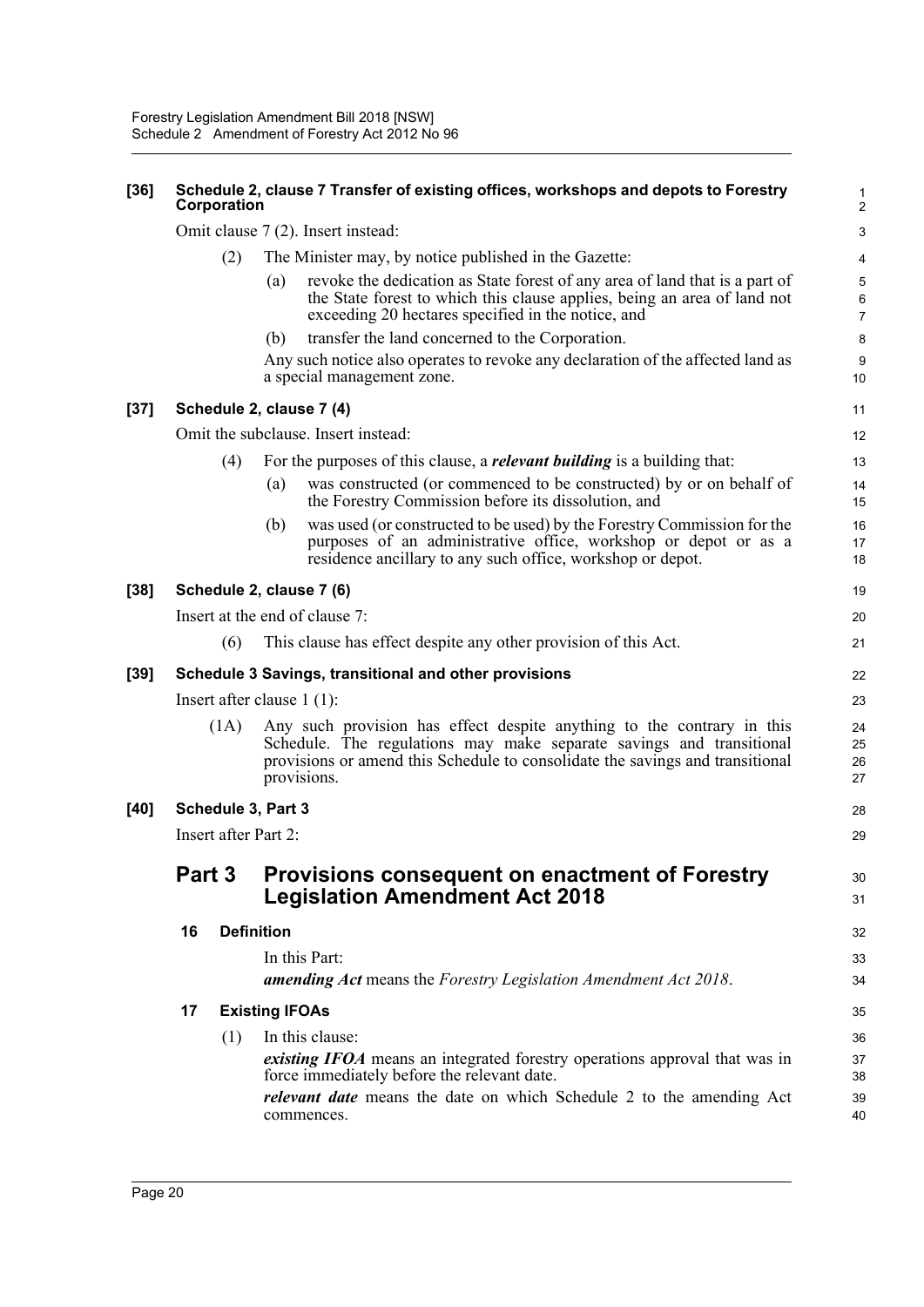(2) An existing IFOA continues to be an integrated forestry operations approval under this Act as amended by the amending Act.

- (3) However, any declaration in an existing IFOA of the terms of a relevant licence ceases to have effect. Those terms continue as the terms of the integrated forestry operations approval continued by this clause.
- (4) The enforcement functions of the Environment Protection Authority under section 69SB of this Act and under the *Biodiversity Conservation Act 2016* in relation to Part 5B of this Act are exercisable in relation to breaches of an existing IFOA (including the terms of any relevant licence set out in the IFOA) that occurred before the relevant date.
- (5) Subclause (4) does not apply to proceedings brought under section 69S of this Act before the relevant date in relation to an existing IFOA. That section continues to apply, despite its repeal by the amending Act, to any such proceedings that have not been finally determined.

#### **18 Application of amendments to existing licences and small quantity authorisations**

Sections 39 (5) and 45 (5) (as inserted by the amending Act) extend to licences and small quantity authorisations in force immediately before the commencement of those subsections.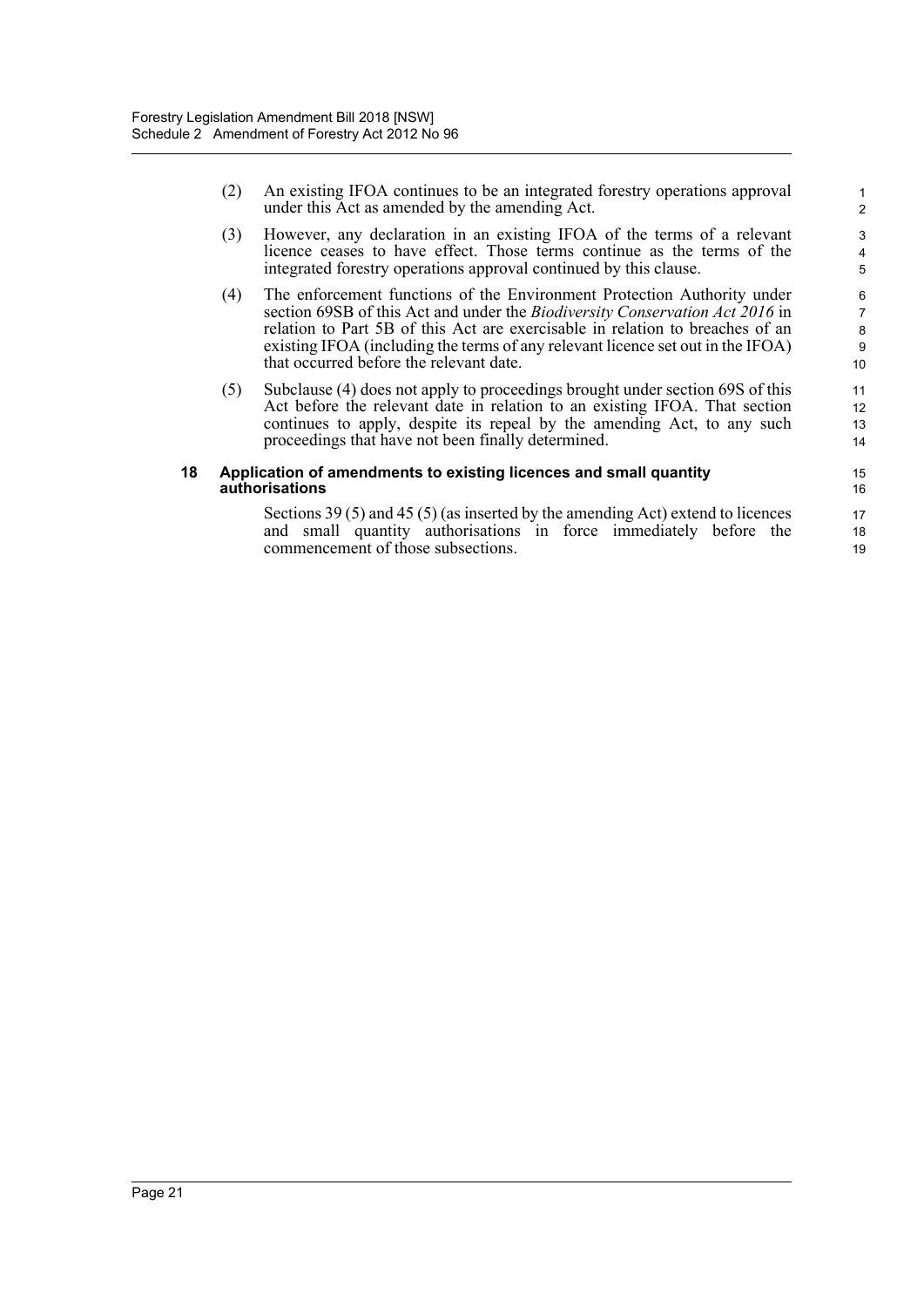<span id="page-28-0"></span>

|       | <b>Schedule 3</b>                    |     |               | <b>Amendment of other Acts and instruments</b>                                                                                                                                                                                                                                                              | 1                          |
|-------|--------------------------------------|-----|---------------|-------------------------------------------------------------------------------------------------------------------------------------------------------------------------------------------------------------------------------------------------------------------------------------------------------------|----------------------------|
| 3.1   |                                      |     |               | <b>Biodiversity Conservation Act 2016 No 63</b>                                                                                                                                                                                                                                                             | $\overline{2}$             |
| [1]   | <b>Section 1.6 Definitions</b>       |     |               |                                                                                                                                                                                                                                                                                                             | $\ensuremath{\mathsf{3}}$  |
|       |                                      |     |               | Insert in alphabetical order in section $1.6(1)$ :                                                                                                                                                                                                                                                          | 4                          |
|       |                                      |     | provisions:   | <i>native vegetation legislation</i> means any of the following provisions and any<br>regulations or other instruments or requirements issued or made under those                                                                                                                                           | 5<br>6<br>$\overline{7}$   |
|       |                                      | (a) |               | Part 5A (Land management (native vegetation)) of, and Schedule 5A to,<br>the Local Land Services Act 2013,                                                                                                                                                                                                  | 8<br>9                     |
|       |                                      | (b) |               | Part 5B (Private native forestry) of the <i>Local Land Services Act 2013</i> ,                                                                                                                                                                                                                              | 10                         |
|       |                                      | (c) |               | Part 5A (Forest agreements) and Part 5B (Integrated forestry operations<br>approvals) of the <i>Forestry Act 2012</i> .                                                                                                                                                                                     | 11<br>12                   |
| $[2]$ |                                      |     |               | Section 1.6 (1), definition of "native vegetation offence"                                                                                                                                                                                                                                                  | 13                         |
|       | Omit the definition. Insert instead: |     |               |                                                                                                                                                                                                                                                                                                             | 14                         |
|       |                                      |     | legislation.  | <i>native vegetation offence</i> means any offence under the native vegetation                                                                                                                                                                                                                              | 15<br>16                   |
| $[3]$ |                                      |     |               | Section 2.8 Acts authorised under other legislation etc                                                                                                                                                                                                                                                     | 17                         |
|       |                                      |     |               | Insert at the end of section $2.8(1)(b)$ :                                                                                                                                                                                                                                                                  | 18                         |
|       |                                      |     | 2012 applies. | The defences under this paragraph do not apply if the act was the carrying out<br>of a forestry operation in a State forest or other Crown-timber land to which<br>an integrated forestry operations approval under Part 5B of the Forestry Act                                                             | 19<br>20<br>21<br>22       |
| [4]   | Section 2.8 (1) (h) (ii)             |     |               |                                                                                                                                                                                                                                                                                                             | 23                         |
|       |                                      |     |               | Omit the subparagraph. Insert instead:                                                                                                                                                                                                                                                                      | 24                         |
|       |                                      |     | (ii)          | the carrying out of a forestry operation that is authorised by a<br>private native forestry plan under Part 5B of the <i>Local Land</i><br>Services Act 2013, being a forestry operation that is carried out in<br>accordance with the plan and the applicable private native<br>forestry code of practice. | 25<br>26<br>27<br>28<br>29 |
| $[5]$ | 14.4(3)                              |     |               | Sections 11.2 (1), 11.3 (1), 11.7 (1), 11.8 (2), 12.19 (1), 13.10, 13.31 (2) (c) and (d) and                                                                                                                                                                                                                | $30\,$<br>31               |
|       |                                      |     |               | Omit "Part 5A of the Local Land Services Act 2013" wherever occurring.                                                                                                                                                                                                                                      | 32                         |
|       |                                      |     |               | Insert instead "the native vegetation legislation".                                                                                                                                                                                                                                                         | 33                         |
| [6]   | plants and animals                   |     |               | Section 11.15 Orders for remediation work relating to damage to land, habitat and                                                                                                                                                                                                                           | 34<br>35                   |
|       | Insert after section $11.15(1)(d)$ : |     |               |                                                                                                                                                                                                                                                                                                             | 36                         |
|       |                                      | (e) |               | in the case of a native vegetation offence under Part 5B of the <i>Local</i><br>Land Services Act 2013—any native vegetation, or any protected<br>animal or plant or the habitat of any protected animal or plant, on land<br>to which a private native forestry plan under that Act applies,               | 37<br>38<br>39<br>40       |
|       |                                      | (f) |               | in the case of a native vegetation offence under Part 5B of the <i>Forestry</i><br><i>Act 2012</i> —any native vegetation, or any protected animal or plant or                                                                                                                                              | 41<br>42                   |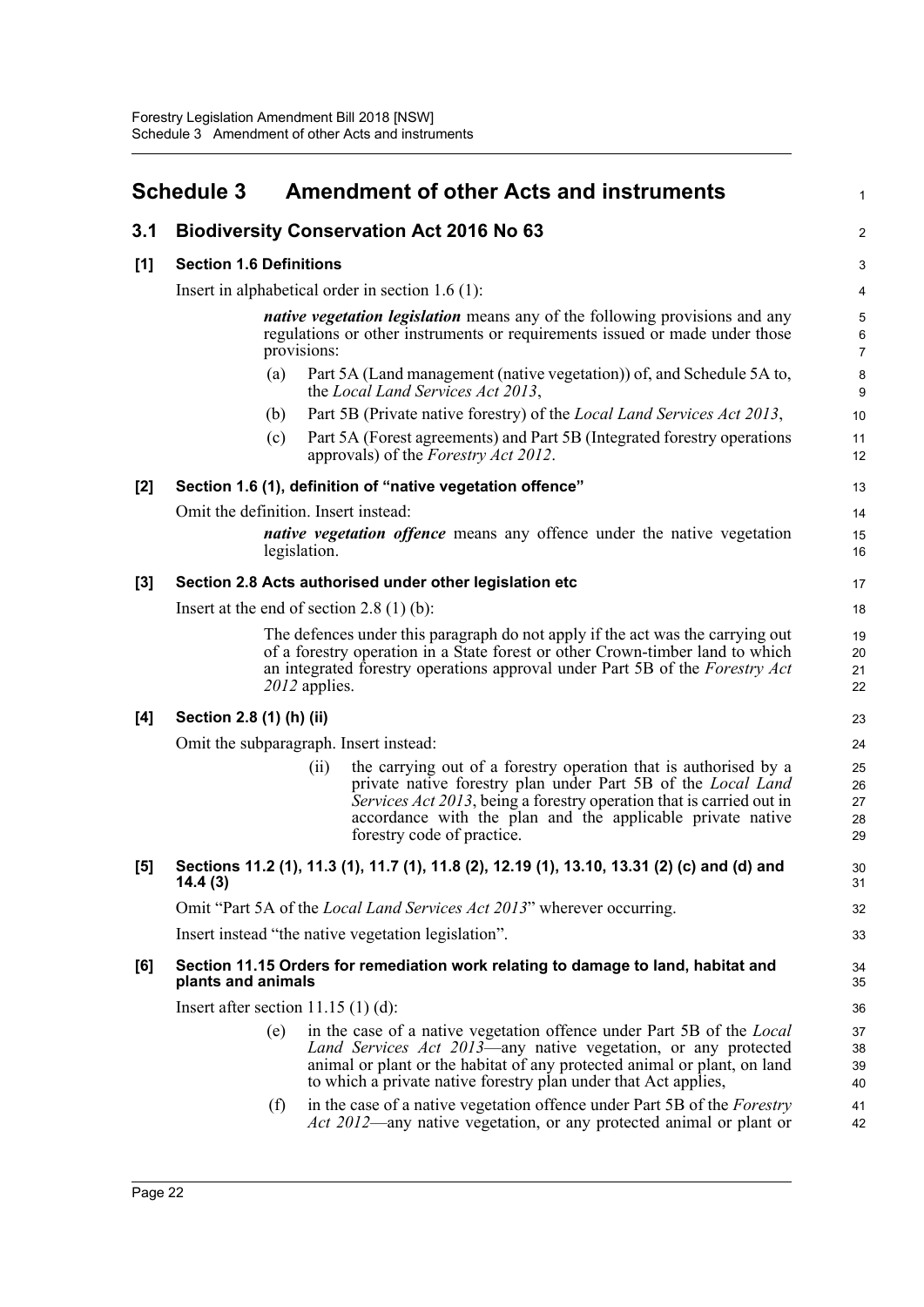|        | habitat of any protected animal or plant, on land to which an integrated<br>forestry operations approval under that Act applies.                                                                                                                                            | 1<br>$\overline{a}$  |
|--------|-----------------------------------------------------------------------------------------------------------------------------------------------------------------------------------------------------------------------------------------------------------------------------|----------------------|
| [7]    | Section 12.2 Purposes for which powers under this Part may be exercised                                                                                                                                                                                                     | 3                    |
|        | Omit section 12.2 (2). Insert instead:                                                                                                                                                                                                                                      | 4                    |
|        | Powers may also be exercised under this Part for the following purposes:<br>(2)                                                                                                                                                                                             | 5                    |
|        | for determining whether there has been compliance with or a<br>(a)<br>contravention of the native vegetation legislation,                                                                                                                                                   | 6<br>$\overline{7}$  |
|        | for obtaining information or records for purposes connected with the<br>(b)<br>enforcement of that legislation,                                                                                                                                                             | 8<br>9               |
|        | generally for the enforcement of that legislation.<br>(c)                                                                                                                                                                                                                   | 10                   |
| [8]    | Sections 12.14 (1) (a) and 13.9 (1)                                                                                                                                                                                                                                         | 11                   |
|        | Omit "Part 5A of the <i>Local Land Services Act 2013</i> or the regulations under that Part"<br>wherever occurring.                                                                                                                                                         | 12<br>13             |
|        | Insert instead "the native vegetation legislation".                                                                                                                                                                                                                         | 14                   |
| [9]    | <b>Section 12.27 Application of Division</b>                                                                                                                                                                                                                                | 15                   |
|        | Insert at the end of the section:                                                                                                                                                                                                                                           | 16                   |
|        | However, this Division does not apply to the exercise of powers under this Part<br>(2)<br>to the extent that they relate to Part 5B of the <i>Forestry Act 2012</i> .                                                                                                       | 17<br>18             |
| $[10]$ | Section 13.3 Authority to take proceedings                                                                                                                                                                                                                                  | 19                   |
|        | Insert after section $13.3$ (2):                                                                                                                                                                                                                                            | 20                   |
|        | (3)<br>In subsection (1), a reference to the Environment Agency Head is, in the case<br>of an offence against this Act or the regulations arising from the carrying out<br>of forestry operations, taken to include a reference to the Environment<br>Protection Authority. | 21<br>22<br>23<br>24 |
| $[11]$ | Section 13.6 Liability of directors etc for offences by corporation-offences<br>attracting executive liability                                                                                                                                                              | 25<br>26             |
|        | Insert after section $13.6(1)(e)$ :                                                                                                                                                                                                                                         | 27                   |
|        | (e1)<br>section 60ZZA of the <i>Local Land Services Act 2013</i> (Offence of<br>contravening requirements of plan or code of practice),                                                                                                                                     | 28<br>29             |
|        | section 69SA of the Forestry Act 2012 (Offence of contravening<br>(e2)<br>requirements of approval),                                                                                                                                                                        | 30<br>31             |
| $[12]$ | <b>Section 13.11 Continuing offences</b>                                                                                                                                                                                                                                    | 32                   |
|        | Omit "Part 5A of the <i>Local Land Services Act 2013</i> and the regulations under that Part"<br>from section $13.11(4)$ .                                                                                                                                                  | 33<br>34             |
|        | Insert instead "the native vegetation legislation".                                                                                                                                                                                                                         | 35                   |
| $[13]$ | Section 13.13 Definition of "breach"                                                                                                                                                                                                                                        | 36                   |
|        | Omit "section". Insert instead "Part".                                                                                                                                                                                                                                      | 37                   |
| $[14]$ | Section 13.14 Civil proceedings to remedy or restrain breaches of this Act or<br>regulations (or Part 5A or 5B of the Local Land Services Act 2013)                                                                                                                         | 38<br>39             |
|        | Insert "(including the Environment Protection Authority)" after "Any person" in<br>section 13.14 (1).                                                                                                                                                                       | 40<br>41             |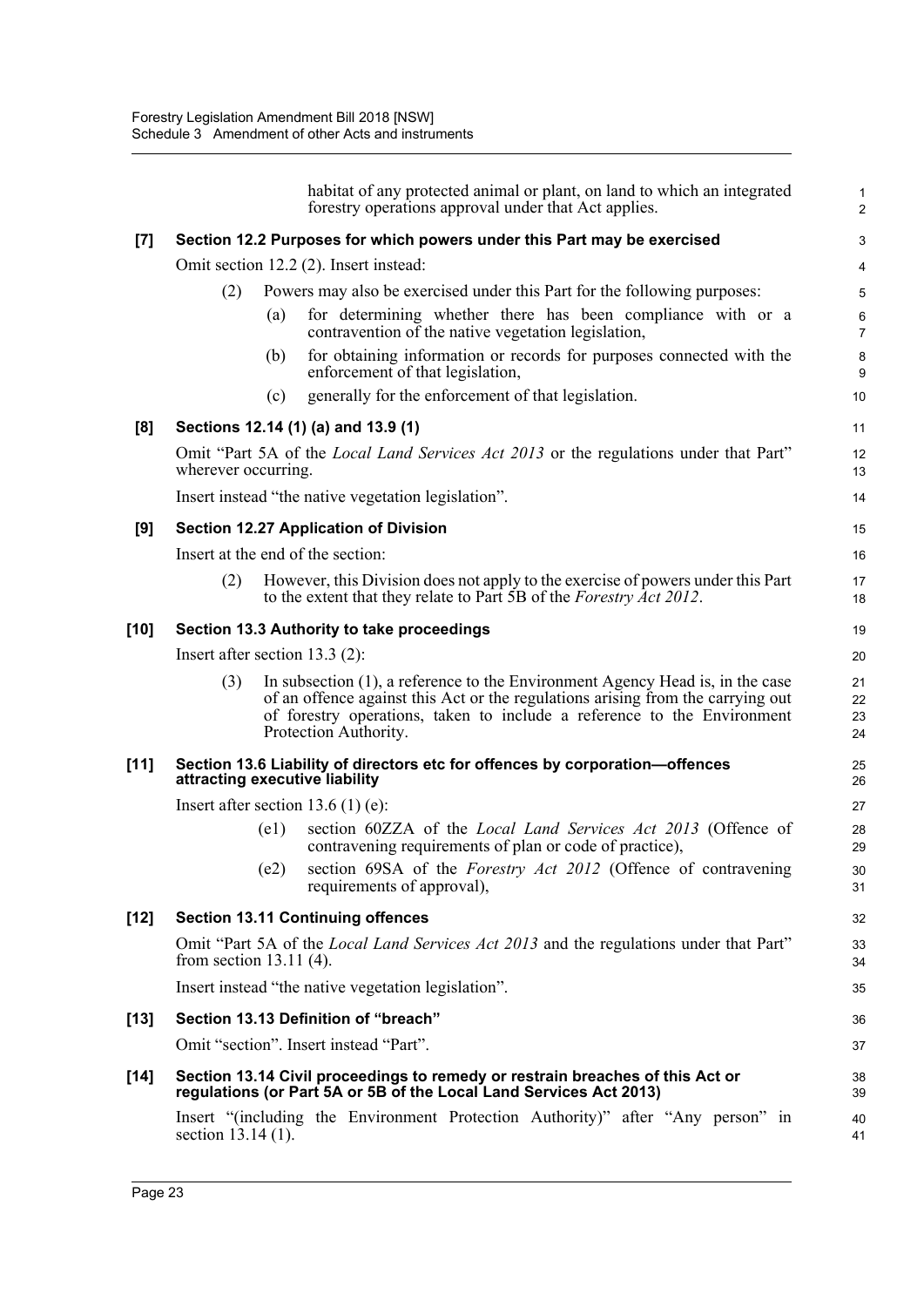| $[15]$ |                            | Section 13.14 (1) (b) |                                                                                      |                                                                                                                                                                                                                                             |                            |  |  |
|--------|----------------------------|-----------------------|--------------------------------------------------------------------------------------|---------------------------------------------------------------------------------------------------------------------------------------------------------------------------------------------------------------------------------------------|----------------------------|--|--|
|        |                            |                       |                                                                                      | Insert "or Part 5B" after "Part 5A".                                                                                                                                                                                                        | 2                          |  |  |
| $[16]$ |                            | Section 13.14A        |                                                                                      |                                                                                                                                                                                                                                             |                            |  |  |
|        |                            |                       |                                                                                      | Insert after section 13.14:                                                                                                                                                                                                                 | 4                          |  |  |
|        | 13.14A                     | 2012                  |                                                                                      | Civil proceedings to remedy or restrain breaches of Part 5B of Forestry Act                                                                                                                                                                 | ć<br>Е                     |  |  |
|        |                            | (1)                   |                                                                                      | The Environment Protection Authority may bring proceedings in the Land and<br>Environment Court for an order to remedy or restrain a breach of Part 5B of<br>the <i>Forestry Act 2012</i> .                                                 | 7<br>ε<br>ς                |  |  |
|        |                            | (2)                   | 2012.                                                                                | Any such proceedings may be brought whether or not proceedings have been<br>instituted for a native vegetation offence under Part 5B of the Forestry Act                                                                                    | 1 <sup>C</sup><br>11<br>12 |  |  |
|        |                            | (3)                   |                                                                                      | If the Court is satisfied that a breach has been committed or that a breach will,<br>unless restrained by order of the Court, be committed, it may make such orders<br>as it thinks fit to remedy or restrain the breach.                   | 13<br>14<br>15             |  |  |
|        |                            | (4)                   |                                                                                      | Without limiting the powers of the Court under this section, an order under this<br>section may suspend an integrated forestry operations approval with respect to<br>the forestry operations concerned in the breach.                      | 16<br>17<br>18             |  |  |
| $[17]$ |                            | <b>Section 14.7A</b>  |                                                                                      |                                                                                                                                                                                                                                             | 1 <sup>c</sup>             |  |  |
|        | Insert after section 14.7: |                       |                                                                                      |                                                                                                                                                                                                                                             |                            |  |  |
|        | 14.7A                      |                       | Provisions relating to regulation or enforcement of native vegetation<br>legislation |                                                                                                                                                                                                                                             |                            |  |  |
|        |                            | (1)                   | operations:                                                                          | For the purposes of the provisions of Parts $11-14$ of this Act relating to the<br>regulation or enforcement of the native vegetation legislation and the<br>enforcement of this Act in connection with the carrying out of forestry        | 23<br>24<br>25<br>26       |  |  |
|        |                            |                       | (a)                                                                                  | a reference to the Environment Agency Head is taken to include a<br>reference to the Environment Protection Authority, and                                                                                                                  | 27<br>28                   |  |  |
|        |                            |                       | (b)                                                                                  | a reference to an authorised officer is taken to include a reference to an<br>authorised officer appointed by the Environment Protection Authority<br>under this Act, and                                                                   | 29<br>30<br>31             |  |  |
|        |                            |                       | (c)                                                                                  | a reference to the conservation of biodiversity (however expressed) is<br>taken to include a reference to the prevention of the pollution of waters,<br>and                                                                                 | 32<br>33<br>34             |  |  |
|        |                            |                       | (d)                                                                                  | the regulations may make further provision with respect to the<br>application of those provisions.                                                                                                                                          | 35<br>36                   |  |  |
|        |                            | (2)                   |                                                                                      | Relevant information or records held by a native vegetation agency may be<br>provided to another native vegetation agency for the purposes of native<br>vegetation regulation or enforcement by that other agency.                          | 37<br>38<br>39             |  |  |
|        |                            | (3)                   |                                                                                      | Native vegetation agencies (and Ministers to whom those agencies are<br>responsible) may rely on relevant information or records provided to them<br>under this section for the purposes of native vegetation regulation or<br>enforcement. | 40<br>41<br>42<br>43       |  |  |
|        |                            | (4)                   |                                                                                      | Subsections (2) and (3) extend to matters arising under this Act and Part 7A of<br>the <i>Fisheries Management Act 1994</i> in connection with the carrying out of                                                                          | 44<br>45                   |  |  |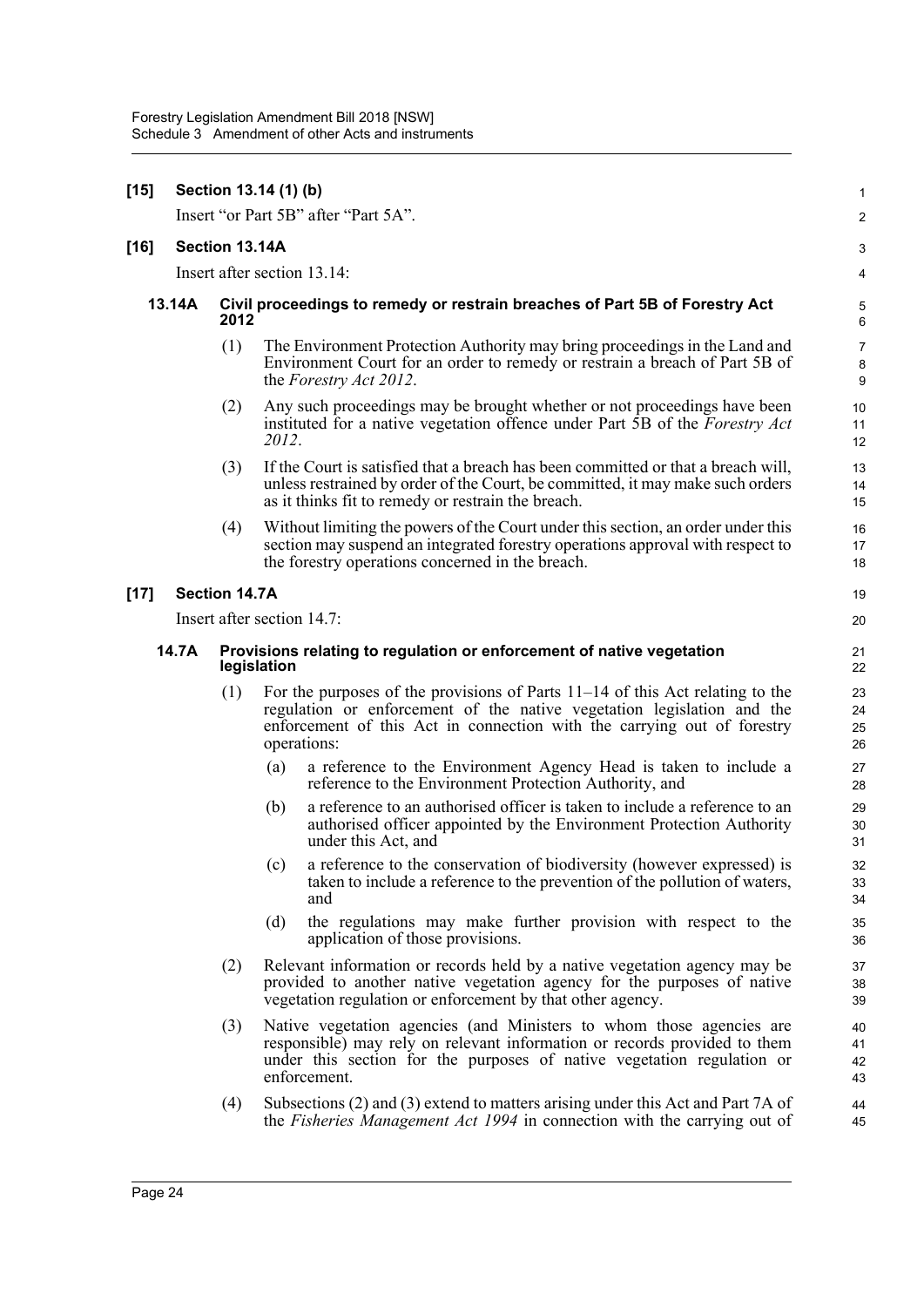forestry operations. Accordingly this Act and that Part are, for the purposes of subsections (2), (3) and (5), taken to be native vegetation legislation. (5) In this section: *native vegetation agency* means any of the following: (a) the Environment Agency Head, (b) the Environment Protection Authority, (c) Local Land Services, (d) the part of the Department of Industry in which persons who are principally involved in the administration of Part 7A of the *Fisheries Management Act 1994* are employed. *native vegetation regulation or enforcement* means: (a) the approval, variation or termination of a certificate, plan or other authorisation under the native vegetation legislation, or (b) the issue of notices, orders or directions by or on behalf of a native vegetation agency: (i) under this Act (including, without limitation, under Part 11 or 12), or (ii) under the native vegetation legislation, in connection with the clearing of native vegetation or the carrying out of forestry operations, or (c) the institution of criminal proceedings in respect of native vegetation offences, or (d) the taking of civil enforcement proceedings under this Act in connection with the native vegetation legislation. *relevant information or records* means information or records obtained (whether or not in connection with the exercise of enforcement powers): (a) by a native vegetation agency in connection with the administration of the native vegetation legislation, or (b) by a native vegetation agency in connection with a native vegetation offence, or (c) by the Environment Protection Authority in connection with the administration of the provisions of the *Protection of the Environment Operations Act 1997* relating to the pollution of waters, including information obtained in connection with an investigation under any such Act or legislation. **3.2 Biodiversity Conservation Regulation 2017 Schedule 1 Penalty notice offences** Insert at the end of the Schedule: **Offences under Part 5B of Local Land Services Act 2013** 1 2 3 4 5 6 7 8  $\overline{Q}$ 10 11 12 13 14 15 16 17 18 19 20 21 22 23 24 25 26 27 28  $29$ 30 31 32 33 34 35 36 37 38

| Section 60ZZA                               | \$15,000 | \$5,000 |
|---------------------------------------------|----------|---------|
| Offences under Part 5B of Forestry Act 2012 |          |         |
| Section 69SA                                | \$15,000 | \$5,000 |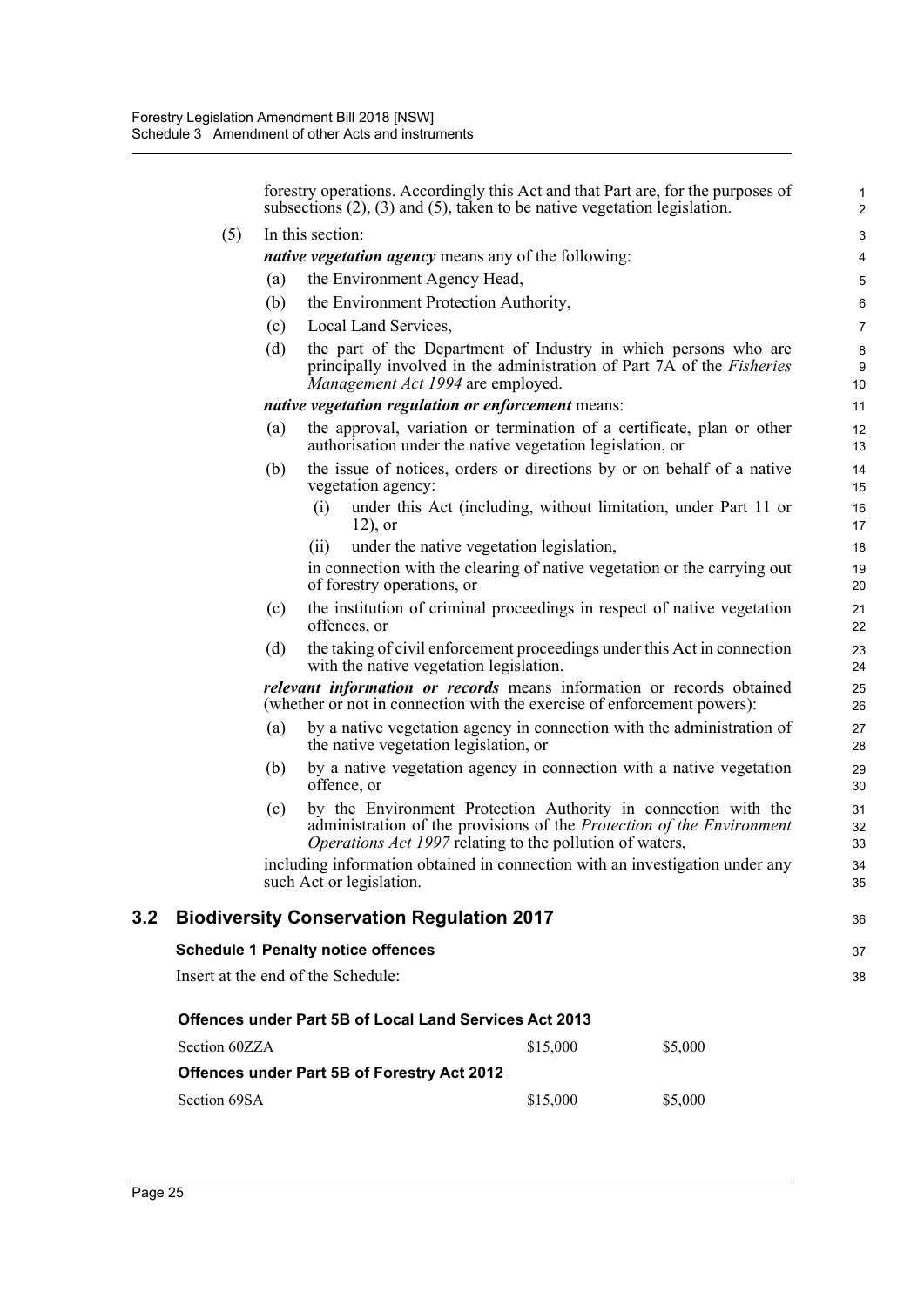| 3.3   |                         |                         |      | <b>Biodiversity Conservation (Savings and Transitional) Regulation 2017</b>                                                                                                                                                                                                                                                                                                    | $\mathbf{1}$                        |  |
|-------|-------------------------|-------------------------|------|--------------------------------------------------------------------------------------------------------------------------------------------------------------------------------------------------------------------------------------------------------------------------------------------------------------------------------------------------------------------------------|-------------------------------------|--|
| [1]   |                         | <b>Clause 54A</b>       |      |                                                                                                                                                                                                                                                                                                                                                                                | $\overline{2}$                      |  |
|       | Insert after clause 54: |                         |      |                                                                                                                                                                                                                                                                                                                                                                                |                                     |  |
|       | 54A                     | operations              |      | Continuation of orders made under Part 11 of Act in relation to forestry                                                                                                                                                                                                                                                                                                       |                                     |  |
|       |                         |                         |      | The amendments made by Schedule 3.1 to the Forestry Legislation<br><i>Amendment Act 2018</i> do not affect the continued operation of any order made<br>under Part 11 of the new Act in force on the commencement of those<br>amendments and that was made in connection with the carrying out of forestry<br>operations.                                                      | 6<br>$\overline{7}$<br>8<br>9<br>10 |  |
| $[2]$ |                         |                         |      | Clause 58 Offences under former Act not affected                                                                                                                                                                                                                                                                                                                               | 11                                  |  |
|       |                         |                         |      | Insert after clause $58(2)$ :                                                                                                                                                                                                                                                                                                                                                  | 12                                  |  |
|       |                         | (2A)                    |      | Without limiting subclause $(2)$ $(a)$ , proceedings for an offence against the<br>Native Vegetation Act 2003 may be taken by the Environment Protection<br>Authority or by the Environment Agency Head.                                                                                                                                                                       | 13<br>14<br>15                      |  |
| $[3]$ |                         | <b>Clause 58A</b>       |      |                                                                                                                                                                                                                                                                                                                                                                                | 16                                  |  |
|       |                         | Insert after clause 58: |      |                                                                                                                                                                                                                                                                                                                                                                                | 17                                  |  |
|       | 58A                     |                         |      | Proceedings for certain offences since repeal of former Acts                                                                                                                                                                                                                                                                                                                   | 18                                  |  |
|       |                         |                         |      | Without limiting section 13.3 of the new Act, proceedings for an offence<br>against the new Act arising from the carrying out of forestry operations and<br>that has been committed since the repeal of the former Acts but before the<br>commencement of Schedule 3.1 to the Forestry Legislation Amendment Act<br>2018 may be taken by the Environment Protection Authority. | 19<br>20<br>21<br>22<br>23          |  |
| [4]   |                         |                         |      | Clause 60 Property Vegetation Plans under NV Act continue in force                                                                                                                                                                                                                                                                                                             | 24                                  |  |
|       |                         |                         |      | Omit "Part 5C of the <i>Forestry Act 2012</i> " from clause 60 (3).                                                                                                                                                                                                                                                                                                            | 25                                  |  |
|       |                         |                         |      | Insert instead "Part 5B of the <i>Local Land Services Act 2013</i> ".                                                                                                                                                                                                                                                                                                          | 26                                  |  |
| 3.4   |                         |                         |      | <b>Fisheries Management Act 1994 No 38</b>                                                                                                                                                                                                                                                                                                                                     | 27                                  |  |
|       |                         |                         |      | <b>Section 220ZF Defences</b>                                                                                                                                                                                                                                                                                                                                                  | 28                                  |  |
|       |                         |                         |      | Insert after section $220ZF(1)(b2)$ :                                                                                                                                                                                                                                                                                                                                          | 29                                  |  |
|       |                         |                         | (b3) | was the carrying out of a forestry operation in a State forest or other<br>Crown-timber land to which an integrated forestry operations approval<br>under Part 5B of the Forestry Act 2012 applies, being a forestry<br>operation that was carried out in accordance with the approval, or                                                                                     | 30<br>31<br>32<br>33                |  |
|       |                         |                         | (b4) | was the carrying out of a forestry operation that was authorised by a<br>private native forestry plan and that was carried out in accordance with<br>the plan and the applicable private native forestry code of practice, or                                                                                                                                                  | 34<br>35<br>36                      |  |
| 3.5   |                         |                         |      | Impounding Act 1993 No 31                                                                                                                                                                                                                                                                                                                                                      | 37                                  |  |
|       |                         | <b>Dictionary</b>       |      |                                                                                                                                                                                                                                                                                                                                                                                | 38                                  |  |
|       |                         |                         |      | Omit "Minister administering the <i>Forestry Act 2012</i> " wherever occurring in the definitions<br>of area of operations and impounding authority.                                                                                                                                                                                                                           | 39<br>40                            |  |
|       |                         |                         |      | Insert instead "Forestry Corporation".                                                                                                                                                                                                                                                                                                                                         | 41                                  |  |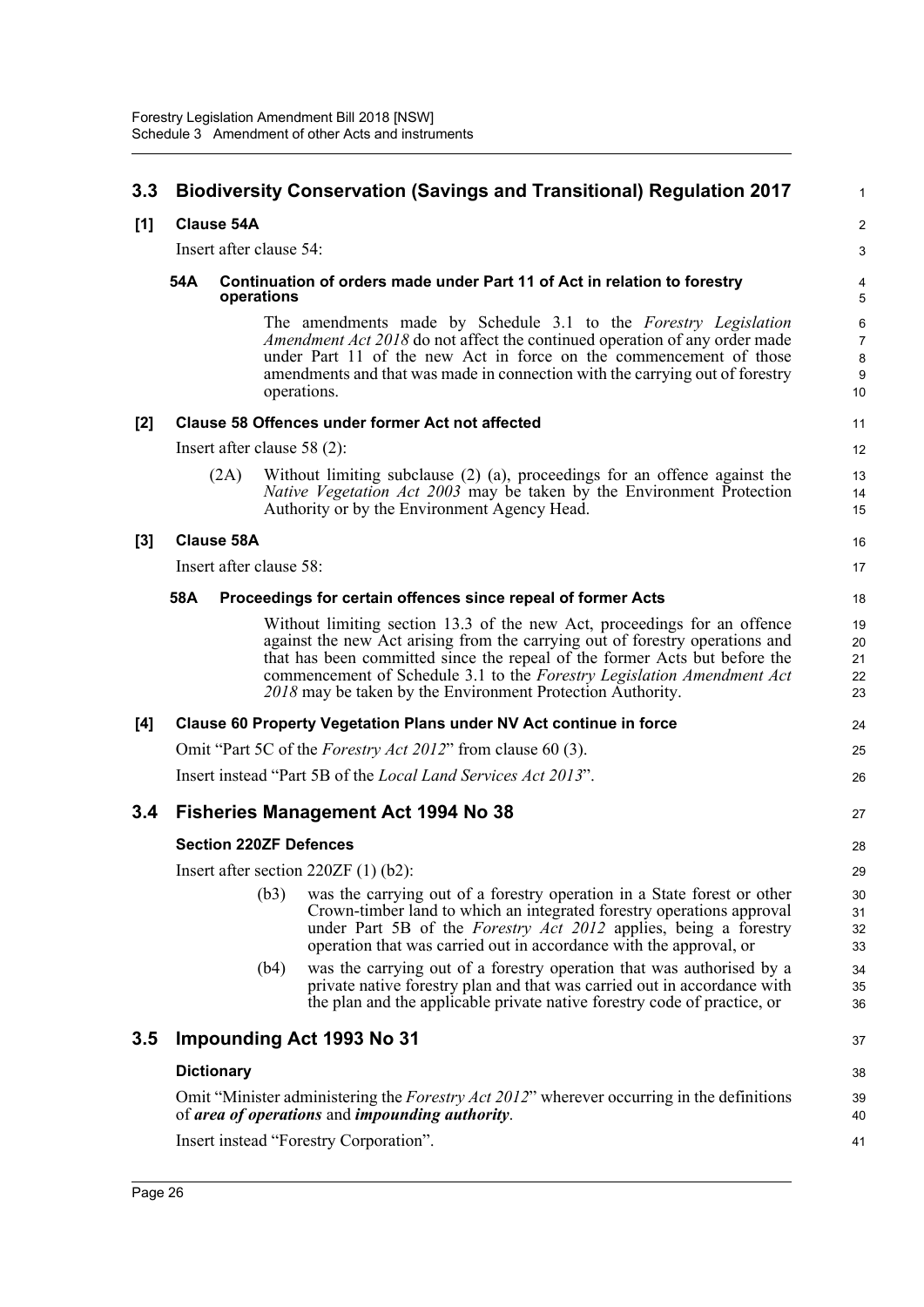| 3.6   | Land and Environment Court Act 1979 No 204                                                                                                                                                                                                                                                                                                                                                                                                                                                                    | 1                                      |
|-------|---------------------------------------------------------------------------------------------------------------------------------------------------------------------------------------------------------------------------------------------------------------------------------------------------------------------------------------------------------------------------------------------------------------------------------------------------------------------------------------------------------------|----------------------------------------|
| [1]   | Section 20 Class 4—environmental planning and protection, development contract<br>and strata renewal plan civil enforcement                                                                                                                                                                                                                                                                                                                                                                                   | 2<br>3                                 |
|       | Omit section $20(1)$ (cc).                                                                                                                                                                                                                                                                                                                                                                                                                                                                                    | 4                                      |
| [2]   | Section 20 (3) (a)                                                                                                                                                                                                                                                                                                                                                                                                                                                                                            | 5                                      |
|       | Omit "or 5C" from the matter relating to the Forestry Act 2012.                                                                                                                                                                                                                                                                                                                                                                                                                                               | 6                                      |
| $[3]$ | Section 20 (3) (a)                                                                                                                                                                                                                                                                                                                                                                                                                                                                                            | $\overline{7}$                         |
|       | Insert "or 5B" after "Part 5A" in the matter relating to the <i>Local Land Services Act 2013</i> .                                                                                                                                                                                                                                                                                                                                                                                                            | 8                                      |
| 3.7   | <b>Local Land Services Regulation 2014</b>                                                                                                                                                                                                                                                                                                                                                                                                                                                                    | 9                                      |
| [1]   | Clause 108 Additional sub-category of regulated land: category 2-sensitive regulated<br>land (s $60G(3)(c)$ )                                                                                                                                                                                                                                                                                                                                                                                                 | 10<br>11                               |
|       | Omit clause 108 (2) (d). Insert instead:                                                                                                                                                                                                                                                                                                                                                                                                                                                                      | 12                                     |
|       | (d)<br>the land is subject to a private native forestry plan within the meaning<br>of Part 5B of the Act, or                                                                                                                                                                                                                                                                                                                                                                                                  | 13<br>14                               |
| $[2]$ | Clause 113 Additional land to be designated as category 2-regulated land<br>(s 601 (2) (n))                                                                                                                                                                                                                                                                                                                                                                                                                   | 15<br>16                               |
|       | Omit clause 113 (1) (a). Insert instead:                                                                                                                                                                                                                                                                                                                                                                                                                                                                      | 17                                     |
|       | the land is (or was previously) subject to a private native forestry plan<br>(a)<br>approved under Part 5B of the <i>Local Land Services Act 2013</i> , to a<br>private native forestry plan that was approved under Part 5C of the<br><i>Forestry Act 2012</i> before its repeal or to a property vegetation plan that<br>was approved under the <i>Native Vegetation Act 2003</i> before its repeal<br>and that authorised the clearing of native vegetation for the purposes of<br>forestry operations, or | 18<br>19<br>20<br>21<br>22<br>23<br>24 |
| $[3]$ | Clause 115 Compliance or enforcement action required for determination that land<br>was unlawfully cleared (s 60J (3))                                                                                                                                                                                                                                                                                                                                                                                        | 25<br>26                               |
|       | Omit "or $60ZC(6)$ " from paragraph (c) of the definition of <i>relevant offence</i> in clause<br>$115(2)$ .                                                                                                                                                                                                                                                                                                                                                                                                  | 27<br>28                               |
|       | Insert instead ", $60ZC(6)$ or $60ZZA$ ".                                                                                                                                                                                                                                                                                                                                                                                                                                                                     | 29                                     |
| [4]   | Clause 115 (2), definition of "relevant offence"                                                                                                                                                                                                                                                                                                                                                                                                                                                              | 30                                     |
|       | Insert after paragraph (c):                                                                                                                                                                                                                                                                                                                                                                                                                                                                                   | 31                                     |
|       | section 69SA of the <i>Forestry Act 2012</i> ,<br>(c1)                                                                                                                                                                                                                                                                                                                                                                                                                                                        | 32                                     |
| [5]   | Clause 116 Additional grounds on which land is authorised to be re-categorised to<br>category 1-exempt land (s 60K (3) (f))                                                                                                                                                                                                                                                                                                                                                                                   | 33<br>34                               |
|       | Omit clause $116(2)$ (a) (i). Insert instead:                                                                                                                                                                                                                                                                                                                                                                                                                                                                 | 35                                     |
|       | was subject to a private native forestry plan approved under<br>(i)<br>Part 5B of the Act or under Part 5C of the Forestry Act 2012<br>before its repeal (or a property vegetation plan that was approved<br>under the <i>Native Vegetation Act 2003</i> before its repeal and that is<br>or was taken to be such a private native forestry plan), but                                                                                                                                                        | 36<br>37<br>38<br>39<br>40             |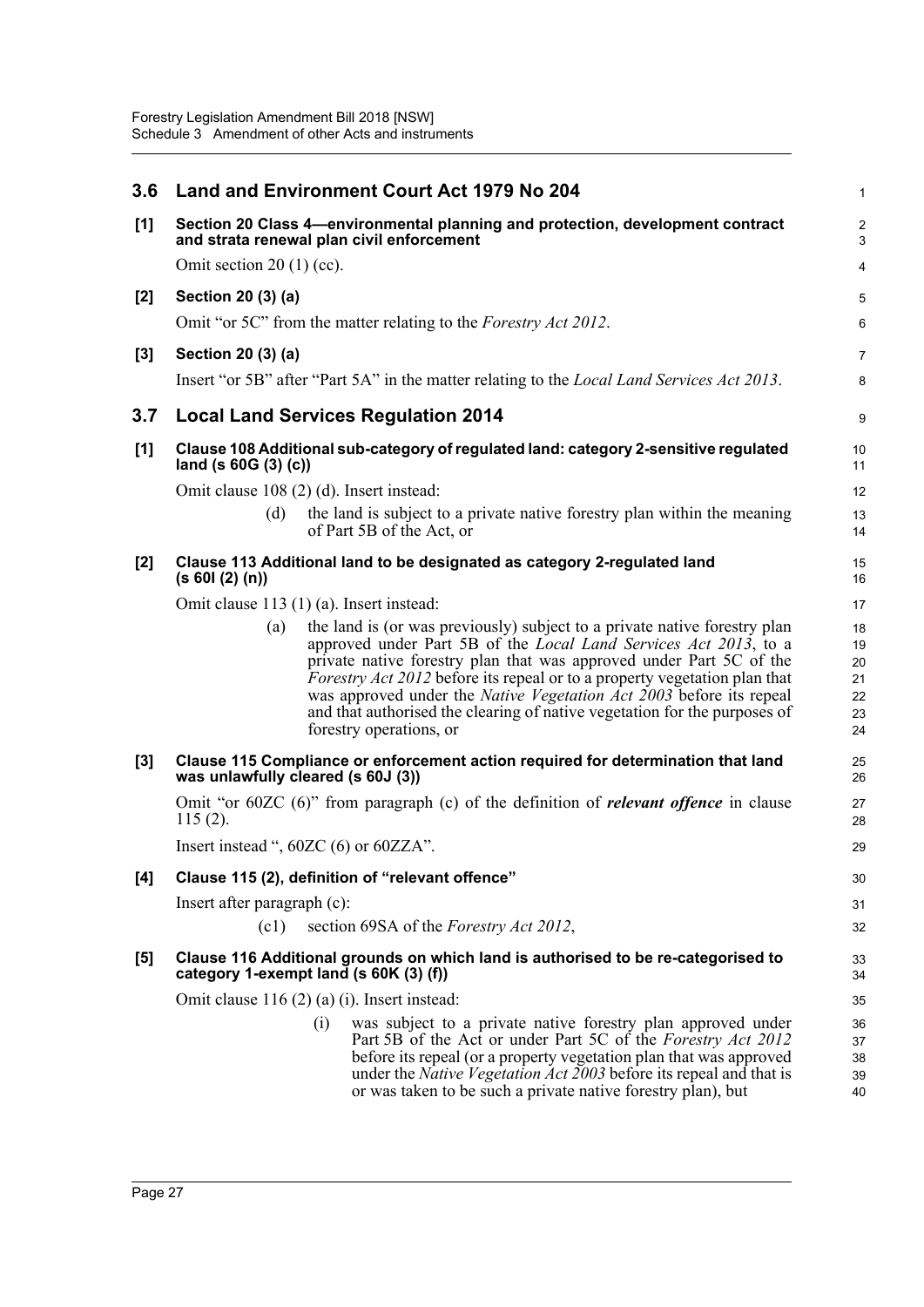| [6]   | (s 60ZC (4) (c))                     | Clause 129 Additional areas of land that cannot be established as set aside areas                                                                                                                                                                                                                        | 1<br>$\overline{2}$  |  |  |  |  |
|-------|--------------------------------------|----------------------------------------------------------------------------------------------------------------------------------------------------------------------------------------------------------------------------------------------------------------------------------------------------------|----------------------|--|--|--|--|
|       | Omit clause 129 (b). Insert instead: |                                                                                                                                                                                                                                                                                                          |                      |  |  |  |  |
|       | (b)                                  | an area that is subject to:                                                                                                                                                                                                                                                                              | 4                    |  |  |  |  |
|       |                                      | a private native forestry plan approved under Part 5B of the Act,<br>(i)<br>or                                                                                                                                                                                                                           | 5<br>$6\phantom{1}6$ |  |  |  |  |
|       |                                      | a private native forestry plan that was approved under Part 5C of<br>(ii)<br>the <i>Forestry Act 2012</i> before its repeal, or                                                                                                                                                                          | 7<br>8               |  |  |  |  |
|       |                                      | a property vegetation plan that was approved under the <i>Native</i><br>(iii)<br>Vegetation Act 2003 before its repeal and that authorised the<br>clearing of native vegetation for the purposes of forestry<br>operations,                                                                              | 9<br>10<br>11<br>12  |  |  |  |  |
| 3.8   |                                      | <b>National Park Estate (Riverina Red Gum Reservations) Act 2010 No 22</b>                                                                                                                                                                                                                               | 13                   |  |  |  |  |
|       |                                      | Section 15 Integrated forestry operations approval for Riverina forestry operations                                                                                                                                                                                                                      | 14                   |  |  |  |  |
|       | Omit the note to section 15 $(1)$ .  |                                                                                                                                                                                                                                                                                                          | 15                   |  |  |  |  |
| 3.9   | <b>No 112</b>                        | <b>National Park Estate (South-Western Cypress Reservations) Act 2010</b>                                                                                                                                                                                                                                | 16<br>17             |  |  |  |  |
|       | operations                           | Section 17 Integrated forestry operations approval for South-Western forestry                                                                                                                                                                                                                            | 18<br>19             |  |  |  |  |
|       | Omit the note to section $17(1)$ .   |                                                                                                                                                                                                                                                                                                          | 20                   |  |  |  |  |
|       |                                      | 3.10 Protection of the Environment Administration Act 1991 No 60                                                                                                                                                                                                                                         | 21                   |  |  |  |  |
| [1]   |                                      | <b>Section 17 Environmental Counsel to Board</b>                                                                                                                                                                                                                                                         | 22                   |  |  |  |  |
|       |                                      | Insert at the end of section $17(8)(c)$ :                                                                                                                                                                                                                                                                | 23                   |  |  |  |  |
|       |                                      | , or                                                                                                                                                                                                                                                                                                     | 24                   |  |  |  |  |
|       | (d)                                  | an offence under section 60ZZA of the <i>Local Land Services Act 2013</i> ,<br>or under section 69SA of the <i>Forestry Act 2012</i> , that was committed<br>intentionally and that caused or was likely to cause significant harm to<br>the environment.                                                | 25<br>26<br>27<br>28 |  |  |  |  |
| $[2]$ |                                      | <b>Section 34A Environment Protection Authority Fund</b>                                                                                                                                                                                                                                                 | 29                   |  |  |  |  |
|       | Insert after section $34A(3)(b1)$ :  |                                                                                                                                                                                                                                                                                                          | 30                   |  |  |  |  |
|       | (b2)                                 | any fees payable to the Authority under section 69SC of the <i>Forestry</i><br>Act 2012, and                                                                                                                                                                                                             | 31<br>32             |  |  |  |  |
|       | (b3)                                 | amounts ordered to be paid to the Authority under Division 3 of Part 13<br>of the <i>Biodiversity Conservation Act 2016</i> and any costs of remediation<br>work recovered by the Authority in connection with taking clean-up<br>action or carrying out remediation work under Part 11 of that Act, and | 33<br>34<br>35<br>36 |  |  |  |  |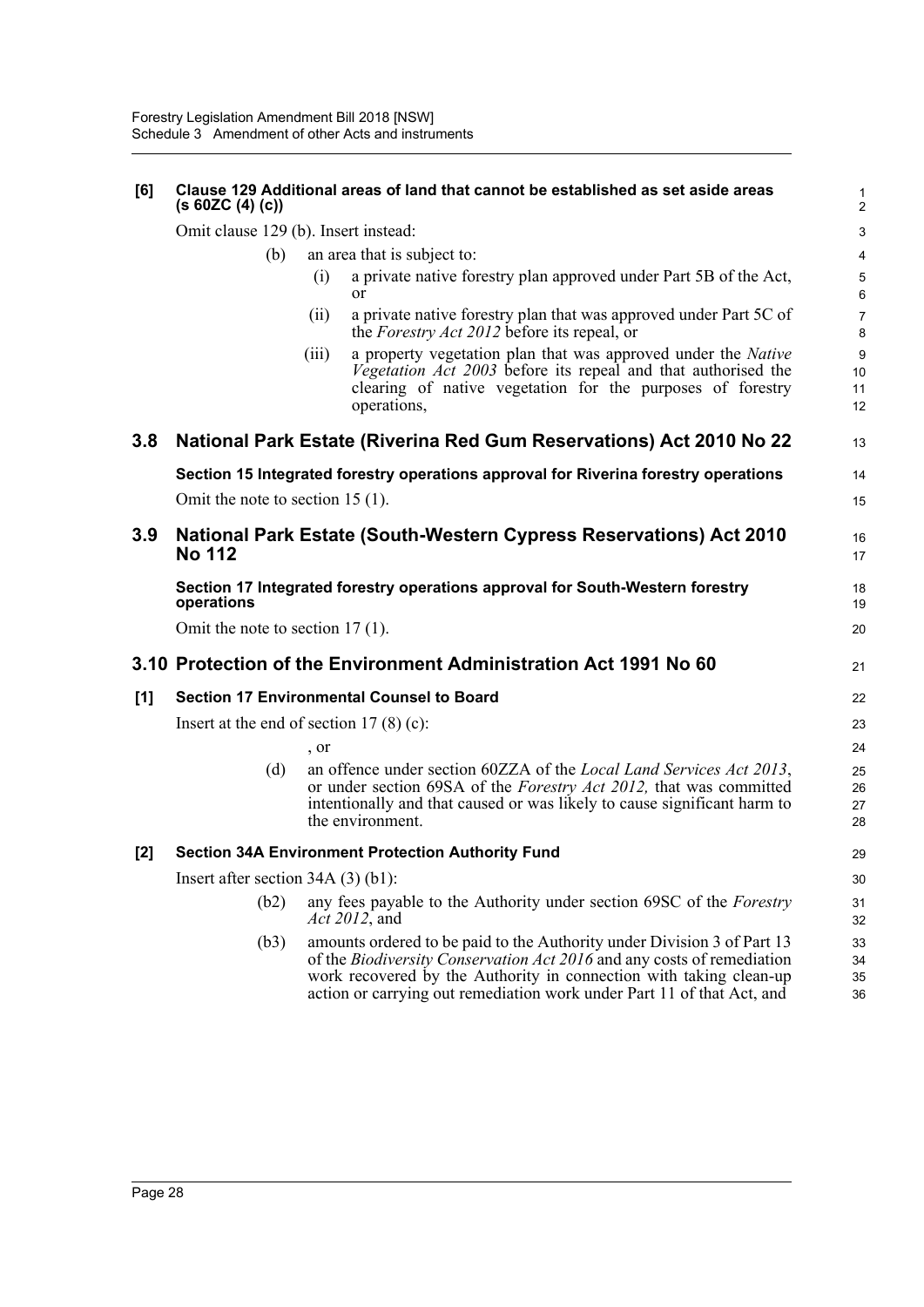|       |                                                                                                              |                       |     | 3.11 Protection of the Environment Operations Act 1997 No 156                                                                                                                                                                                                                                                           | 1                    |  |
|-------|--------------------------------------------------------------------------------------------------------------|-----------------------|-----|-------------------------------------------------------------------------------------------------------------------------------------------------------------------------------------------------------------------------------------------------------------------------------------------------------------------------|----------------------|--|
| [1]   | Section 122 Defence of authority conferred by protection of environment licence or<br>forestry authorisation |                       |     |                                                                                                                                                                                                                                                                                                                         |                      |  |
|       |                                                                                                              |                       |     | Insert at the end of the section:                                                                                                                                                                                                                                                                                       | 4                    |  |
|       |                                                                                                              | (2)                   |     | It is a defence in proceedings against a person for an offence under this Part if<br>the person establishes that the act constituting the offence was:                                                                                                                                                                  | 5<br>6               |  |
|       |                                                                                                              |                       | (a) | the carrying out of a forestry operation in a State forest or other<br>Crown-timber land to which an integrated forestry operations approval<br>under Part 5B of the <i>Forestry Act 2012</i> applies, being a forestry<br>operation that was carried out in accordance with the approval, or                           | 7<br>8<br>9<br>10    |  |
|       |                                                                                                              |                       | (b) | the carrying out of a forestry operation that was authorised by a private<br>native forestry plan and that was carried out in accordance with the plan<br>and the applicable private native forestry code of practice.                                                                                                  | 11<br>12<br>13       |  |
| [2]   |                                                                                                              |                       |     | <b>Schedule 1 Scheduled activities</b>                                                                                                                                                                                                                                                                                  | 14                   |  |
|       |                                                                                                              |                       |     | Omit clause 24 (Logging operations).                                                                                                                                                                                                                                                                                    | 15                   |  |
| $[3]$ |                                                                                                              |                       |     | Schedule 5 Savings, transitional and other provisions                                                                                                                                                                                                                                                                   | 16                   |  |
|       |                                                                                                              | Insert after Part 16: |     |                                                                                                                                                                                                                                                                                                                         | 17                   |  |
|       |                                                                                                              | Part 17               |     | <b>Provisions consequent on enactment of Forestry</b><br><b>Legislation Amendment Act 2018</b>                                                                                                                                                                                                                          | 18<br>19             |  |
|       | 46                                                                                                           |                       |     | Revocation of licences for logging operations                                                                                                                                                                                                                                                                           | 20                   |  |
|       |                                                                                                              |                       |     | Any licence under this Act authorising the carrying out of an activity referred<br>to in clause 24 of Schedule 1 to this Act and in force immediately before the<br>repeal of that clause by the <i>Forestry Legislation Amendment Act 2018</i> is, on<br>that repeal, revoked.                                         | 21<br>22<br>23<br>24 |  |
|       | 47                                                                                                           |                       |     | Continuation of environment protection notices relating to logging operations                                                                                                                                                                                                                                           | 25                   |  |
|       |                                                                                                              |                       |     | The repeal of clause 24 of Schedule 1 to this Act by the <i>Forestry Legislation</i><br>Amendment Act 2018 does not affect the continued operation of an<br>environment protection notice in force on that repeal and that was issued in<br>connection with the carrying out of an activity referred to in that clause. | 26<br>27<br>28<br>29 |  |
|       |                                                                                                              |                       |     | 3.12 Standard Instrument (Local Environmental Plans) Order 2006                                                                                                                                                                                                                                                         | 30                   |  |
| [1]   |                                                                                                              |                       |     | <b>Standard instrument, Land Use Table</b>                                                                                                                                                                                                                                                                              | 31                   |  |
|       |                                                                                                              |                       |     | Insert "or under Part 5B (Private native forestry) of the <i>Local Land Services Act 2013</i> " after<br>"the Forestry Act 2012" in item 2 of the matter relating to Zone RU3 Forestry.                                                                                                                                 | 32<br>33             |  |
| $[2]$ |                                                                                                              |                       |     | <b>Standard instrument, Dictionary</b>                                                                                                                                                                                                                                                                                  | 34                   |  |
|       |                                                                                                              |                       |     | Omit the definition of <i>forestry</i> (including the note). Insert instead:                                                                                                                                                                                                                                            | 35                   |  |
|       |                                                                                                              |                       |     | <b>forestry</b> means forestry operations within the meaning of the <i>Forestry Act</i><br>2012 or Part 5B of the <i>Local Land Services Act 2013</i> .                                                                                                                                                                 | 36<br>37             |  |